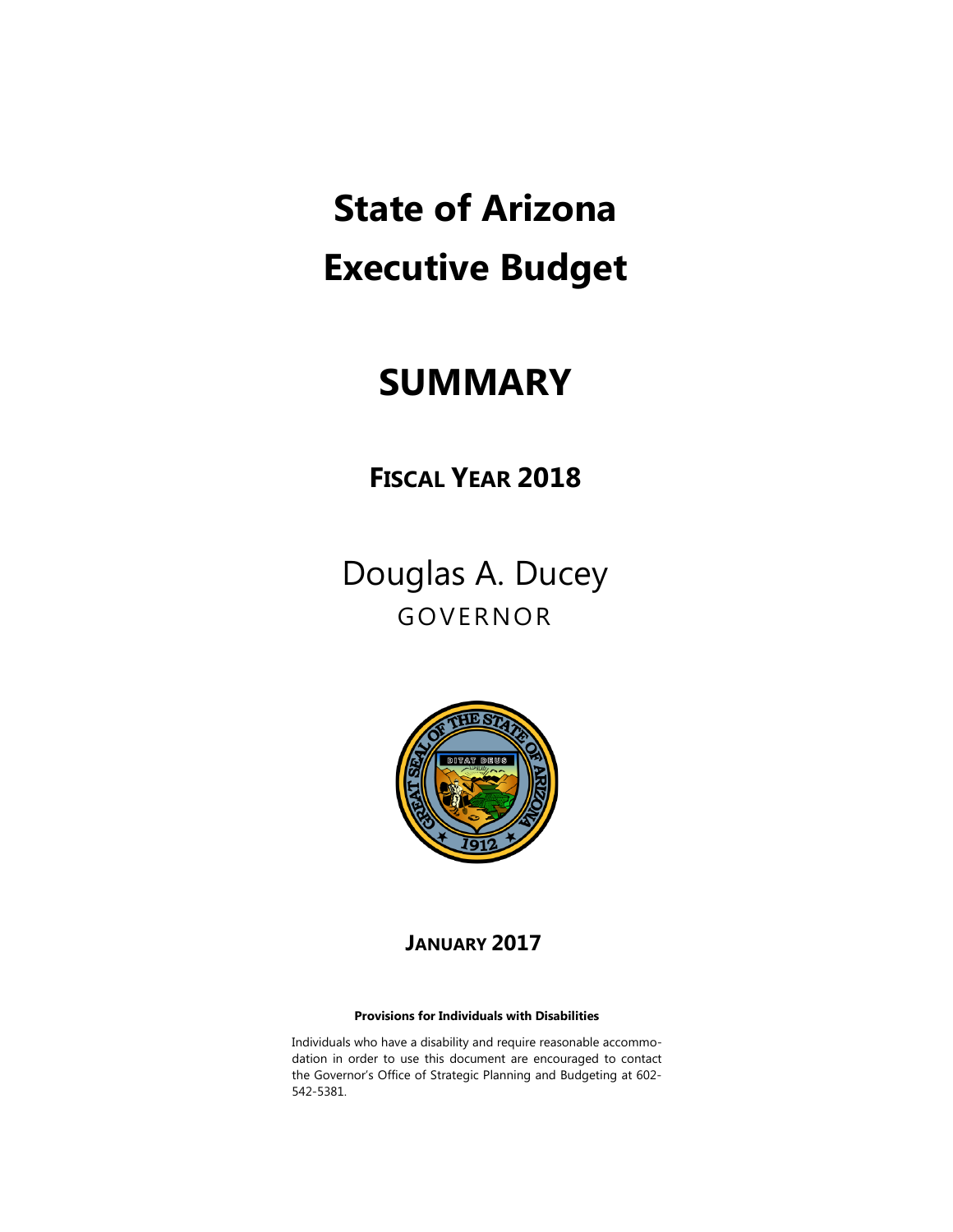# **Table of Contents**

### **Budget Message**

### **Budget Summary**

### Other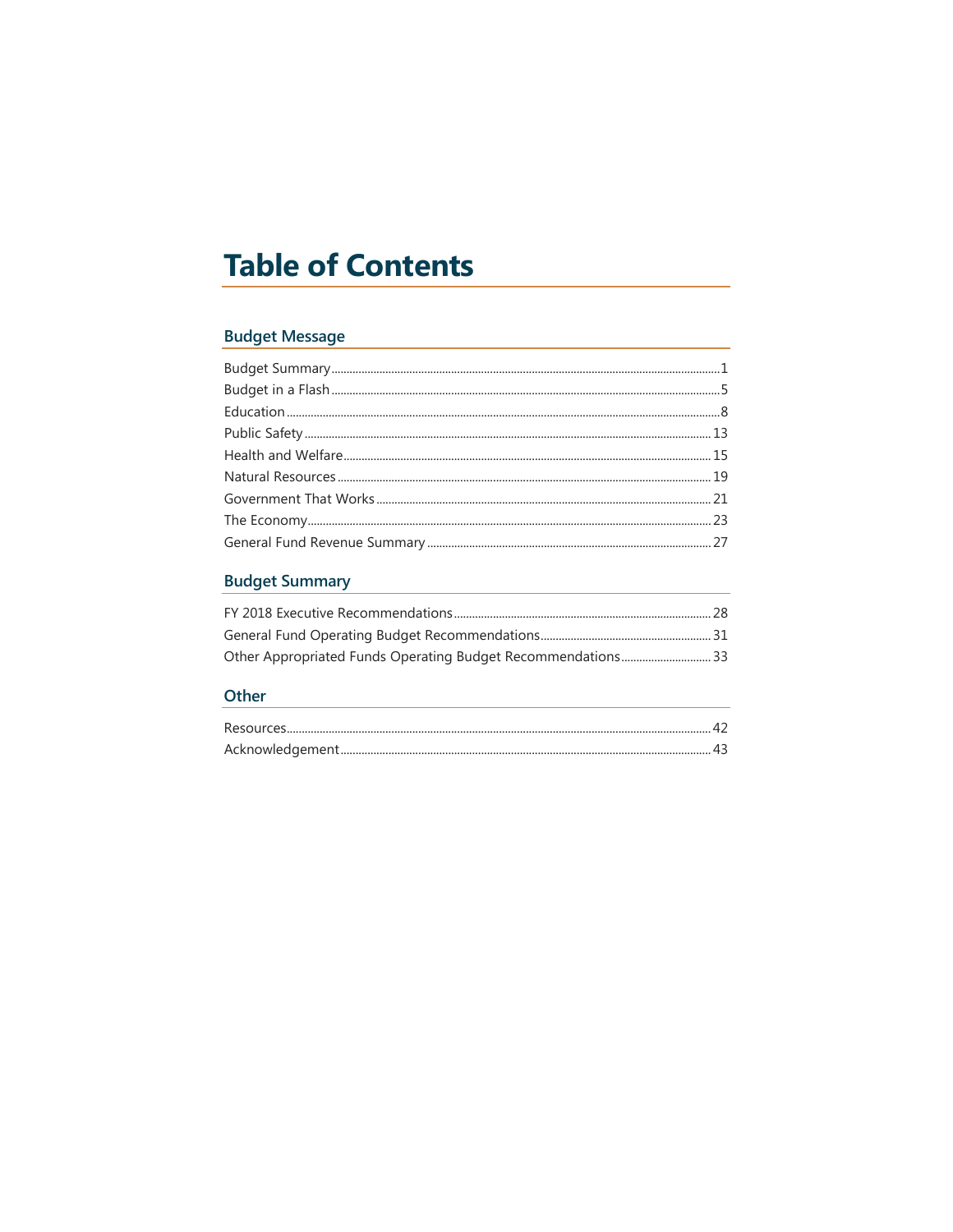## <span id="page-2-0"></span>**The Budget Summary**

The FY 2018 Executive Budget Recommendation increases the State's investment in education while preserving the General Fund's structural balance.

In FY 2017, after being confronted with a historically weak economy and a persistent structural deficit for ten years, In FY 2017, after being confronted with a historically weak<br>economy and a persistent structural deficit for ten years,<br>State Government achieved its first structural balance in over a decade. Continued commitment to the prudent decisionmaking and fiscal restraint that eliminated the structural deficit in the current fiscal year will be essential to perpetuating structural balance in the years ahead.

The Executive is cautiously optimistic about Arizona's economic outlook as there is mounting evidence of an accelerating national economy going into calendar year 2017, which should lead to a stronger economy in Arizona.

While maintaining a structural balance is a priority in the short run, investing in education will yield significant benefits for Arizona in the long run. The Executive Budget Recommendation strives to pursue both priorities in tandem, increasing the State's investment in education within the capacity of the General Fund budget.

#### **FY 2017 Budget Forecast**

The Executive forecasts a current fiscal year structural surplus of \$5 million and an ending cash balance of \$119 million.

#### **FY 2018 Budget Recommendation**

The FY 2018 Executive Budget Recommendation prioritizes investments in K-12 and Higher Education and addresses important operational needs.

The Recommendation allows General Fund spending to grow by 1.8% and projects a structural balance of \$11 million and an ending cash balance of \$17 million.

#### **Education**

Arizona's high-quality K-12 and Higher Education systems are key factors in building a stronger economy, promoting future economic growth, and enhancing the lives of our citizens.

The FY 2018 Executive Recommendation builds on the passage of Proposition  $123<sup>1</sup>$  by increasing funding for the K-12 system and provides for a major infrastructure investment for the future of the State's three public universities.<sup>2</sup> In total, over the next three years, the Executive Recommendation provides \$453 million above the baseline budget for public K-12 schools and universities.

#### **K-12 EDUCATION**

The FY 2018 Executive Budget Recommendation includes system-wide investments to benefit all public schools as well as targeted investments to move Arizona closer to achieving the Executive's education policy goals.

**System-Wide Investments.** Teacher pay, results-based funding, and enrollment reconciliation funding are prominent examples of system-wide investments provided in the Executive Budget Recommendation

*Teacher Salary Increase.* Attracting and retaining teachers in Arizona is an integral step in strengthening the public education system. The Executive Recommendation includes funding, phased-in over the next five years, for a permanent 2% salary increase for all teachers. This salary increase is intended to be *in addition to*, not in lieu of, any salary increases provided by local school systems over the next five years.

*Results-Based Funding.* Increasing access to the highest performing school district and charter schools is critical to improving educational outcomes, particularly in our low-income areas. The Executive Recommendation includes results-based funding to encourage the expansion of our highest performing public schools, including those schools with significant enrollment demand.

*Enrollment Reconciliation Funding.* Unforeseen declines in student enrollment can create fiscal challenges for schools districts, especially in meeting financial obligations such as teacher contracts. The Executive Recommendation provides enrollment reconciliation funding to help school districts reconcile actual enrollment to budgeted enrollment, mitigating mid-year funding challenges due to instances of declining enrollment.

**Targeted Investments.** In addition to making system-wide investments, the Executive Recommendation provides targeted resources to strengthen the K-12 pipeline, including additional

 $<sup>1</sup>$  Passed by Arizona voters in May 2016, Proposition 123 increases education</sup> funding by \$3.5 billion over the course of 10 years by allocating money from the General Fund and increasing annual distributions to education from the State Land Trust.

 $2$  The State's university system is composed of the University of Arizona, Arizona State University and Northern Arizona University.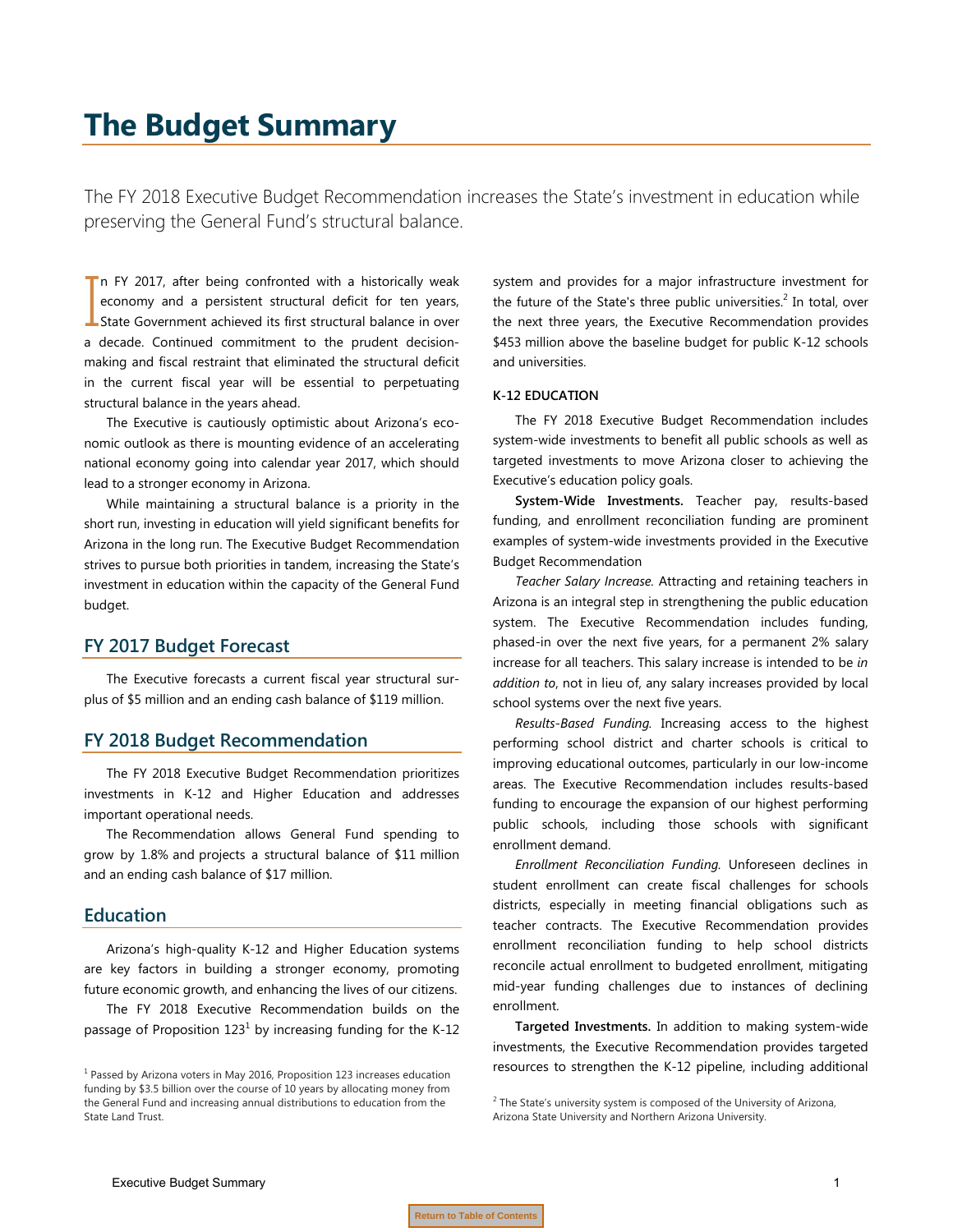support for high-need school districts and charters schools, incentives for teachers, and several initiatives that will help students advance and succeed beyond high school.

*Reading Proficiency.* Research indicates that reading ability at the end of the third grade is a strong predictor of educational and career success. While Arizona's Move on When Reading program has brought attention and focus to this important benchmark, achieving real progress will require the investment of financial resources.

To help raise the bar for third-grade reading proficiency, the Executive recommends funding for all-day kindergarten and early literacy for public schools in which 90% of students are eligible for free or reduced-price lunch. The additional funding will enable schools to implement evidence-based best practices known to increase early childhood literacy. The Executive also recommends additional resources to address early education needs of children (age 3 and younger) with disabilities, as a precursor to early literacy success.

*Teacher Recruitment and Retention.* Challenges associated with teacher recruitment and retention are typically higher in public schools that serve low-income students, especially in attracting high-quality educators. Additionally, more teachers who are qualified for STEM (science, technology, engineering and math) instruction are needed to prepare students for Arizona's 21<sup>st</sup> century economy.

To address the broader teacher shortage in high-need schools, the Executive Recommendation incentivizes teachers to fill open positions through a \$1,000 bonus for new teachers in public schools in which at least 60% of students qualify for free or reduced-price lunch. Additionally, to address the shortage of STEM teachers, the Executive recommends expanding the State's student loan forgiveness incentive for prospective math, science and special education teachers in low-income schools, particularly those in Arizona's rural and remote communities.

*Career Enhancement.* The Governor's endorsement of the community-based Achieve60AZ initiative<sup>3</sup> seeks to align quality education outcomes to workforce demands. To that end, preparing Arizona's students for jobs in a rapidly evolving economy requires additional focus on a stronger K-12 pipeline into postsecondary education, and increasing affordability and accessibility in postsecondary attainment.

The Executive Recommendation enables matriculated students to finish a Joint Technical Education District program, at no cost to students, if they have completed more than 50% of the JTED program at the time they graduate from high school. Additionally, the Executive recommends funding for "college knowing and going" programs that help low-income students and their families complete the Free Application for Federal Student Aid (FASFA) and college applications.

<sup>3</sup> The goal of Achieve60AZ is for 60% of Arizona adults, age 25-64, to have a professional certificate or college degree by 2030.

*Other Initiatives.* The Executive Recommendation also recognizes the need to expand rural schools' access to broadband connectivity, more effectively detect and respond to student hearing impairment, and ensure continued support to advance Arizona's academic standards and school accountability systems.

In total, the Executive Recommendation adds \$114 million in new K-12 initiatives, above the \$76 million in baseline adjustments for enrollment growth and inflation. Over the next three years, this additional investment will total \$327 million in new K-12 spending above the baseline.

#### **HIGHER EDUCATION**

With respect to Arizona's public universities, developing a world-class higher education system requires ongoing investment in university research and development. New research infrastructure will encourage innovation and expand economic opportunities for students by attracting high-quality faculty, who in turn will provide applied learning opportunities to students pursuing targeted career opportunities.

The Executive Recommendation makes a permanent commitment to the three universities to support approximately \$1 billion in new research and development infrastructure, including deferred maintenance projects, by diverting transaction privilege tax revenues paid by the universities to enable a new 30-year bond program. In support of this effort, the Recommendation calls for an investment of \$110 million in the first three years alone.

In addition, the Executive Recommendation includes \$15 million in one-time General Fund resources to give the universities budget flexibility in addressing high-priority needs and costs associated with Arizona resident students.

Further, while acknowledging higher education's role in shaping a workforce capable of performing the jobs of the future, the Executive Recommendation calls on Arizona's postsecondary institutions to respond to a critical current labor shortage: teachers.

The Executive directs the universities and community colleges to collaborate in the development of a new blueprint for teacher preparation and effectiveness. The blueprint, to be completed and presented within the next 90 days, will reflect established models of best practices in the field, and it will introduce new strategies to attract more of Arizona's top high school students to the teaching profession.

#### **Health and Welfare**

The Executive Recommendation seeks to build on recent Legislative investments for the protection of Arizona's children and vulnerable adults.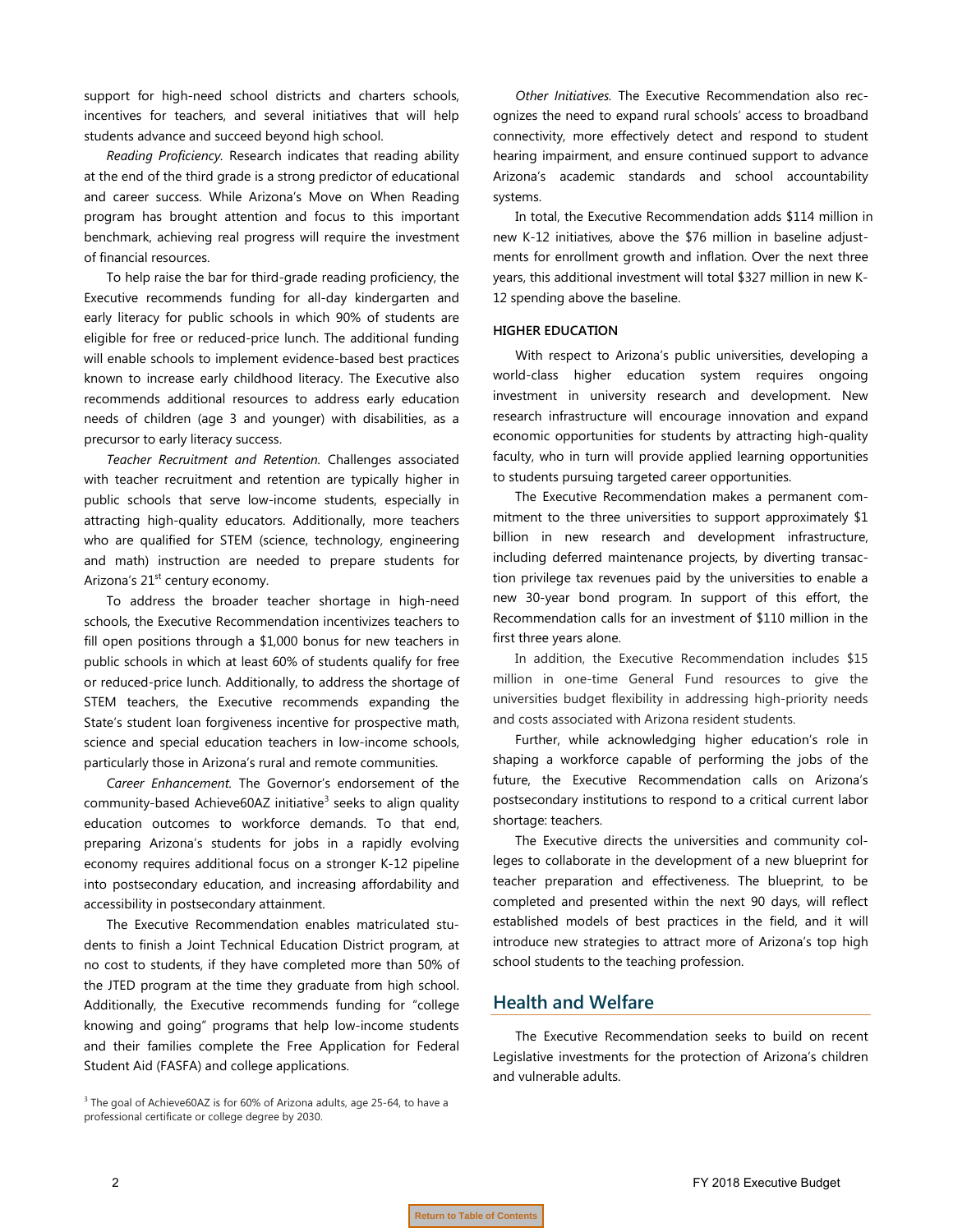#### **CHILD SAFETY**

Less than one year after passage of the FY 2017 budget, the Department of Child Safety (DCS) is on target to meet or exceed all of the benchmark targets set by the Legislature during its 2016 session.

In making effective use of its substantial General Fund appropriation, DCS is consistently closing more investigations than are being opened, and it is seizing control of areas of historic cost volatility. Continued success is contingent upon redeveloping DCS' child welfare data system, and the Executive Recommendation continues funding improvements to this system.

Further, in seeking to maximize the well-being of vulnerable children, and recognizing the important role of kinship caregivers in promoting lifelong family connections and lessening the trauma to children removed from their homes, the Executive Recommendation provides new funding to alleviate the financial burden for kinship caregivers, almost half of which are grandparents.

#### **VULNERABLE ADULTS**

The Executive Recommendation also builds upon the Legislature's investments in protecting vulnerable adults.

Due to increasing caseloads at Adult Protective Services, the Executive recommends continuing one-time funding from FY 2017 and providing additional funding to protect more vulnerable adults.

In addition to continuing investments first made in FY 2017, the Executive Recommendation includes funding to give an adult receiving cash assistance the opportunity to earn back an additional 12 months of benefits, provided that (a) the individual is actively seeking work or training and (b) if the individual has school-age children, each child has a 90% school attendance record.

The Executive Recommendation also provides for improvements at the State's other health and welfare agencies, including new funding for:

- monitoring prescription drug use for  $A H C C C S<sup>4</sup>$  members,
- responding to public health emergencies, and
- expanding the State Loan Repayment Program, which encourages health care professionals to practice in underserved areas of Arizona.

#### **Good Government**

Consistent with the Executive's commitment to running State Government "at the speed of business," the FY 2018 Executive Budget Recommendation provides funding for a number of good-government initiatives and solutions to important operating needs.

Arizona's 34 State parks are valuable economic engines for nearby communities, and the Executive Recommendation seeks to transform the State Parks Board into an enterprise model, allowing the agency to invest quickly in emerging opportunities in rural Arizona.

The Executive also recommends:

- a one-time deposit to strengthen the Health Insurance Trust Fund's cash position;
- continued investment in transforming legacy information technology (IT) systems as well as continuing a commitment to enhancing cyber security; and
- prioritizing life and safety improvements to capital assets in the State's building system.

#### **Public Safety**

The Executive Recommendation's public safety priorities include lowering the recidivism rate among individuals who have been sentenced to Department of Corrections facilities, and testing of sexual assault kits.

Reducing the rate of recidivism (i.e., relapse into criminal behavior) reduces costs to the State, enhances public safety, and provides an opportunity for individuals who have paid their debt to society to become engaged and productive citizens.

The Executive Recommendation invests in recidivism reduction efforts for inmates while they are in the prison system and after they are released, in the form of:

- additional funding to hire substance abuse counselors and a re-entry planner within the Department of Corrections; and
- funding for a post-release fire crew for individuals who served on inmate fire crews while in prison.

Testing sexual assault kits can help law enforcement identify serial criminals, leading to increased public safety. In response to an October 2016 Department of Public Safety report on the number of untested sexual assault kits statewide, the Recommendation includes funding to fully eliminate the backlog.

#### **Natural Resources**

Managing water is vital to current and future generations of Arizona residents, and to the state's economy. The Executive Recommendation includes contingency funding over a threeyear period to implement the State's drought contingency plan.

In addition to the investment in managing the State's water resources, the Executive Recommendation includes funding for:

• new equipment to enhance the safety of wildland firefighter crews, and

<sup>4</sup> The Arizona Health Care Cost Containment System (AHCCCS) is Arizona's Medicaid agency.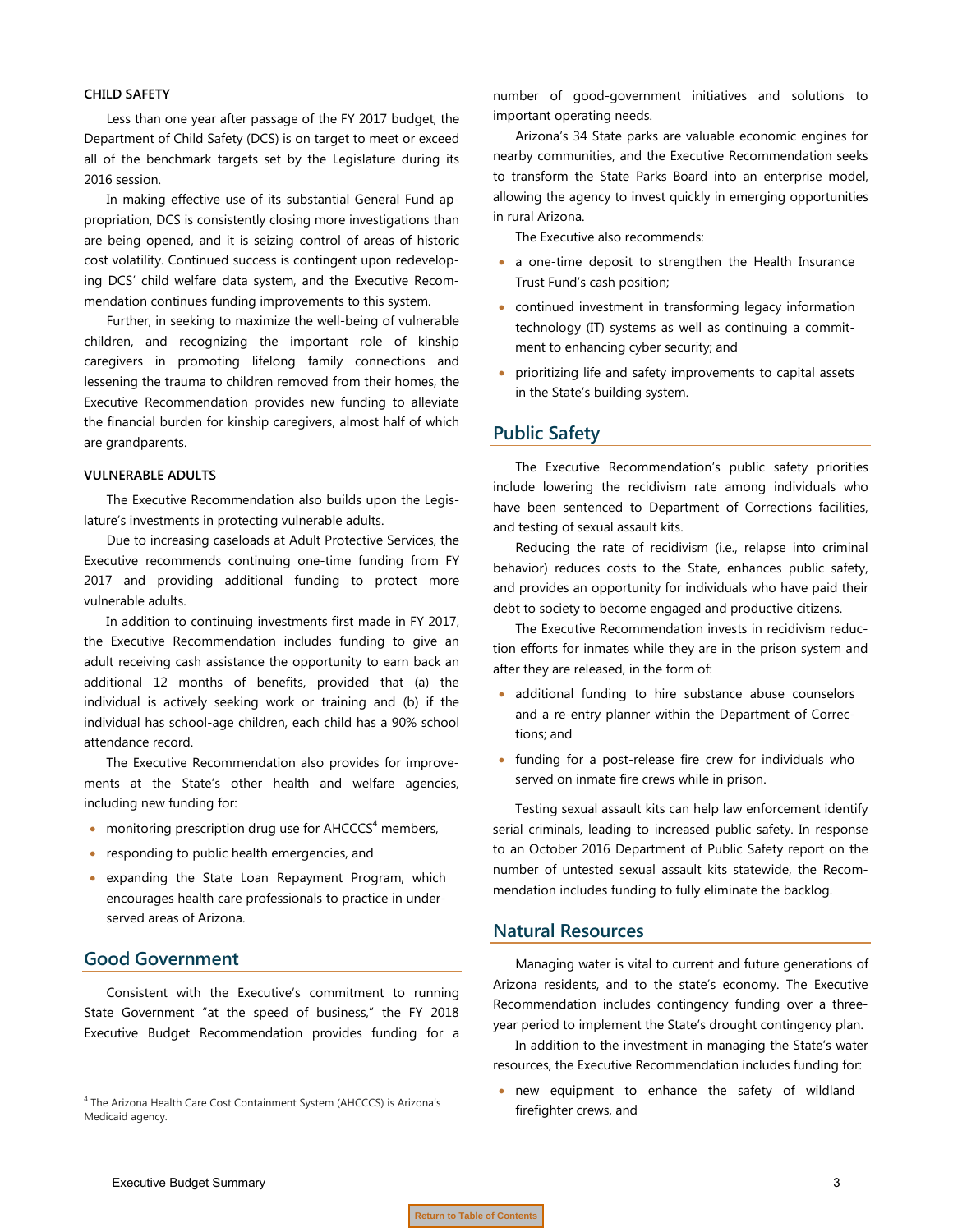• modernizing management and operations of State Trust Land.

### **By the Numbers**

#### **MAJOR GENERAL FUND BUDGET ISSUES, FY 2017**

#### **MAJOR GENERAL FUND BUDGET ISSUES, FY 2018**

| University Capital Investment Program 36.8 million           |  |
|--------------------------------------------------------------|--|
|                                                              |  |
| School Facilities Board: Building Renewal Grants17.2 million |  |
| University Capital and Operational Funding15.0 million       |  |
|                                                              |  |
| DES: Continued Improvements to the Safety Net2.8 million     |  |
| Water Resources: Drought Contingency Plan 2.0 million        |  |
|                                                              |  |
|                                                              |  |
|                                                              |  |

#### **PROJECTED ENDING BALANCES**

FY 2020..................................................................................... 117 million

#### **PROJECTED STRUCTURAL BALANCES**

### **Sources and Uses of Funds**

The Executive Budget In-a-Flash that follows summarizes the Executive Budget Recommendation in tabular form. The statement presents the following:

- The *FY 2016 Preliminary Actual* column reflects currently known revenues and expenditures for FY 2016, from the State's Accounting and Financial Information System.
- The *FY 2017 Recommendation* shows the Executive's recommended changes to the FY 2017 enacted appropriations as displayed on the row titled, "Enacted Base Spending."
- The *FY 2018 Recommendation* column shows the Executive's revenue and expenditure projections for FY 2018 with expenditures projections based off the enacted FY 2017 appropriations.
- The *FY 2019-FY 2020 Executive Recommendation* columns reflect the Executive's revenue projections and expenditure recommendations, based on the FY 2018 Executive Recommendation.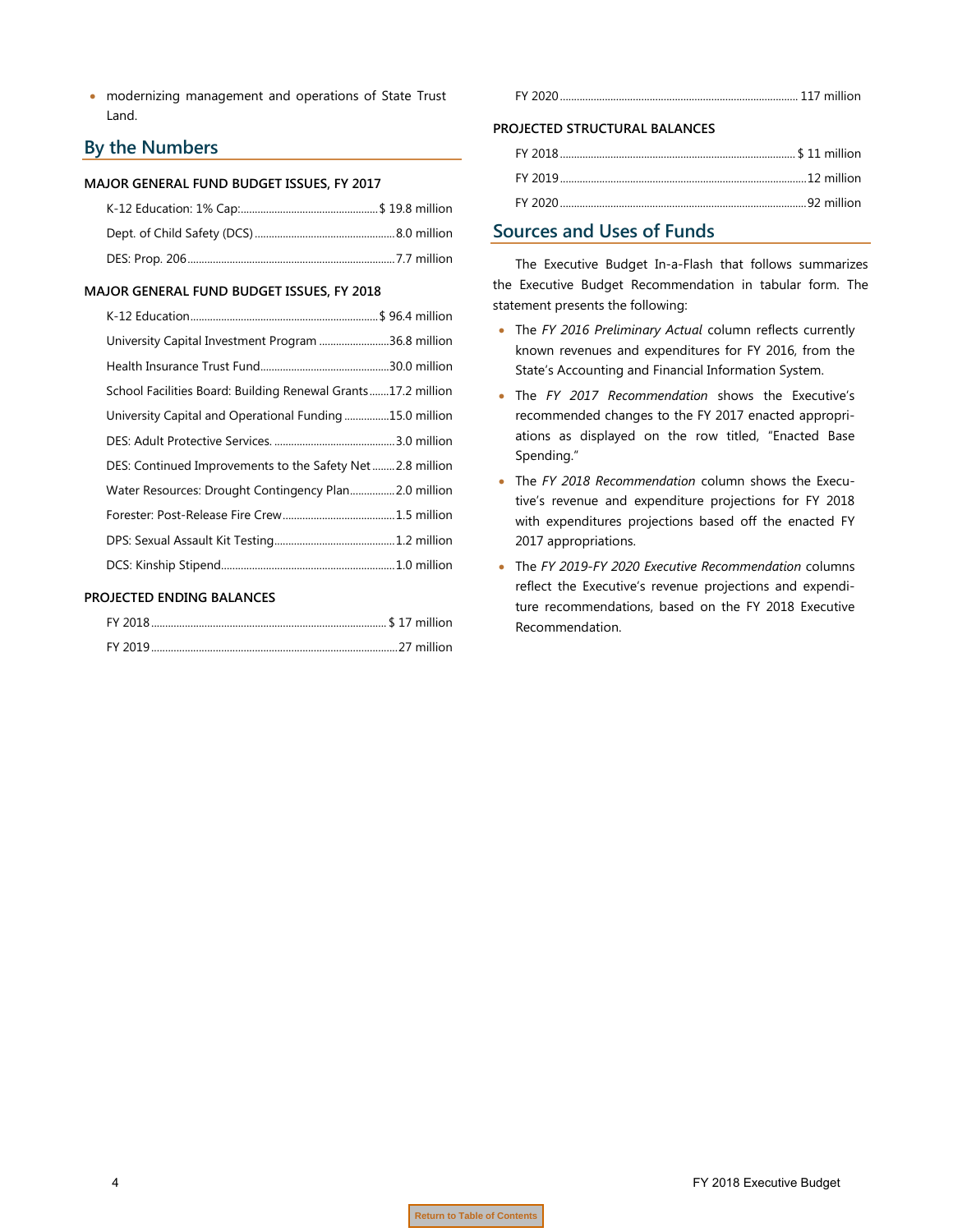## Executive Budget In-A-Flash

#### GENERAL FUND CASH FLOW

<span id="page-6-0"></span>

|                               | Prelim Actual | Executive Recommendation | <b>Executive Recommendation</b> | <b>Executive Recommendation</b> | <b>Executive Recommendation</b> |          |
|-------------------------------|---------------|--------------------------|---------------------------------|---------------------------------|---------------------------------|----------|
|                               | FY 2016       | FY 2017                  | FY 2018                         | FY 2019                         | FY 2020                         |          |
| <b>Beginning Balance</b>      | 311,635       | 284,015                  | 119,083                         | 16,937                          | 27,183                          |          |
| (thousands)                   |               |                          |                                 |                                 |                                 |          |
| Adj. Base Revenues            | 9,218,974     | 9,399,766                | 9,683,449                       | 10,043,845                      | 10,482,732                      |          |
| New Revenue Changes           |               |                          | (38, 438)                       | (36, 924)                       | (37, 675)                       |          |
| One-time Revenues             | 267,257       | 79,362                   | 38,102                          | $\mathbf 0$                     |                                 |          |
| <b>Total Revenues</b>         | 9,797,866     | 9,763,143                | 9,802,196                       | 10,023,858                      | 10,472,240                      |          |
| <b>Enacted Base Spending</b>  | 9,513,851     | 9,608,269                | 9,608,269                       | 9,785,259                       | 9,996,675                       |          |
| Baseline Changes <sup>1</sup> |               | 35,790                   | 1,340                           | 278,892                         | 345,071                         | $YOY^2$  |
| New Initiatives               |               | $\mathbf 0$              | 175,651                         | (67, 476)                       | 13,600                          | % growth |
| <b>Total Spending</b>         | 9,513,851     | 9,644,059                | 9,785,259                       | 9,996,675<br>1.8%               | 10,355,346<br>2.2%              | 3.6%     |
| <b>Ending Balance</b>         | 284,015       | 119,083                  | 16,937                          | 27,183                          | 116,894                         |          |



1 Baseline change in FY 2017 represents \$36M in supplementals, including \$20M to resolve the 1% cap issue, \$8M for DCS, \$7.7M for Prop. 206, and \$0.2M for Land Department water rights.

<sup>2</sup>Year-over-year growth is the recommended FY 2018 compared to the originally enacted FY 2017 amounts.

**Return to Table of Contents**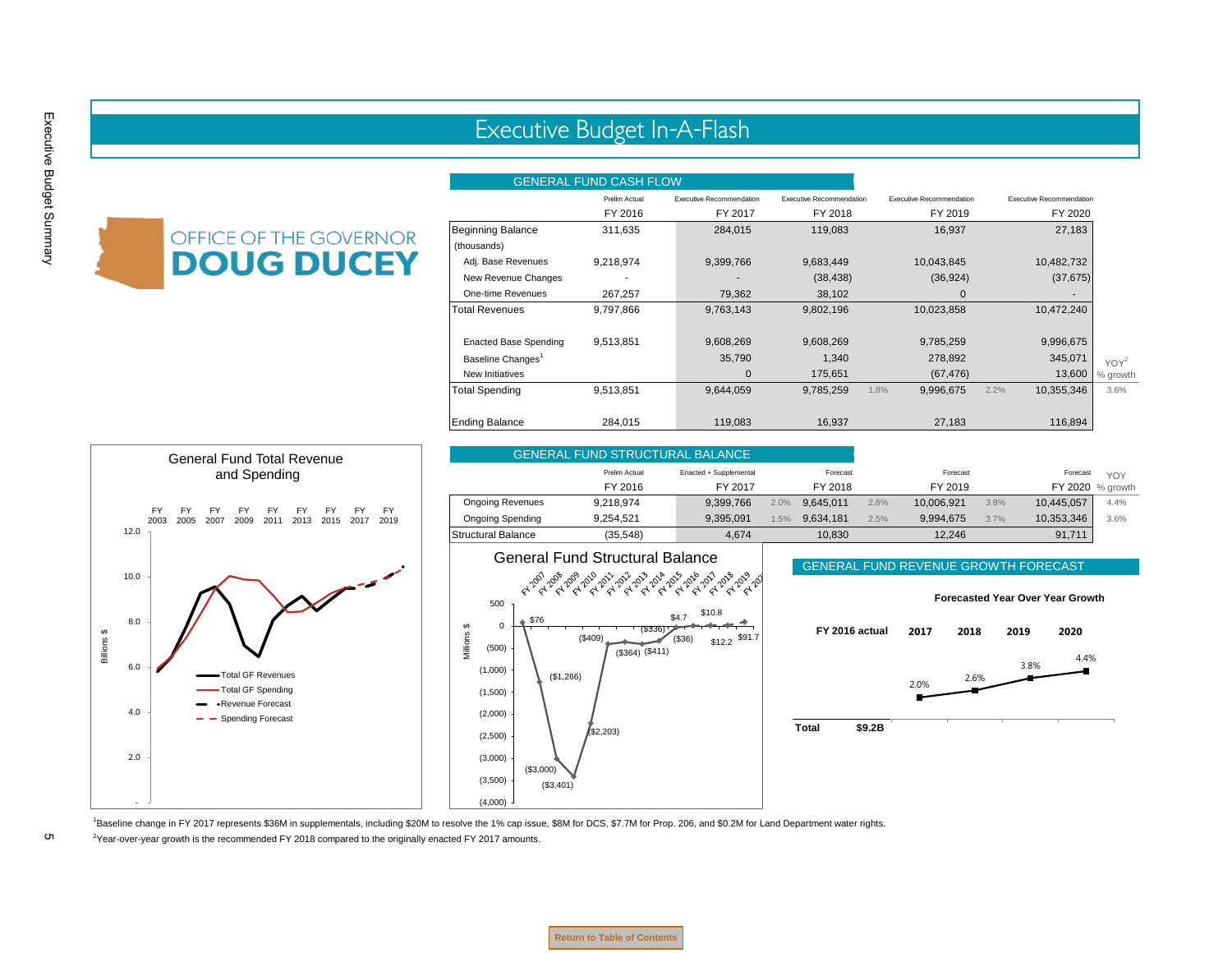GENERAL FUND SPENDING **New FY 2017 Spending:** \$ 35,790,230 **New FY 2018 Spending:** \$ 176,990,166 Prelim Actual Executive Recommendation Baseline Issues New Initiatives Executive Recommendation Executive Recommendation (thousands) FY 2016 FY 2017 FY 2018 FY 2018<sup>4</sup> Dept. of Education 3,941,874 4,089,209 75,955 95,200 4,240,531 4% AHCCCS 1,205,162 1,750,941 18,379 1,704 1,771,024 1% Corrections 1,035,108 1,046,683 0 518 1,047,201 0% Universities 864,921 698,472 (14,789) 15,000 698,684 0% Economic Security 523,934 537,857 31,661 5,373 567,158 7% Child Safety 402,413 387,179 4,217 (1,700) 381,697 1% Health Services 602,739 86,552 0 0 86,552 | 0% Other Agencies 823,659 831,900 (35,794) 0 818,440 -2% Capital Projects 6,200 18,000 0 0 18,000 | 0% IT Projects 7,783 14,882 542 6,998 7,539 -49% YOY<sup>3</sup> % growth The FY 2018 Executive Budget Recommendation allows for General Fund spending to grow by 1.8% (compared to the enacted FY 17), which is less than the 3.7% forecasted inflation (2.1%) plus population growth (1.6%) in 2018.

Other 100,059 182,384 (78,831) 52,558 148,435 -19%



<sup>3</sup>Year-over-year growth is the recommended FY 2018 compared to the originally enacted FY 2017 amounts.

4The amounts in the FY 2018 Recommendation column is not equal to the sum of the FY 2017 and other FY 2018 columns because of supplementals included in the FY 2017 Recommendation. For example, K-12 Education includes \$20M for the adjustment to the county 1% property tax cap.

5 Baseline Adjustments include FY 2017 one-time appropriations and *previously enacted reductions* .

FY 2018 Executive Budge FY 2018 Executive Budget

6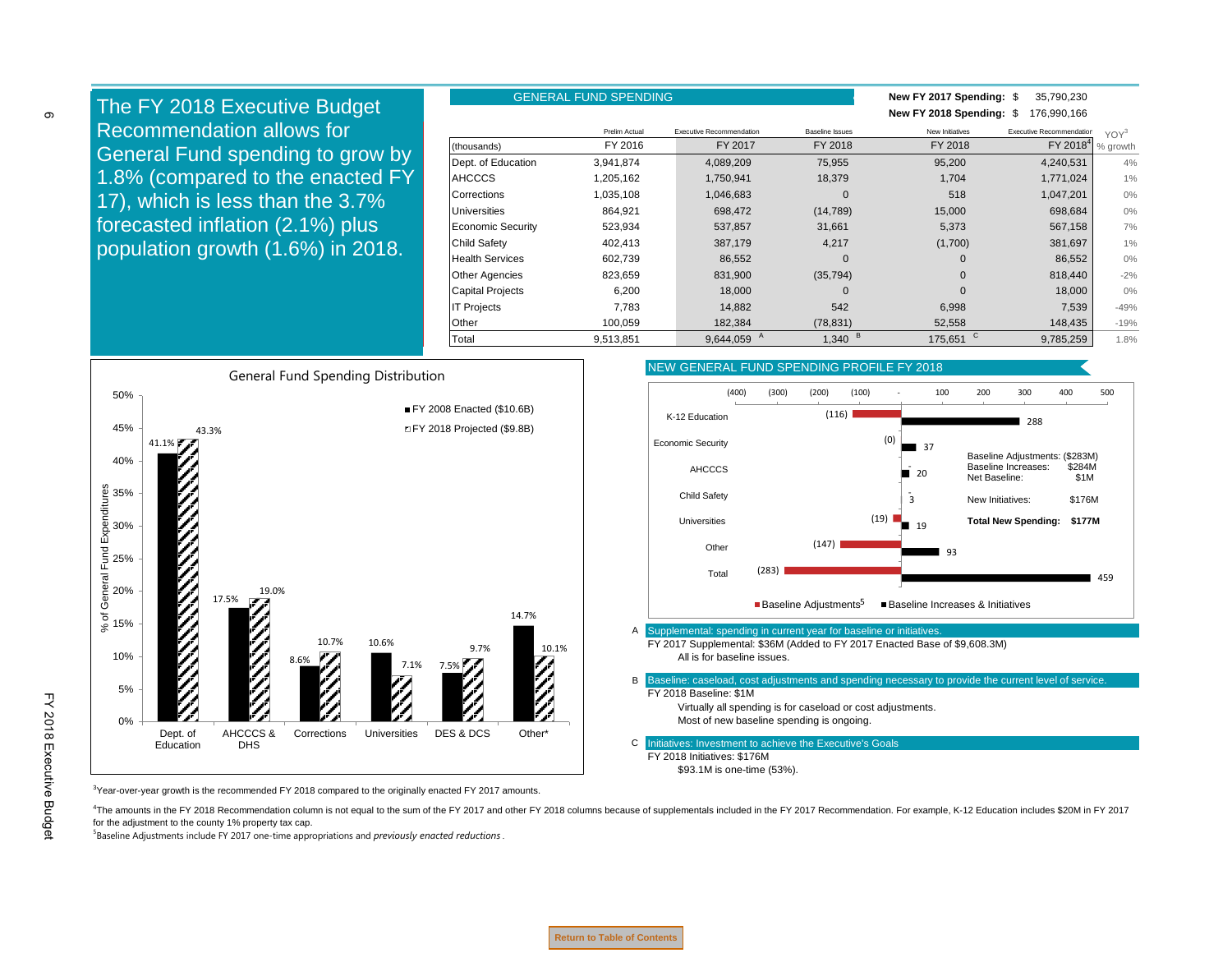#### GENERAL FUND SPENDING BREAKDOWN

#### KEY HIGHLIGHTS - INITIATIVE SPENDING

\$129M for Education in FY 2018 above the baseline \$114M for the K-12 system in FY 2018 (\$95.2M at ADE, \$17.2M at SFB, \$0.8M at ASDB, and \$0.4M at Postsecondary Education \$15M for Universities)

Executive Budget Summary

Executive Budget Summary

| \$19.8M FY<br>' 2017 S<br>Supplemental         |                               | Supplemental<br>' U.∠IVIب<br>20 I                                   |
|------------------------------------------------|-------------------------------|---------------------------------------------------------------------|
| \$19.8M<br>10/2<br>to resolve the<br>CAD ICCUP | 4-C Z<br>NK<br>WI IG<br>NF 1. | $t \cap r$ .<br>$\sim$ ntro'<br>ral Arız <sup>,</sup><br>NU ZM<br>. |

- 
- \$76.5M for enrollment growth (1.25%, 1.25% in FY17) \$7.7M to pay for Prop 206
- \$76.3M for inflation (1.24%, 0.99% in FY17) \$31.7M FY 2018 Baseline
- \$19.8M to account for the 1% cap issue \$16.2M for DDD caseload growth \$16.8M for DDD caseload growth
- \$14.8M for higher average cost per pupil \$15.6M to pay for Prop 206
- \$5M for the college credit by exam incentive program (\$0.1M) for removing one-time funding
- (\$0.1M) to remove one-time funding for geographic literacy \$5.4M FY 2018 Initiative
- (\$1.1M) adjusting one-time funding for DSCS  $\overline{\text{3M}}$  for Adult Protective Services
- (\$1.8M) for lower JTED funding for high school graduates  $\qquad \qquad$  \$2.8M for continued improvements to safety net
- 
- (\$19.5M) adjusting for the multisite charter SSW phase down
- (\$31M) adjusting one-time funding and a second programs adjusting one-time funding
- (\$47M) from new construction property tax savings \$18.4M FY 2018 Baseline
- 
- \$37.6M to implement results based funding \$5.6M to pay for Prop 206
- 
- \$20M for enrollment reconciliation funding<br>\$1.7M FY 2018 Initiative on the strategy of the series of the CO2M for prescription drug review initiative \$13.6M to phase-in a 2% teacher pay increase over 5 years
- \$10M for all-day Kindergarten and early literacy funding \$1.5M for emergency dental services
- \$6.4M for a \$1000 new teacher bonus in high need schools **DEPARTMENT OF WATER**<br>\$29M for Arizona broadband education initiative **Increases Increases Increases Increases**
- \$5M for Arizona broadband education initiative
- \$1.1M for K-12 academic standards \$2M for drought contingency planning
- \$1M to provide JTED completion grants \$0.5M for general streams adjudications personnel
- 
- \$0.2M for computer science initiative \$0.2M for legal support for adjudications
- \$0.1M for jobs for Arizona's graduates \$0.1M for GIS Personnel
- (\$0M) for additional Board of Ed Resources

#### SCHOOL FACILITIES BOARD **\$7M** for support services

| (\$16.9M) FY 2018 Baseline      |
|---------------------------------|
| (\$15.5M) to remove one-time fr |

- 
- $(1.2M)$  for new school facilities  $(50.2M)$  for adoption services  $(50.2M)$  for adoption services  $($0.2M)$  for declining debt service
- 

#### (\$14.8M) FY 2018 Baseline \$10.8M FY 2018 Baseline

- (\$14.8M) adjustments for one-time capital and refinancing \$10.8M for DCS CHILDS replacement project \$15M FY 2018 Initiative \$7M FY 2018 Initiative
- \$7.6M for one-time capital funding ASU 57M for DOR's IT System replacement
- \$4.2M for one-time capital funding UA
- DEPARTMENT OF EDUCATION **1999 CONDUCATION** \$3.2M for one-time capital funding NAU OTHER INCREASES

#### \$7.7M FY 2018 Baseline \$7.7M FY 2017 Supplemental

- 
- 
- 
- 
- 

- 
- 
- (\$16M) for increased distributions from the PLETF (\$0.4M) for eliminating the fingerprint requirement

- 
- \$95.2M FY 2018 Initiative \$12.7M for caseload growth (\$12.7M) for caseload growth
	-
	-
	-
	-

- 
- 
- 
- \$0.3M for school leadership training example and the state of the state area management personnel the state of the spending the spending to the spending to the spending to the spending to the spending to the spending to th
	-
	-

#### CHILD SAFETY

- \$8M FY 2017 Supplemental Footnotes:
- 
- \$1M for child care services

#### unding  $$4.2M$  FY 2018 Baseline

- \$17.2M FY 2018 Initiative (\$2.7M) to remove backlog privatization monies
	- \$17.2M for new building renewal grants  $$1M$  for financial assistance to kinship caregivers

#### UNIVERSITIES **In the contract of the contract of the contract of the contract of the contract of the contract of the contract of the contract of the contract of the contract of the contract of the contract of the contract**

|       | 9.8M FY 2017 Supplemental                                    |                          |                                             |                          | SUIZIVI FY ZUIT Supplemental                          |
|-------|--------------------------------------------------------------|--------------------------|---------------------------------------------|--------------------------|-------------------------------------------------------|
|       | \$19.8M to resolve the 1% cap issue                          | <b>ECONOMIC SECURITY</b> |                                             | \$0.2M                   | for Central Arizona Project fees                      |
|       | 6M FY 2018 Baseline                                          |                          | \$7.7M FY 2017 Supplemental                 |                          | (\$107.9M) FY 2018 Baseline                           |
|       | \$76.5M for enrollment growth (1.25%, 1.25% in FY17)         | \$7.7M                   | to pay for Prop 206                         | \$1.5M                   | for the youth success program                         |
|       | \$76.3M for inflation (1.24%, 0.99% in FY17)                 |                          | \$31.7M FY 2018 Baseline                    | \$1.1M                   | for Community Colleges                                |
|       | \$19.8M to account for the 1% cap issue                      | \$16.2M                  | for DDD caseload growth                     | \$0.8M                   | for Central Arizona Project fees                      |
|       | \$14.8M for higher average cost per pupil                    | \$15.6M                  | to pay for Prop 206                         | (\$15.2M)                | remove one-time funding for border strike force       |
| \$5M  | for the college credit by exam incentive program             | (\$0.1M)                 | for removing one-time funding               |                          | $($96.1M)$ remove other one-time funding <sup>1</sup> |
|       | (\$0.1M) to remove one-time funding for geographic literacy  |                          | \$5.4M FY 2018 Initiative                   | \$33M FY 2018 Initiative |                                                       |
|       | (\$1.1M) adjusting one-time funding for DSCS                 | \$3M                     | for Adult Protective Services               | \$30M                    | deposit into the Health Insurance Trust Fund          |
|       | (\$1.8M) for lower JTED funding for high school graduates    | \$2.8M                   | for continued improvements to safety net    | \$1.5M                   | for a post-release fire crew                          |
|       | (\$16M) for increased distributions from the PLETF           | (\$0.4M)                 | for eliminating the fingerprint requirement | \$1.2M                   | for additional education investments <sup>2</sup>     |
|       | (\$19.5M) adjusting for the multisite charter SSW phase down |                          |                                             | \$1.2M                   | for sexual assault kit testing at DPS                 |
|       | (\$31M) adjusting one-time funding                           | <b>AHCCCS</b>            |                                             | \$0.5M                   | for DOC recidivism programs                           |
|       | (\$47M) from new construction property tax savings           |                          | \$18.4M FY 2018 Baseline                    | \$0.3M                   | for additional fire safety resources                  |
|       | 5.2M FY 2018 Initiative                                      | \$12.7M                  | for caseload growth                         | (\$1.7M)                 | other investments and reductions                      |
|       | \$37.6M to implement results based funding                   | \$5.6M                   | to pay for Prop 206                         |                          |                                                       |
| \$20M | for enrollment reconciliation funding                        |                          | \$1.7M FY 2018 Initiative                   | <b>OVERALL SPENDING</b>  |                                                       |
|       | \$13.6M to phase-in a 2% teacher pay increase over 5 years   | \$0.2M                   | for prescription drug review initiative     |                          | \$1M FY 2018 Net Baseline Increase                    |
|       |                                                              |                          |                                             |                          |                                                       |

|         | <b>DEIVELY COTO THE DASEME THE RASE</b> |
|---------|-----------------------------------------|
| (5283M) | <b>Baseline Adjustments</b>             |
| \$284M  | <b>Baseline Increases</b>               |
|         |                                         |
| \$176M  | FY 2018 Initiative                      |
|         |                                         |
|         |                                         |

<sup>1</sup>This includes large reductions in one-time funding such as (\$86.5M) for transportation projects in FY 2017.

<sup>2</sup>This includes the \$0.8M for early childhood literacy at the Arizona School for Deaf and Blind (ASDB) and \$0.4 at the Postsecondary Education Commission for teacher loan forgiveness and the FAFSA completion initiative.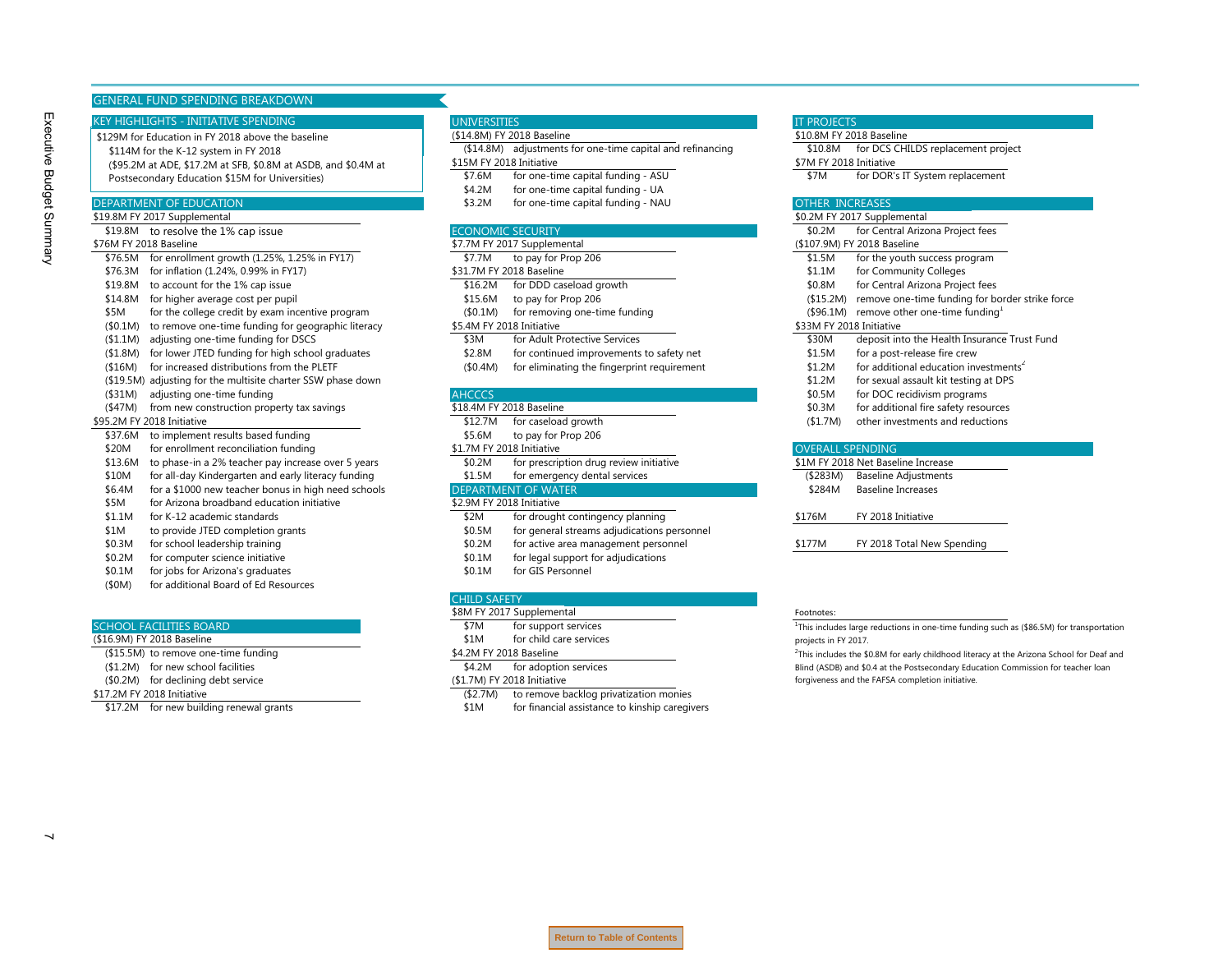# <span id="page-9-0"></span>**Education**

The Executive Recommendation provides an additional \$453 million, three-year investment in teachers, students and classrooms, including ongoing support for a \$1 billion funding plan for university R&D and deferred maintenance projects.

### **K-12 Education**

During FY 2017, Arizona K-12 education received the first full year of increased funding, totaling \$311 million, made possible by voter approval of Proposition 123.<sup>5</sup> In FY 2018, Prop. 123 revenues will increase to \$318 million.

The FY 2018 Executive Budget Recommendation builds on the passage of Proposition 123 by increasing system-wide support and making targeted program-related investments that will help fulfill the Executive's objective of Arizona being among the nation's highest quality public education systems.

In addition to an increased \$76 million in new baseline budget adjustments for K-12 enrollment growth and inflation in FY 2018, the Executive Recommendation provides an additional \$453 million in resources to K-12 and higher education over the next three years.

#### **FY 2018 FUNDING RECOMMENDATION**

The Executive Budget Recommendation includes a total of \$168 million in new baseline per-pupil spending for increased student growth and mandatory inflation. The General Fund share of that increase is partially offset by property taxes generated by new construction, increased distributions from the Permanent School Fund, and previously enacted policy changes, resulting in a net baseline General Fund increase of \$76 million in the K-12 baseline budget.

In addition to an increase in the baseline budget, the Executive Budget Recommendation also includes \$114 million in new K-12 initiatives, including new funding for building renewal and new school construction programs at the School Facilities Board.

#### **FY 2017 SUPPLEMENTAL FUNDING RECOMMENDATION**

The Executive Recommendation includes a \$19.8 million supplemental appropriation in FY 2017 to comply with State requirements related to the 1% property tax cap. The State is required to backfill any primary property tax costs that exceed 1% of the full cash value of a home after the Homeowner Rebate.

By limiting the backfill to \$1 million per county, Laws 2016, Chapter 15 would have reduced the State's FY 2017 requirement by \$19.8 million, but in July 2016 the law was found to be unconstitutional.

#### **TACKLING THE TEACHER SHORTAGE**

The FY 2018 Executive Recommendation continues the Executive's commitment, which began with Proposition 123, to raising salaries for all teachers.

**2% Teacher Salary Increase.** Due largely to passage of Prop. 123, many teachers have received, for the first time in several years, much-deserved pay raises.

To enhance teacher recruitment and retention statewide, the Executive recommends the five-year phase-in of a 2% salary increase for all public school teachers. The 2% increase will be in addition to any other salary increases that schools provide from other sources, such as annual inflation adjustments (projected to be 1.24% in FY 2018, 2% in FY 2019, and 2% in FY 2020). The Executive recommends \$13.6 million in FY 2018 and a total of \$81.6 million over the next three years to pay for the phase-in.

**New Teacher Bonuses.** Schools that serve a higher percentage of low-income students experience a higher-than-average rate of teacher turnover and find it more difficult to attract highly qualified teachers.

To help address those challenges, the Executive Recommendation includes \$6.4 million in FY 2018, and a total of \$19 million over the next three years, to support teacher recruitment in low-income school districts and charter schools. The Recommendation will fund a bonus of \$1,000 for every new teacher that is hired by a school district or charter in which more than 60% of students qualify for free or reduced-price lunch.

**Teacher Loan Forgiveness.** While Arizona's teacher shortage exists to varying degrees statewide, it is especially critical in rural and remote communities, especially for educators qualified to teach math, science, and special education.

The Math, Science, and Special Education (MSSE) Teacher Loan Forgiveness Program offers forgivable loans to students pursing a teaching degree at a postsecondary institution and who agree, upon graduation, to teach math, science, or special

<sup>&</sup>lt;sup>5</sup> Passed by Arizona voters in May 2016, Proposition 123 increases education funding by \$3.5 billion over the course of 10 years by allocating money from the General Fund and increasing annual distributions from the State Land Trust to education.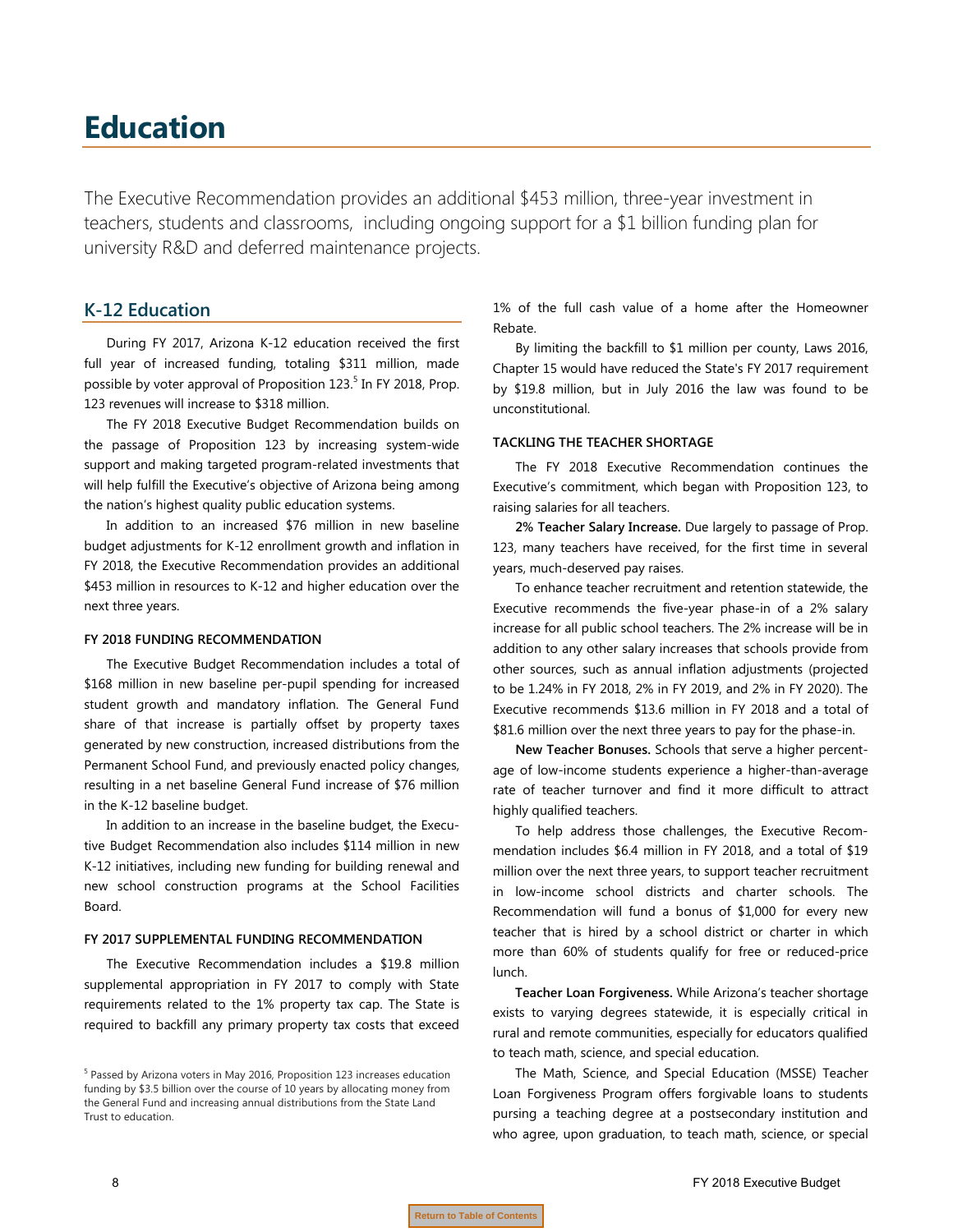education in an Arizona public school. The Executive recommends \$250,000 to expand the MSSE program to support 61 students per year in our most needy rural communities.

#### **REWARDING HIGH-QUALITY EDUCATIONAL OUTCOMES**

**Results-Based Funding.** While Arizona is home to some of the highest performing schools in the country, more needs to be done to encourage expansion of our top public schools to increase access for all students statewide. The FY 2018 Executive Recommendation implements the Executive's promise to expand access for all students, no matter where they live or can afford to live, to a high quality education by recommending \$38 million to implement new Results-Based Funding. The program will provide:

- \$400 per pupil to schools that achieve AzMerit test scores in the top 10% of all schools that serve a student population in which 60% or more of students qualify for free or reduced-price lunch.
- \$225 per pupil to schools that achieve AzMerit test scores in the top 10% of all schools and serve a student population in which less than 60% of students qualify for free or reduced-price lunch.

**Enrollment Reconciliation Funding.** Unforeseen declines in enrollment can create unique mid-year fiscal challenges for school districts.

The Executive recommends a \$20 million one-time nonlapsing appropriation to help school districts reconcile actual enrollment and budgeted enrollment funding to address contractual obligations and commitments to teachers.

A school district that experiences an actual enrollment decline of more than 2% compared to the previous year will qualify for Enrollment Reconciliation Funding equal to the revenue that would otherwise be lost by a decline exceeding 2%. Enrollment Reconciliation Funding will allow qualifying school districts to avoid major operational disruptions as they manage lower funding due to an instance of declining enrollment.

#### **CLOSING THE ACHIEVEMENT GAP**

**Achieve60AZ.** It is estimated that, by the year 2020, 60% of all Arizona jobs will require some level of postsecondary training. Currently, only 42% of Arizonans have completed a two-year or four-year degree or received a non-degree credential.

To address those requirements, and to help workers qualify for the highly technologized jobs in demand now and in the foreseeable future, Arizona must increase the number of working adults that obtain education beyond a high school diploma.

As a partner in the community-based Achieve60AZ initiative, the Executive is committed to advancing best practices that, by 2030, will result in 60% of working-age adults holding a postsecondary degree, certificate or credential.

In order to meet that goal, the State has adopted the Arizona Education Progress Meter, a set of common education metrics intended to drive policy to improve the state's PK-20<sup>6</sup> pipeline in support of a strong Arizona economy. In addition to the postsecondary attainment goal mentioned above, the metrics include:

- preschool enrollment (with a quality component),
- third-grade level reading,
- proficiency of eighth-grade math (Algebra),
- high school completion,
- youth enrollment in school or working, and
- enrollment in postsecondary education.

The Executive Recommendation introduces several strategies that support the goals of the Arizona Education Progress Meter.

**All-Day Kindergarten and Early Literacy Funding.** Research shows that a student's reading proficiency by the end of third grade is a strong predictor of high school graduation and future career success. The percentage of students who pass the English Language Arts portion of the AzMerit test is notably lower in school districts and charters in which a high percentage of students are eligible for free or reduced-price lunch.

Since its inception, the State's Move on When Reading program has brought significant focus to the need for early literacy, from preschool to third grade. While this increased focus has yielded some results, the expectation of proficiency for third grade reading must be increased to capture more positive outcomes. The Executive intends to partner with the State Board of Education and the Arizona Department of Education to make the necessary policy adjustments to implement a higher level of expectation for third grade reading proficiency.

The Executive recommends targeted funding for all-day kindergarten and other successful early literacy strategies, from preschool to third grade, in school districts and charter schools in which more than 90% of students are eligible for free or reduced-price lunch. Using targeted literacy plans already required under the Move on When Reading program, the recommended funds will empower public schools to decide how to best use their resources to increase literacy based on their students' unique needs.

Strategies beyond all-day kindergarten could include, but are not limited to:

- general preschool programs,
- longer K-3 school days or a longer school year,

<sup>6</sup> Pre-Kindergarten to Graduate Degree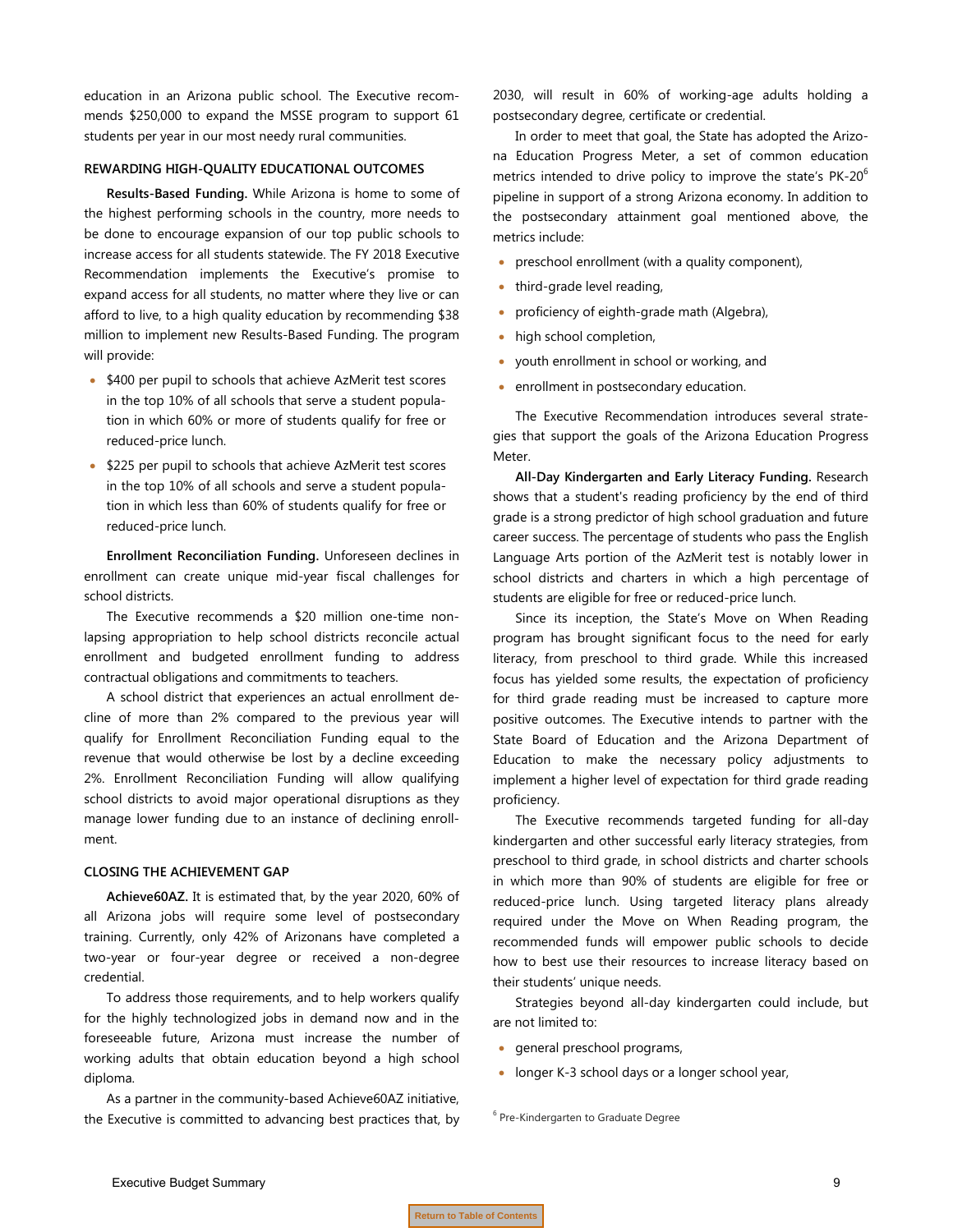- reading interventions, and
- coaches.

The Executive Recommendation includes \$10 million in FY 2018 and \$50 million over the next three years to fund this early literacy initiative. (Distribution of early literacy dollars to qualifying districts and charters is based on a calculation of \$1,244 per kindergarten pupil in FY 2018 and \$2,488 per kindergarten student in FY 2019 and FY 2020.)

**JTED Completion Grants.** Under current law, Joint Technical Education Districts (JTEDS) do not receive State funding in FY 2018 for students who have graduated from high school.

The Executive recommends \$1 million to establish JTED completion grants to enable students, who have graduated from high school and have completed more than 50% of a JTED program, to finish the JTED program that they started but did not complete. The grant funding will be distributed upon qualifying students' successful completion of a JTED program.

**FAFSA Completion Initiative.** More than half of Arizona's K-12 students live at or below the poverty line. For the vast majority of those students, enrolling in postsecondary education requires financial aid.

Nationally, the federal government provides 80% of all financial aid, and the process of qualifying begins with the Free Application for Federal Student Aid (FASFA). In April 2015, only 24% of eligible Arizona students filed the FAFSA.

In 2014, to increase the number of students who complete the application, the U.S. Department of Education authorized the Arizona Commission for Postsecondary Education (and comparable entities in other states) to share with schools limited data about students' FASFA filing status.

To help close the achievement gap for low-income students and increase the percentage of first-generation Arizonans who go to college, the Executive recommends \$114,700 to expand the Commission for Postsecondary Education's FASFA Completion Initiative.

**Arizona Broadband for Education Initiative (Rural Schools).** As schools expand innovative and successful digital learning platforms, school-based bandwidth must grow significantly. Unfortunately, many rural schools do not have a scalable broadband connection and, thus, have limited capacity to support digital learning and the instructional technology platforms that support learning.

Improving broadband access for rural schools becomes an increasingly important step toward closing the achievement gap and enhancing equity among Arizona's public school students. The Executive recommends \$5 million in FY 2018 to expand broadband access to many of Arizona's rural school districts and charter schools. The State investment will be leveraged against one-time federal enhanced E-Rate funding, to allow rural schools to substantially enhance broadband access at little to no cost to the school. This enhanced E-Rate program expires in FY 2018.

**Early Intervention for Children with Disabilities.** Recent clinical studies suggest that early detection of hearing loss (among children age three and younger), followed by appropriate intervention, minimizes the need for extensive services during the school years. The more in-person services that are provided to parents and young children, the better are the outcomes in later years.

Arizona School for the Deaf and Blind (ASDB) certified early intervention specialists provide support to families to help them understand the potential impact of hearing or visual impairment on their child's development. This involves not just hardware support (such as hearing aids or glasses), but more personalized support such as educating parents on methods of possible communication with their child and strategies for supporting their child's development.

The Executive recommends \$800,000 to increase the number of home visits per month for ASDB's birth-to-three program.

#### **21ST CENTURY STANDARDS, ACCOUNTABILITY AND CURRICULUM**

In March 2015, the Governor called on the State Board of Education to perform a full review and replacement of Arizona's English Language Arts and Mathematics Standards. In December 2016, the Board adopted Arizona's new academic standards.

Developed by over 230 teachers devoting over 7,300 manhours, and after 10,000 public comments and over 50 statewide hearings, the Arizona academic standards are slated for implementation in school year 2019-2020.

The Executive Recommendation for FY 2018 includes \$1.1 million to fund 10.5 existing FTE positions at the Arizona Department of Education. The positions are responsible for the continuous review of all of Arizona's academic standards, including mathematics and English language arts. In the upcoming year, these positions are critical for the technical support and professional development of the next significant review, which will focus on academic standards for social studies and science.

Finally, the Executive Recommendation continues support for programs that promote high educational outcomes in partnership and collaboration with the philanthropic community.

**Great Schools, Great Leaders.** The Executive recommends \$250,000 in matching funds to expand school leadership training opportunities through the Beat the Odds School Leadership Academy. In partnership with Helios Education Foundation, the Burton Family Foundation, and the Governor's Office, the Center for the Future of Arizona plans to use the recommended resources to: (a) create 50 slots to train school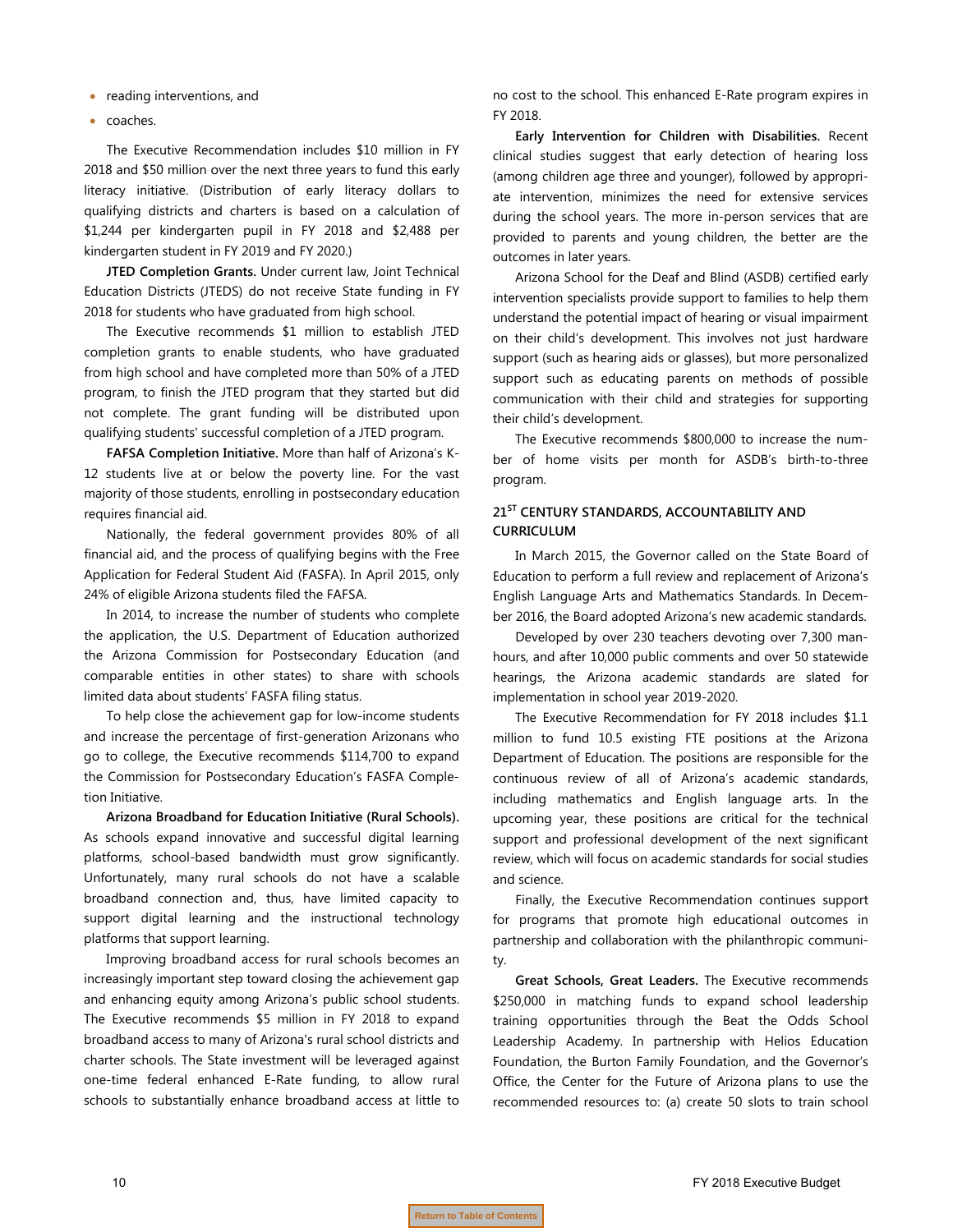leaders in effective management strategies, and (b) expand the cadre of training coaches and facilitators.

**Governor's Partnership for K-12 Computer Science.** The Executive Recommendation includes \$200,000 in matching funds to advance a statewide computer science initiative through the development of new academic standards for computer science, including coding, and professional development opportunities for all teachers, to help them incorporate computer science into their teaching and learning strategies.

**Jobs for Arizona's Graduates.** The Executive recommends \$100,000 for Jobs for Arizona's Graduates, a highly successful school-based dropout and intervention program for at-risk youth.

#### **BUILDING RENEWAL AND CAPITAL FINANCE**

Using a grant-based program, the School Facilities Board provides financial and technical assistance to school districts to maintain school facilities. To meet the increased volume of building renewal applications and funding demands, for FY 2018 the Executive recommends a \$17 million non-lapsing appropriation for building renewal to fund schools' capital needs.

#### **Higher Education**

The Executive's recommendations for postsecondary education will help to ensure that Arizona universities are more competitive with top research universities, provide an excellent and affordable education for in-state students, attract and retain highly-skilled teachers, and address Arizona workforce needs.

#### **RESEARCH AND DEVELOPMENT**

Developing a higher education system primed to prepare graduates for professional opportunities in an evolving economy requires ongoing investment in university research and development. In response, the Executive provides ongoing support for a \$1 billion funding plan for university R&D infrastructure and deferred maintenance projects.

**The Importance of University R&D.** University R&D infrastructure plays a large role in expanding opportunities for students, staff and the Arizona economy. In 2003, the State pledged \$34.6 million per year for 23 years (2008–2031) to support university R&D. With this General Fund appropriation, universities have been able to bond and invest in key projects, including science and technology buildings, medical research and biomedical buildings, and laboratory facilities.

As an example of how the new R&D infrastructure has significantly impacted the state, in November 2016 the Arizona Board of Regents reported that, since 2008, the number of science, technology, engineering and math (STEM) degrees has increased by 94%, and that, since 2003, university invention disclosures have increased by 154%.

**Turning Vision into Reality.** The Board of Regents' 2020 Vision addresses several goals of Arizona's universities,

including research excellence "to increase the research capabilities and performance of the Arizona University System to a level of competitive prominence with peer rankings of top American research universities." Additional bonding capacity and a guaranteed revenue stream for debt repayment will help make this vision a reality for Arizona's three public universities (the University of Arizona, Arizona State University, and Northern Arizona University).

New R&D infrastructure will stimulate research and help attract high-quality faculty to Arizona's universities. Other benefits include numerous opportunities for student employment and developing new public-private partnerships between Arizona universities and the business sector, likely yielding high economic returns and further aligning education outcomes to workforce needs.

In addition to R&D infrastructure, the universities have a large need for deferred maintenance funding. In FY 2016, the universities reported \$671 million in deferred maintenance needs and numerous hazardous facility conditions. Funding dedicated to building maintenance will be beneficial for building upkeep and student safety.

**Funding Plan.** The aforementioned \$1 billion ongoing investment will be supported by redirecting transaction privilege tax (TPT) revenues paid by the universities, which includes an estimated \$30.3 million State component and \$6.5 million Stateshared component.

The Executive recommends that the \$30.3 million state component be used for capital investments, including R&D infrastructure and deferred maintenance projects. This ongoing State component, in addition to a university match, will enable universities to bond for approximately \$1 billion over 30 years and make substantial investments in R&D infrastructure and deferred maintenance. TPT growth related to the State component is capped at 2% annually for capital investments. Any TPT revenue growth above 2% annual growth will be provided to universities for general operating expenditures.

In addition to the estimated \$30.3 million State component, the approximate \$6.5 million State-shared component, and all related future TPT revenue growth, will be made available to the universities for general operating expenditures, including resident student costs.

#### **PRODUCING TEACHERS**

While acknowledging higher education's essential long-term role in shaping a workforce capable of success in an increasingly sophisticated and dynamic economy, the Executive Recommendation calls on Arizona's public postsecondary institutions to respond to a critical current labor shortage: teachers.

Our state's three public universities must assist the State in implementing a new blueprint for teacher success and retention. A teacher-focused approach should consider the use of established successful models of best practices already in the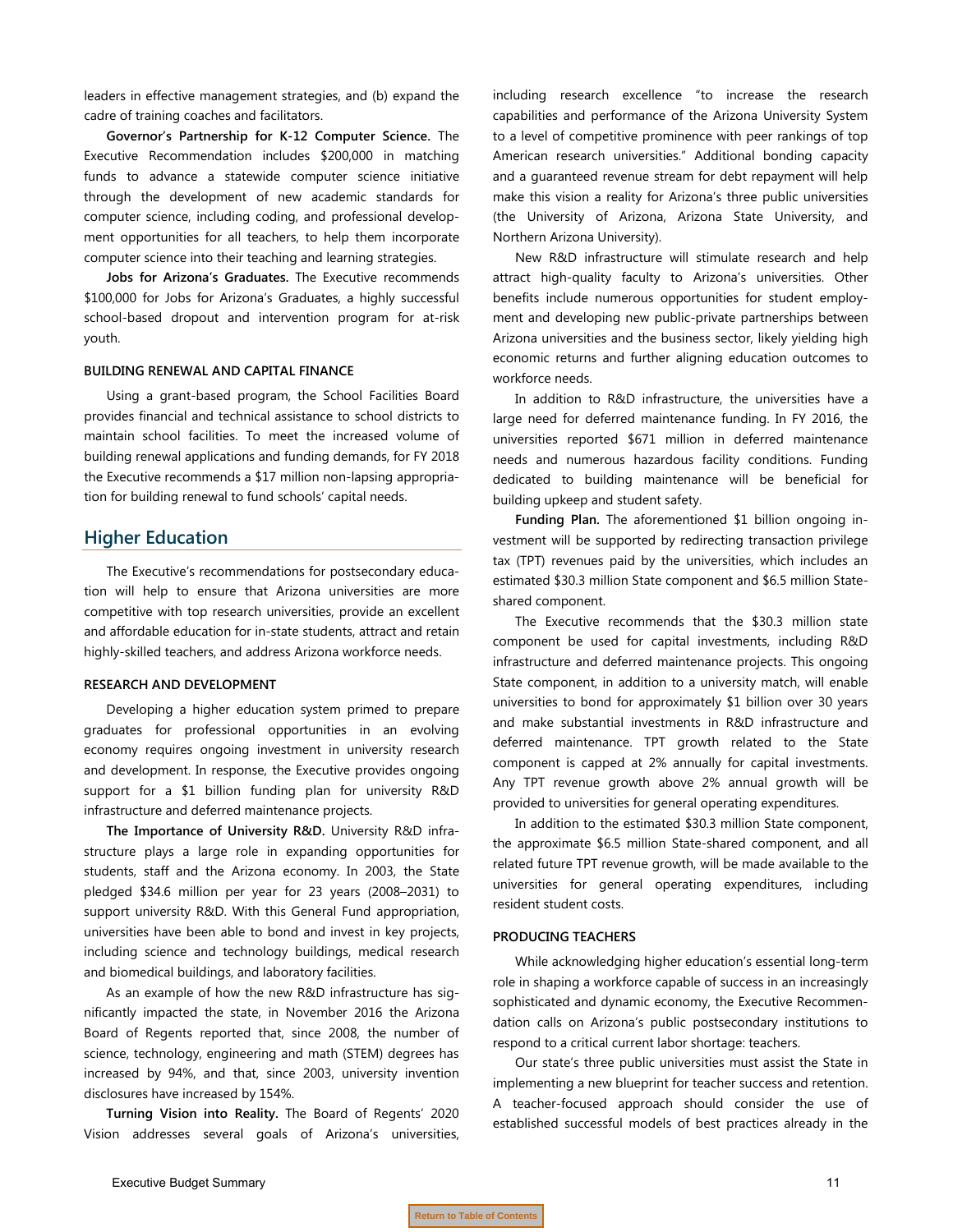field and new strategies that provide a more robust tool kit to compel more of our best and brightest into the teaching profession. Also, new models must provide the necessary professional development support and incentives to assist prospective teachers through their preparatory programs, as they enter the classroom, and as they become firmly rooted in their careers as teacher leaders.

The Executive requests that, within the next 90 days, the three public universities, in partnership with Arizona's community colleges, provide a plan that:

- prepares students, as efficiently and effectively as possible, for their course of study and future careers as educators;
- integrates existing and creates new professional support networks to help teachers to share and learn best practices from each other;
- implements new accelerated models for high-demand disciplines (such as STEM) and for career changers (college graduates who want to teach) that result in professional certification; and
- develops stronger, more structured partnership opportunities between the universities and school systems to build early commitments for teacher employment.

#### **OTHER FUNDING NEEDS**

The Executive further recommends \$15 million in one-time General Fund support for university capital improvements and operating expenditures, providing universities with budget flexibility to address their high-priority needs and provide additional support to Arizona resident students.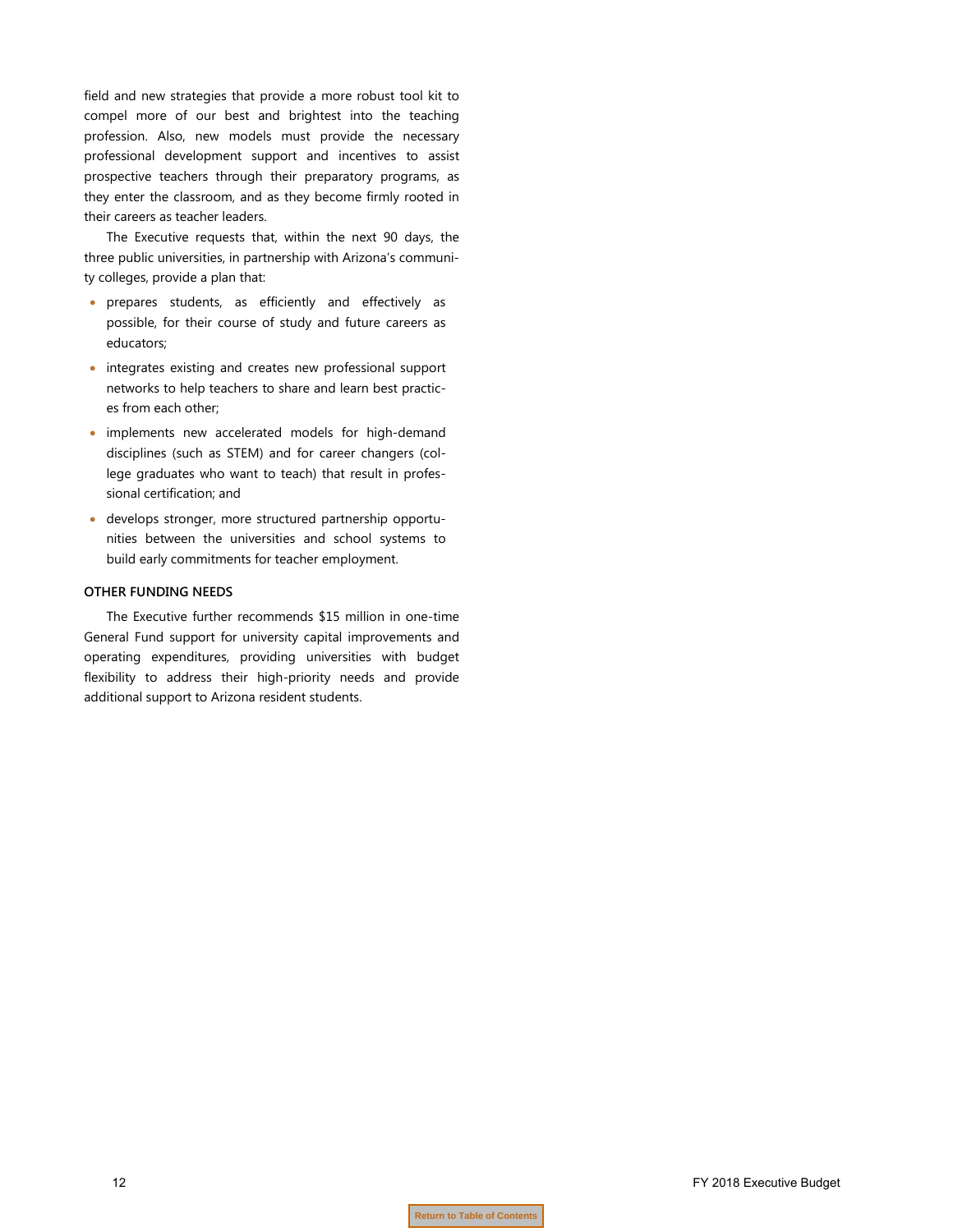# <span id="page-14-0"></span>**Public Safety**

n seeking to enhance public safety, the FY 2018 Executive Budget Recommendation provides a strong emphasis on In seeking to enhance public safety, the FY 2018 Executive<br>Budget Recommendation provides a strong emphasis on<br>reducing the rate of recidivism – i.e., relapse of former inmates into criminal behavior – and expanding the State's access to forensic evidence that can lead to criminal convictions.

#### **INMATE SUBSTANCE ABUSE**

Substance abuse is strongly correlated to the number of people committing crimes and is a driver of the number of inmates in State prisons. Continuing access to substance abuse treatment reduces the likelihood that inmates will re-offend and represents a real public safety benefit for Arizona residents.

Treatment of substance abuse by inmates carries a significant cost, but that cost pales in comparison to the direct and indirect financial impacts of *not* providing treatment, with respect to the costs borne by crime victims, law enforcement agencies, the courts, and the corrections system. By all measurable criteria, treatment is a far preferable alternative in curbing behavior and protecting Arizona citizens.

A Department of Corrections facility, the Maricopa Reentry Center (MRC), serves to facilitate offenders' successful reintegration into the community following their incarceration. To increase the MRC's intensive drug treatment capacity, the Executive recommends funding an additional six Substance Abuse Counselors for \$400,000 in FY 2018.

The additional counselors will allow the MRC to treat up to 80 individuals at a time for drug-related problems, with the objectives of reducing recidivism and decreasing the number of technical violators who could return to prison.

The Executive also recommends \$100,000 in FY 2018 for an additional Re-Entry Planner to work with inmates who, after their release, require additional and specialized referrals and assistance.

#### **INMATE POST-RELEASE FIRE CREW**

The Executive's focus on decreasing recidivism extends beyond Department of Corrections drug treatment and re-entry counseling efforts. A major factor in recidivism is the former inmate's ability to find work, and the Executive Recommendation provides a new initiative in supporting that objective.

The State operates 12 inmate fire crews that play an important role in fire prevention and suppression efforts statewide. The Forester provides participating inmates with valuable forest fire training that helps them work toward gaining the skills and certification necessary to pursue employment as firefighters after their release from prison.

Establishing a *post-release* fire crew would provide former members of the inmate fire crews with employment opportunities following their release. As part of the post-release fire crew, members could further develop their skills and complete their training for a permanent firefighting position.

To further help former inmates reintegrate into the community, the Executive recommends \$1.5 million to establish and operate a 20-member post-release firefighting crew.

#### **ELIMINATE BACKLOG OF UNTESTED SEXUAL ASSAULT KITS**

Sexual assault kits are used to gather and preserve physical evidence following an allegation of sexual assault. Testing of sexual assault kits by crime labs provides DNA and other evidence that can be shared among law enforcement agencies and lead to convictions of offenders in cold cases and subsequent crimes.

According to the Department of Public Safety (DPS), there are 6,424 untested sexual assault kits in Arizona, and the Executive is committed to eliminating the backlog of untested kits. Federal grants of approximately \$6.1 million have already been secured to test about 4,400 of these kits. The \$500,000 appropriated in FY 2017 is expected to cover the cost of testing 600 kits, leaving a funding shortfall for testing the remaining 1,400 kits.

The Executive recommends a one-time appropriation of \$1.2 million to completely eliminate the backlog of untested sexual assault kits in Arizona. DPS will allocate the funds to other agencies as needed to ensure completion of the testing.

#### **ADULT STANDARD PROBATION GROWTH**

The number of convicted offenders on Adult Standard Probation increased by over 6% in both FY 2015 and FY 2016. The rising number of probationers is driven by two primary factors: probation sentences and probation "tail" sentences.

A probation tail requires an individual, after serving their incarceration sentence, to complete a term of probation under the supervision of the Superior Court. With a rising number of individuals sentenced with probation tails, similar growth is anticipated in FY 2017 and FY 2018.

Probation (\$3.69 per probationer per day) is less costly than incarceration (\$65 per prison inmate per day). A.R.S. § 12-251(a) prohibits a probation officer from supervising more than 65 adult standard probationers. Probation projections indicate that the number of adult standard probationers in FY 2018 will rise above currently funded levels.

In an effort to maintain the 65 probationer per officer standard and preserve public safety, the Executive recommends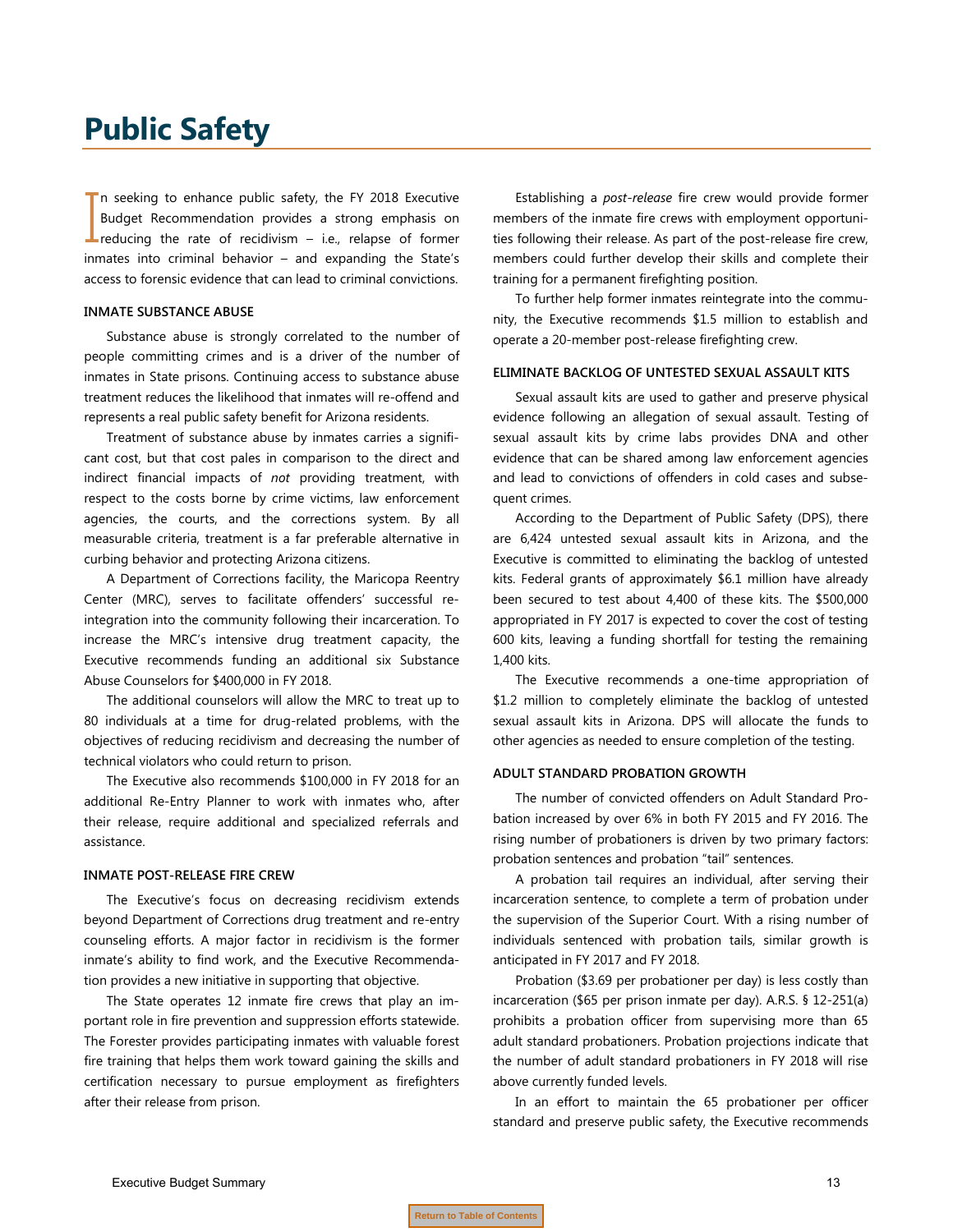\$783,800 for 19 Adult Standard Probation Officers. The recommended funding will increase the State's capacity to identify and address offender needs and work toward correcting criminal behavior, ultimately lowering recidivism rates.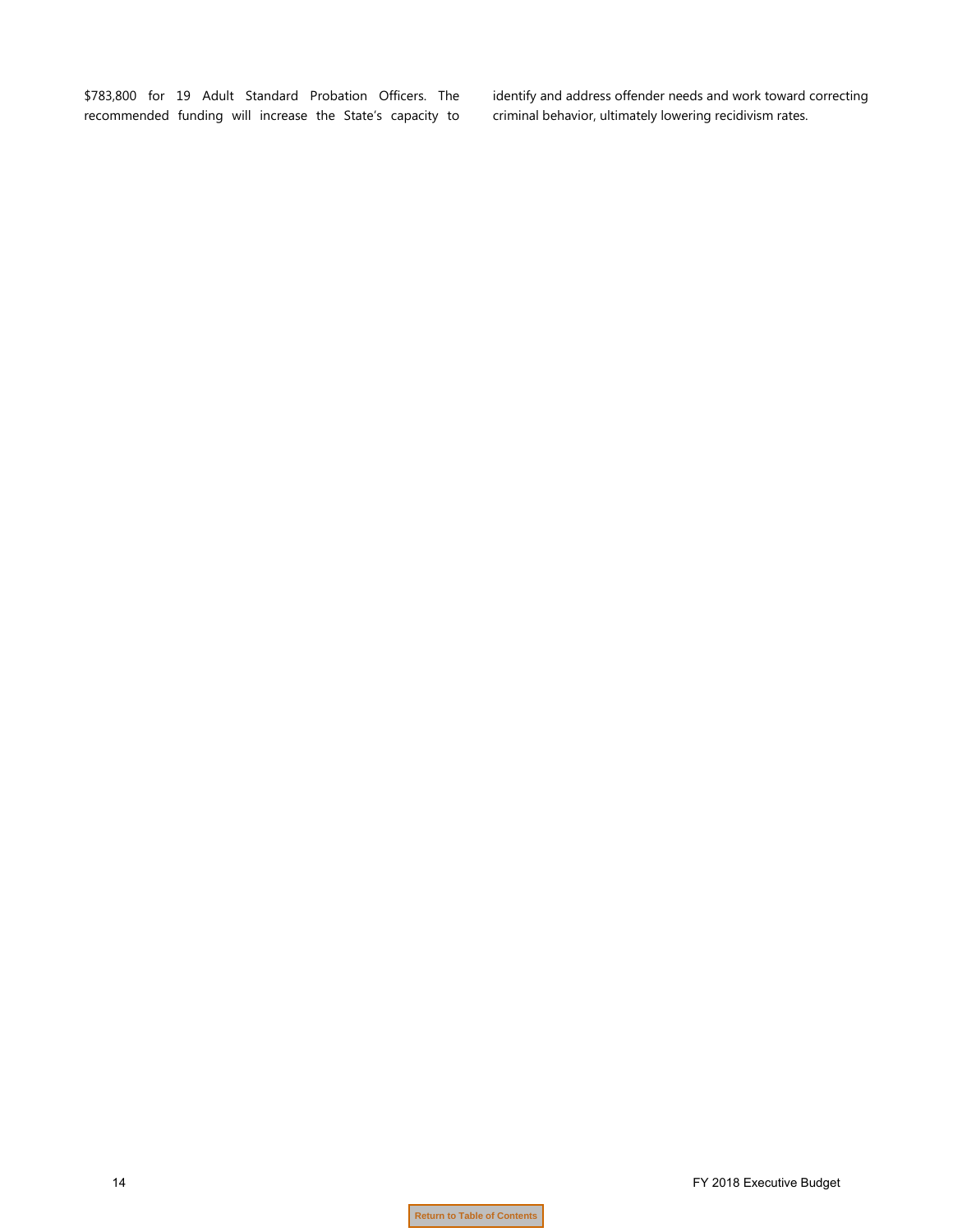## <span id="page-16-0"></span>**Health and Welfare**

ealth and welfare programs within State Government **Provide services and support for Arizona's most needy and support for Arizona's most needy and** vulnerable citizens. The State seeks to constantly improve its service delivery in meeting legitimate needs in the areas of child safety, assistance for low-income individuals and families, and public health.

#### **Child Safety**

In recent years, critical developments within Arizona's child safety agencies made reforming the manner in which the State protects the children within its care an urgent priority. Those reforms have resulted in significant progress in the areas of child welfare investigations, improving in-home services, reducing the out-of-home child population, and increasing funding for foster care providers.

In its 2016 session, the Legislature made a significant funding commitment to the Department of Child Safety (DCS). Central to this landmark budget agreement were a number of benchmarks intended to heighten accountability and encourage goal-setting in key areas of the Department's operations.

Less than one year after passage of the FY 2017 budget, DCS is on target to meet or exceed all of its benchmark targets.

- For the first time in years, the agency is consistently completing more investigations than are being opened.
- Rapid-response efforts are placing children in stable settings within hours, not days, after they have been removed from their homes.
- The ratio of families receiving in-home services, which can mitigate the need to remove a child from the home, is on the rise.
- Targeted family-finding and permanency efforts are getting children out of group homes and into kinship placements and foster families in record numbers.

Additionally, areas of historic cost volatility and cost overruns, including in support service program areas and staff overtime pay, have been stabilized by improved budgeting, process improvements at field offices, and renegotiated contracts.

Nonetheless, the amount of work remaining before DCS will have achieved true stability should not be understated. Procurement for replacing the Department's child welfare technology system is underway, with a mobile solution expected to be launched for caseworkers in the summer of 2017. Additionally, the Department continues to tackle contract renegotiations focused on service quality, process-improvement

projects that will free caseworkers to devote more time to families, and initiatives to safely drive down the population of children in the State's care.

#### **REDUCING THE BACKLOG**

When Governor Ducey took office, the State faced a backlog of over 16,000 inactive child welfare cases, the majority involving investigations that had been dormant for more than 60 days.

Since the beginning of 2015, in partnership with a private contractor, DCS has reduced the backlog of inactive cases by more than 80%.

The target adopted in the 2016 Legislative session was for the backlog to drop below 1,000 by the end of FY 2017. That is a level that would indicate effective elimination of the backlog. With the backlog already under 3,000, the Department expects to beat the June 2017 benchmark. Given this positive trend, the Executive recommends phasing out, after this fiscal year, the ongoing appropriation of funds dedicated to eliminating the backlog.

#### **SAFE REDUCTION OF THE OUT-OF-HOME POPULATION**

Over the last 11 years, the population of children in State care grew by over 90%. Starting in 2016, that trend has been reversed.

The Legislative benchmark established in the 2016 session set an expectation that the out-of-home population would remain above 20,000 children at the end of 2016, before beginning to decrease in earnest during the first quarter of 2017.

In fact, the decrease began far earlier. By the end of 2016, the out-of-home population had been decreased to fewer than 18,000 children, and DCS is on track to reach the Legislative target of 17,500 over a year ahead of schedule.

A number of factors are contributing to this welcome change.

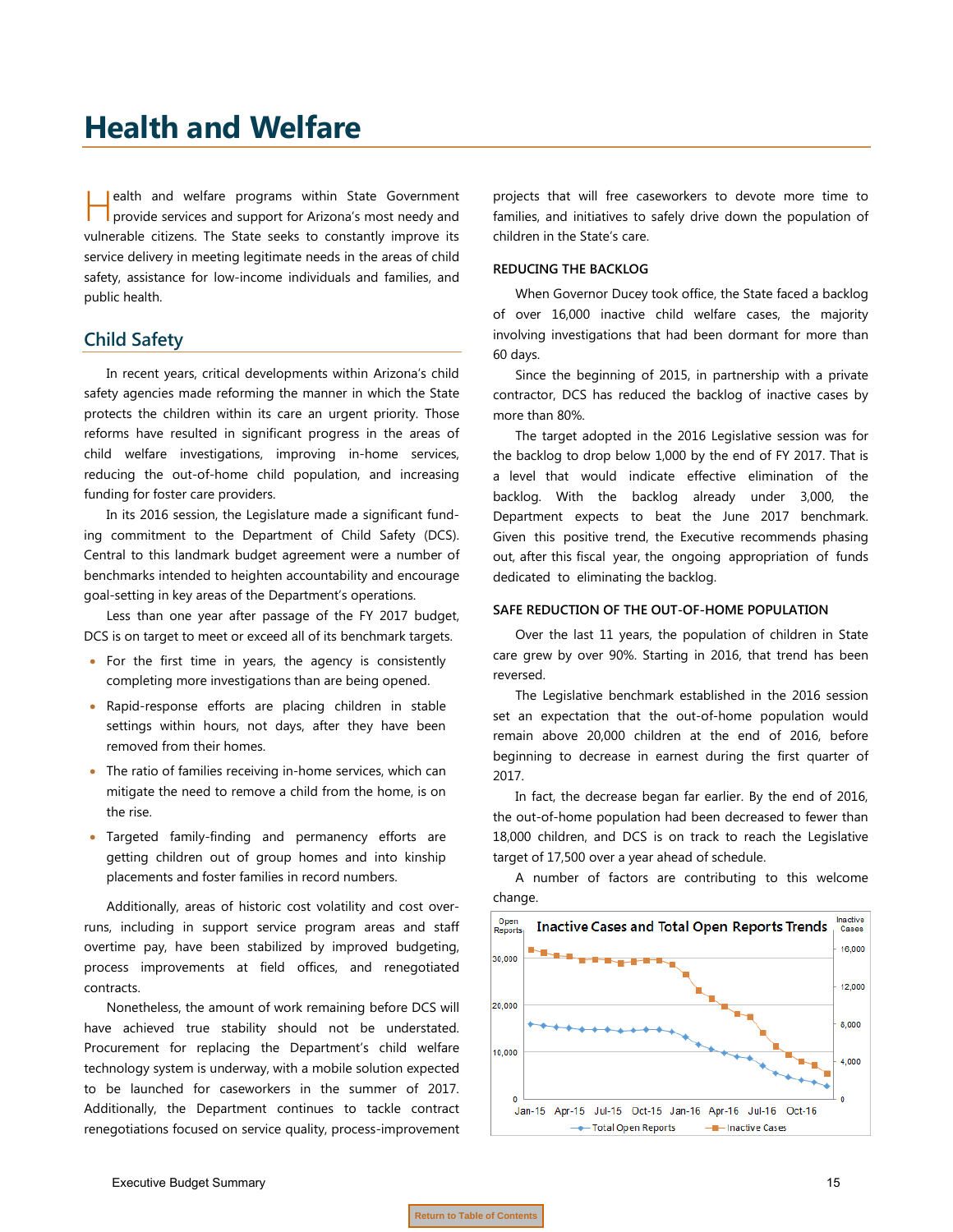

First, the number of calls to the DCS hotline has stabilized, and the number of new reports each month has begun to drop, due largely to hotline process improvements that include increased quality control.

Second, DCS has made a noted shift toward application of in-home services, to the extent that providers are actually challenged to keep up with the new area of demand.

Other significant factors include a reduced waitlist for outof-home services (which had been a contributing factor to court delays) and a continued high level of staff and provider performance in supporting adoptions and permanency efforts.

#### **FULLY FUNDING SUPPORT SERVICES**

The Executive recommends a one-time current-year supplemental General Fund appropriation of \$8 million to fully fund child care and other support services for children in State care. DCS will leverage the General Fund supplemental to draw down matching federal monies through its IV-E waiver program.

DCS Child Care monies support children who are in licensed and unlicensed foster care and who, while remaining in their own homes, are receiving in-home prevention, mitigation or reunification services.

The Department's out-of-home support service funding covers a variety of services, including transportation, counseling, parent aides, drug testing and rehabilitation, and supervised visits. The provision of services is frequently court-mandated, and DCS's ability to provide high-quality services in a timely manner is a direct factor in safely reducing the population of children in State care.

#### **FINANCIAL ASSISTANCE TO KINSHIP CAREGIVERS**

Kinship placements tend to maintain and promote lifelong family connections and lessen the disruption of removal. Thus, kinship caregivers, which include grandparents, aunts and uncles, and fictive kin (i.e., caregivers who are regarded as being part of a family even though they are not related by either blood or marriage) are the preferred placement for children.

The Executive recommends providing an additional \$1 million in resources for kinship caregivers.

#### **ADOPTION SUPPORT**

Adoption services funding covers adoption home recruitment costs, adoption legal expenses, and maintenance and special services subsidies for adopted children. The Executive recommends \$4.2 million from the General Fund to fully support the growing population of adopted children.

In FY 2016, year-over-year growth of the adoption caseload averaged 9.6%, with 24,091 children receiving adoption subsidies at the end of the year, and that growth rate is expected to continue in FY 2017 and FY 2018.

#### **The Judiciary: Family and Juvenile Appeals**

In recent years, the Arizona Court of Appeals, Division I, which includes Maricopa County, has experienced a substantial increase in dependency cases and Family Court appeals.

Specifically, in the last four years the number of juvenile appeal cases increased by 66%, and the number of family appeal cases increased by 23%. Continued growth in appeals is expected, as additional funding was provided in FY 2017 to both the Superior Court and the Attorney General to process the Department of Child Services' dependency cases.

To effectively process juvenile and family appeals, Division I relies heavily on both staff attorneys, who provide general support to judges, and deputy clerks, who assist with case processing.

The Executive Recommendation includes \$148,800 in General Fund for a staff attorney and a deputy clerk position to allow Division I to keep up with the growing rate of juvenile and family appeals and to better serve Arizona children and families.

#### **Assistance for Needy and Vulnerable Citizens**

The Department of Economic Security (DES) seeks to make Arizona stronger by providing temporary assistance to those in need, protecting Arizona's most vulnerable citizens, and helping low-income working families and persons with disabilities to achieve independence. The Executive Budget Recommendation is intended to support DES in its mission.

#### **ADULT PROTECTIVE SERVICES**

For FY 2017, the Department was appropriated \$2 million on a one-time basis to manage growing Adult Protective Services (APS) caseloads. As evidence of caseload growth during 2016, calls to the APS hotline increased by 17.7% over the prior year, and the caseload of 45 cases per APS worker remain approximately 28% above the State's target level of 35.

For FY 2018, the Executive recommends that the funding from last year's one-time appropriation be made ongoing, as the current and anticipated rates of caseload growth continue to warrant those resources.

The Executive further recommends an additional \$1 million in FY 2018 to continue progress towards meeting the per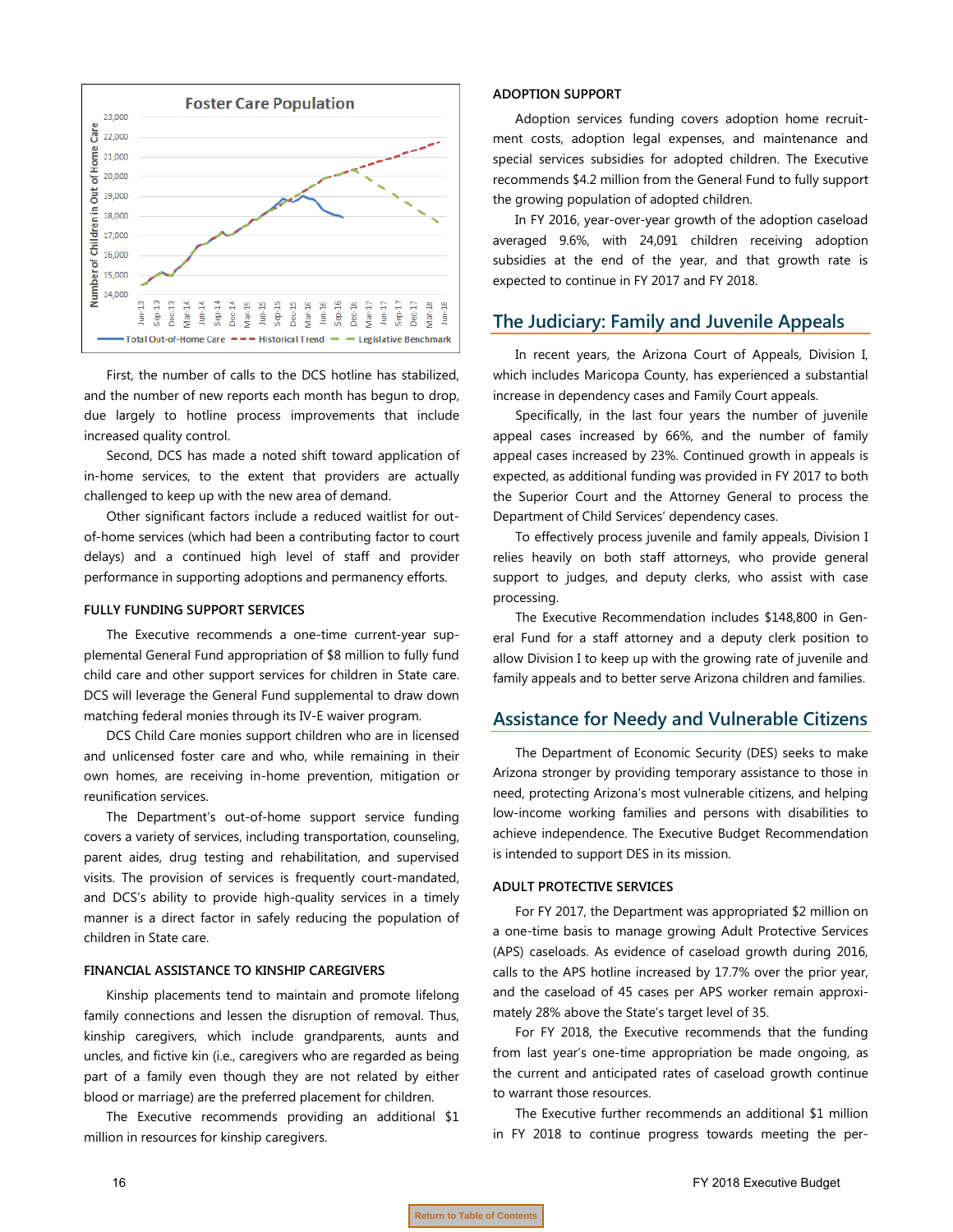worker caseload target. In total, the recommended funding will provide 15 new FTE positions, including hotline staff, caseworkers, financial exploitation unit investigators, a registered nurse to address medically complex cases, and specialized staff to engage in continuous improvement efforts.

#### **HOME AND COMMUNITY BASED SERVICES FOR THE ELDERLY**

Providing home and community-based services to the elderly is intended to allow seniors to remain in their own homes for a longer period of time than would otherwise be attainable.

According to the American Association of Retired Persons (AARP), 87% of adults age 65 and older would prefer, as they age, to stay in their current home and community. Home and community-based services provide the assistance necessary for them to achieve that objective, by helping seniors with essential daily activities such as bathing, dressing, and meal preparation. It also provides for visiting nurses and home health aides.

By providing these services, the State not only helps the elderly realize their goals of staying in their own homes; it also captures the added benefit of reducing the high cost of placing vulnerable adults into the long-term care system.

In FY 2018, the Executive recommends continuing the \$700,000 appropriated as one-time funding from FY 2017.

#### **EARLY INTERVENTION PROGRAM**

Early Intervention referrals are made by parents, teachers, caregivers and physicians when they suspect that a child may have a developmental delay. When a referral is made, DES is required to pay for the cost of an evaluation by a contracted medical provider, to determine whether the child has a potential developmental delay.

Early detection of developmental delays plays a critical role in shaping a child's future, especially as it relates to ensuring access to the resources and therapies required to help them succeed in school.

In recent years, the number of referrals has been increasing steadily, growing by 6% in FY 2016. DES attributes this growth in part to a national trend of heightened focus on early childhood development. Additionally, in keeping with the broader medical inflation trend, the average cost of an evaluation has increased from \$400 (FY 2015 average) to \$464 (FY 2016 average).

For FY 2018, the Executive recommends \$2 million to address increases in referrals and costs in the Early Intervention program.

#### **CONTINUED IMPROVEMENTS TO OUR SAFETY NET**

The FY 2018 Executive Recommendation for DES includes a \$2.7 million appropriation to cover the costs of making available Temporary Assistance for Needy Families (TANF) cash assistance payments to qualifying recipients to earn back up to 12 additional months of benefits.

To be eligible for this opportunity, the recipient must be in full compliance at all times with all work search and training requirements. Further, if the recipient has school-age children, each child must have a 90% or higher attendance record.

#### **PROPOSITION 206 MINIMUM WAGE INCREASE**

In the November 2016 election, Arizona voters passed Proposition 206, which increases the minimum wage in Arizona from \$8.05 to \$12 over four years. The state's minimum wage increased to \$10 on January 1, 2017, and will increase further to \$10.50 on January 1, 2018.

The new law impacts contract providers of home care and nursing facility services for Arizona Long-Term Care System (ALTCS) members who are served by the DES Division of Developmental Disabilities (DDD) and the AHCCCS elderly and physically-disabled program, as some contractor staff earned less than \$10 per hour prior to January 1.

To maintain a healthy network of care providers, which is a condition of receiving the federal match for Medicaid, the Executive recommends an increase in the DES budget of \$15.6 million from the General Fund in FY 2018 and a \$7.7 million supplemental General fund appropriation for FY 2017. In addition, the Executive recommends \$5.6 million for the AHCCCS elderly and physically-disabled ALTCS program in FY 2018. The recommended funding will allow DES and AHCCCS to increase capitation rates to cover the hourly wage increases required of the contractors.

#### **Health Services**

#### **PUBLIC HEALTH EMERGENCY FUNDING**

The Department of Health Services (DHS) receives \$16.7 million in federal funding for public health emergency planning and response, approximately 66% of which is transferred to counties.

Given the rapid rise and spread of Zika and other global health diseases, authority to spend monies quickly can help mitigate the spread of a disease. If its federal resources are exhausted, there is no dedicated source of funding that DHS could use to respond rapidly to a public health emergency.

To ensure the immediate availability of necessary resources, the Executive recommends an ongoing appropriation of \$500,000 from the Indirect Cost Fund, to be used only in the event of a public health emergency declaration by the Governor. Depending on the nature of the emergency, the recommended amount would fund response services for one to five weeks.

#### **HEALTH CARE SHORTAGE AREAS**

An estimated 2.8 million Arizonans live in areas of primary care shortages, and 2.3 million live in areas of dental care shortages. Additionally, the entire state is considered to have shortages of mental health care providers.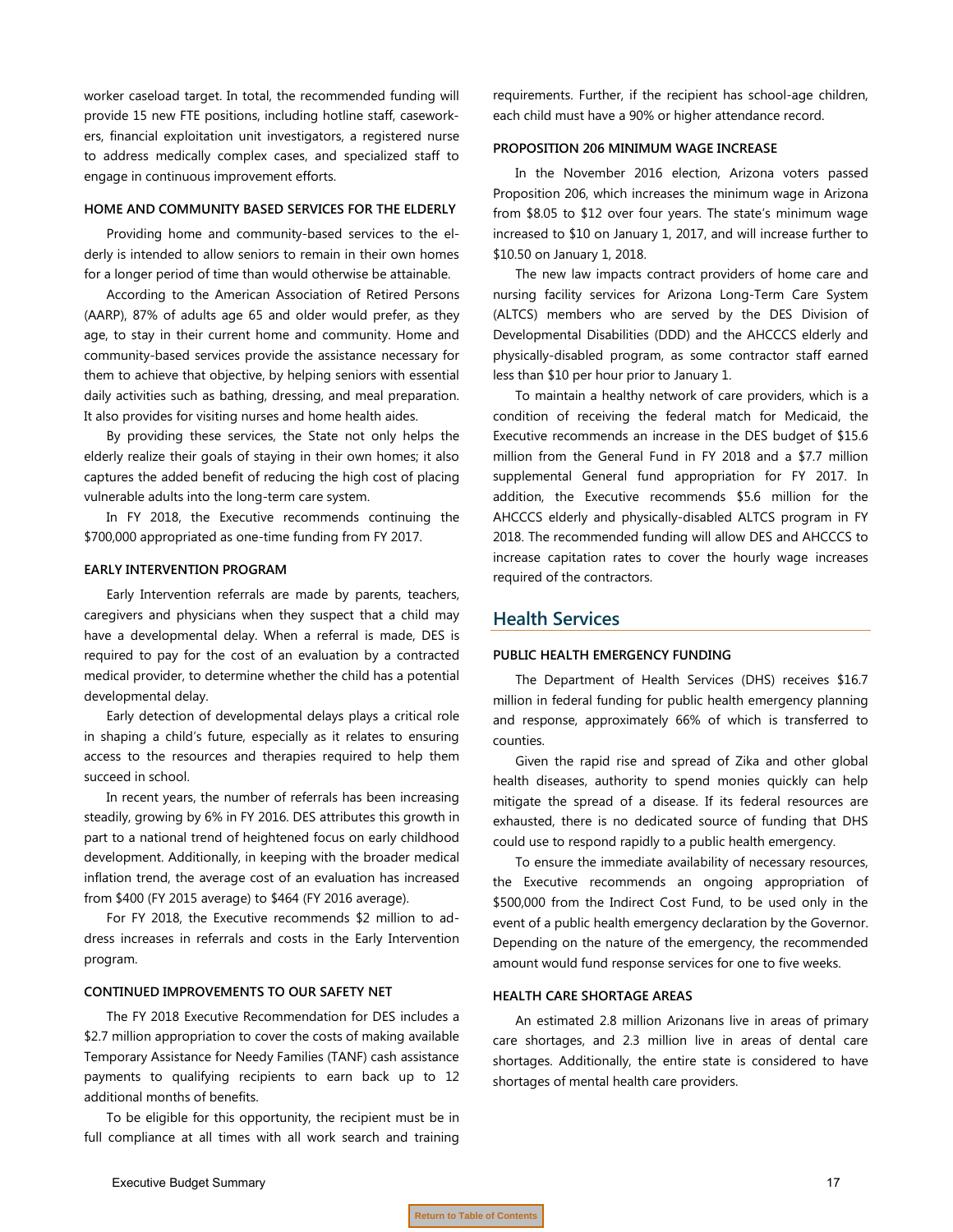DHS estimates that eliminating those shortages will require 1,036 full-time health care providers (416 primary care professionals, 416 dentists, and 204 psychiatrists).

The Department operates a Student Loan Repayment Program for physicians, dentists, pharmacists, advance practice providers and behavioral health providers who agree to practice for a minimum of two years in areas in which there is a shortage of medical professionals.

- Physicians and dentists can receive up to a maximum of \$65,000 in student loan subsidies for the first two years of service and, for participants who serve for more than two years, \$35,000 for each subsequent year of service until their student loan is repaid.
- Similarly, advance practice providers, pharmacists and behavioral health providers can receive a maximum of \$50,000 in subsidies for the first two years of service and, for participants who serve for more than two years, \$25,000 for each subsequent year until their student loan is repaid.

To pay for the program, DHS uses \$650,000 from the Emergency Medical Services fund and \$200,000 in federal grant funds. With an additional state match, the Department could apply for up to \$1 million in federal funding.

In FY 2017, the program has 38 practitioners receiving an average award of \$22,400. In the most recent application cycle, the Department received 30 qualifying applications but, due to a lack of funding, made only made seven awards.

To enhance the Student Loan Repayment Program, the Executive recommends an ongoing appropriation of \$350,000 from the Indirect Cost Fund. This additional appropriation will allow DHS to apply for the full \$1 million in federal matching funds and, depending on the amount of federal funding received, to expand the program up to 51 participants.

#### **ADULT EMERGENCY DENTAL SERVICES**

Children in AHCCCS are currently eligible for both preventive and emergency dental care services. Laws 2016, Ch. 122 provided Arizona Long-term Care System (ALTCS) members receiving services through AHCCCS and DES with a \$1000 capped preventive and emergency dental benefit.

However, no dental benefits are available for the remaining 850,000 adult AHCCCS members. This means that these members do not have access to any services provided by a dentist, and they can only receive dental services if a dental condition is severe enough to require the services of a physician or oral surgeon.

The Executive recommends establishing an emergency dental benefit for all adult AHCCCS members, capped at \$1000 per year. This will improve health outcomes and decrease the

incidence of avoidable medical conditions for AHCCCS members. Based on data provided by AHCCCS, the Executive estimates a general fund cost of \$1.6 million in FY 2018 to provide all adults in AHCCCS with emergency dental care.

#### **Decreasing Opioid Abuse**

Prescription drug abuse has increased dramatically in recent years. Between 2010 and 2015, prescription drug-related hospital admissions in Arizona increased by 155%. Over the last decade, the number of prescription drug overdose deaths in Arizona has increased by 44%.

The Executive recommends \$220,900 to fund five positions at the Arizona Health Care Cost Containment System (AHCCCS). Using improved data analytics, those positions will be dedicated to identifying needs for member interventions and opportunities to prevent provider waste due to drug abuse.

Specifically, the Executive proposes that, among the five new positions:

- two will focus on medical management and case review processes,
- two auditor/investigators will review and assess member referral and utilization data for anomalies that may indicate improper opioid prescribing, and
- one data analyst will build a database of member and provider data.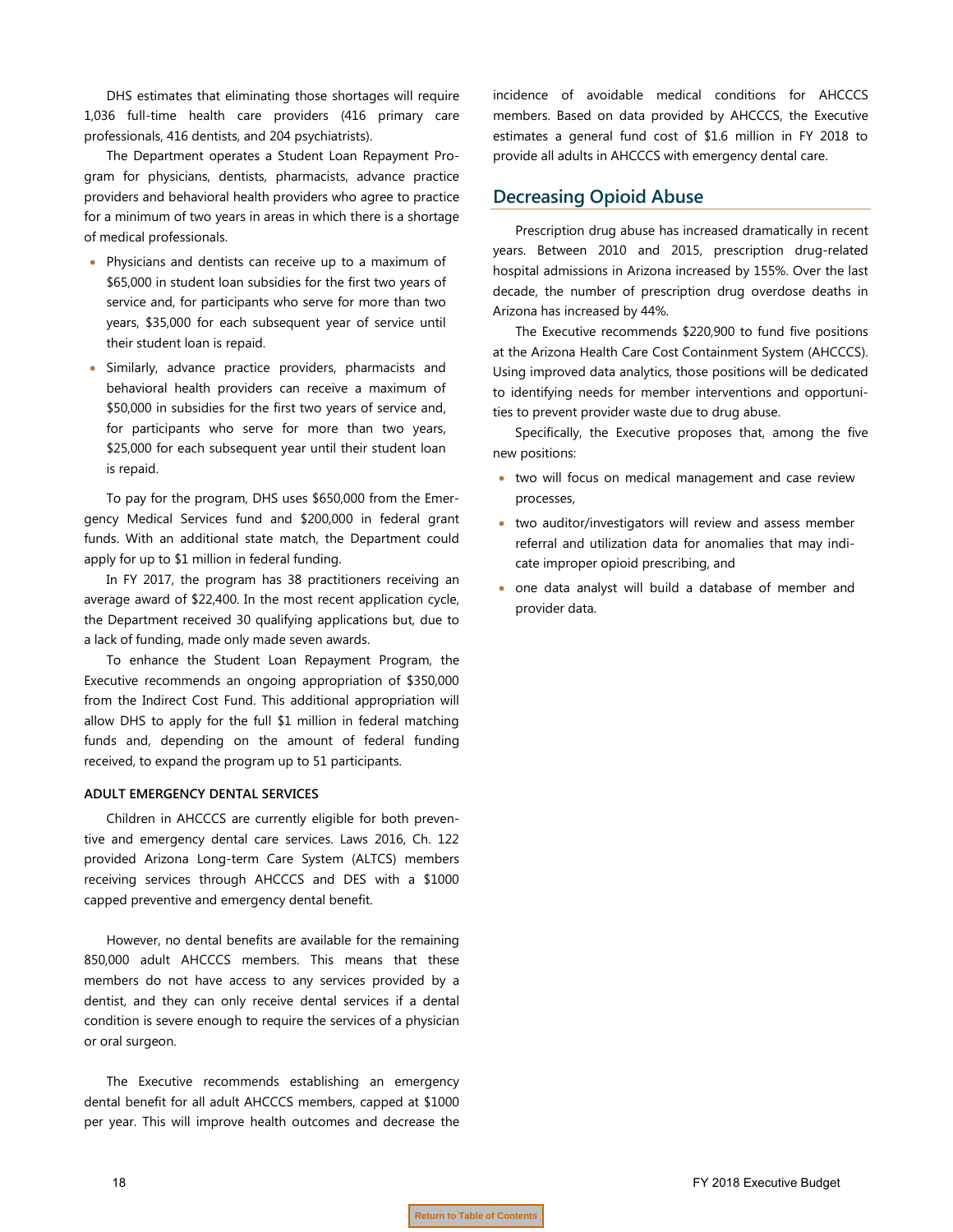## <span id="page-20-0"></span>**Natural Resources**

aintaining Arizona's water supply, preserving the state's forests, and maximizing the value of State Trust Land are vital factors in our state's future. The Executive recommends investments that are crucial for effective management and stewardship of Arizona's natural resources. M

#### **Drought Contingency Planning**

Arizona, California and Nevada's entitlements to the Colorado River water were confirmed in 1963. When Congress authorized the Central Arizona Project (CAP) in 1968, it was determined that, in the event of shortage, the volume of water available to the CAP would be reduced before other uses in Arizona and California would be affected.

In 2007, Colorado River Basin States and the federal government entered into an agreement quantifying shortage volumes based on elevations in Lake Mead. At the time the Executive Budget Recommendation was published, the surface elevation of Lake Mead was 1,080 feet. If the elevation drops below 1,075, 1,050, and 1,025 feet, the amount of water for Arizona is increasingly reduced at each step. If the lake's surface elevation drops below 1,025 feet, Arizona will lose access to 480,000 acre-feet of water from the Colorado River, or enough water for about a million family households for one year. The Department estimates a 50% chance of Lake Mead falling below an elevation of 1,075 feet in 2018, and a 30% chance of falling below 1,025.

The State must take action, with other stakeholders, to protect Lake Mead from falling to unhealthy levels that could result in economically disruptive reductions to Arizona's Colorado River allocation. Conserving significant volumes of water now can decrease the likelihood of that outcome in the future.

The Arizona Department of Water Resources has been in negotiations with California, Nevada and the U.S. Bureau of Reclamation to prepare a plan that will conserve water in Lake Mead and reduce the likelihood of the lake dropping to critical levels. The Department has also met extensively with Arizona stakeholders about the plan, and those discussions are continuing.

The plan will conserve 1,234,000 acre-feet over three years, and 410,000 acre-feet will require a cost outlay of approximately \$61.5 million dollars. The federal government is evaluating a payment of \$42 million toward this cost, and Arizona entities are being asked by the Department to contribute a total of \$19.5 million. The State of Arizona's share would be \$2 million per year for three years. The Executive recommends that level of funding, which will allow Arizona to continue its tradition of responsible management of its water supply.

#### **Legal and Technical Support**

The Department of Water Resources is statutorily required to provide legal and hydrological technical assistance in court cases involving water rights. The rate at which the court is expected to adjudicate water rights claims is anticipated to significantly increase in the next year. That increase will require a corresponding increase in the technical assistance that the Department provides to the court.

Arizona courts' powers to adjudicate claims that include claims of tribes and the federal government were won in a 1983 case before the U.S. Supreme Court. Part of that victory was premised on the Department's ability to provide technical assistance to Arizona courts in a timely manner.

The U.S. Supreme Court left open the possibility that, if sufficient progress was not being made in state court, the water rights cases could be returned to federal court. Thus, the Department must be able to provide timely and comprehensive assistance in order for Arizona courts to retain jurisdiction.

To provide the Department with the resources necessary to meet its technical assistance responsibilities, the Executive recommends an additional \$598,900 for one attorney and six research analysts.

#### **Department of Forestry and Fire Management**

As new technologies become available and communications improve, the State can better protect its first responders. To that end, the Executive recommends \$169,000 to update the dispatch system to meet national standards and avoid technical glitches during fire communications, and to provide satellitesupported GPS trackers for firefighters to improve safety when fighting fires in the most remote parts of the State.

#### **State Trust Land**

The State Land Department manages 9.2 million acres of State Trust land. To best maintain its commitment to maximizing returns for Trust beneficiaries, including selling land promptly when the land is at its highest market value, the Department must operate as an efficient, asset-management enterprise.

Because Arizona schools are the primary beneficiaries of the Stand Land Trust, managing the Trust strategically yields a direct statewide benefit. The Executive recommends key investments to increase the Department's efficiency and maximize returns:

• \$750,000 to re-assess selected federal water permits to maximize the land values in those areas;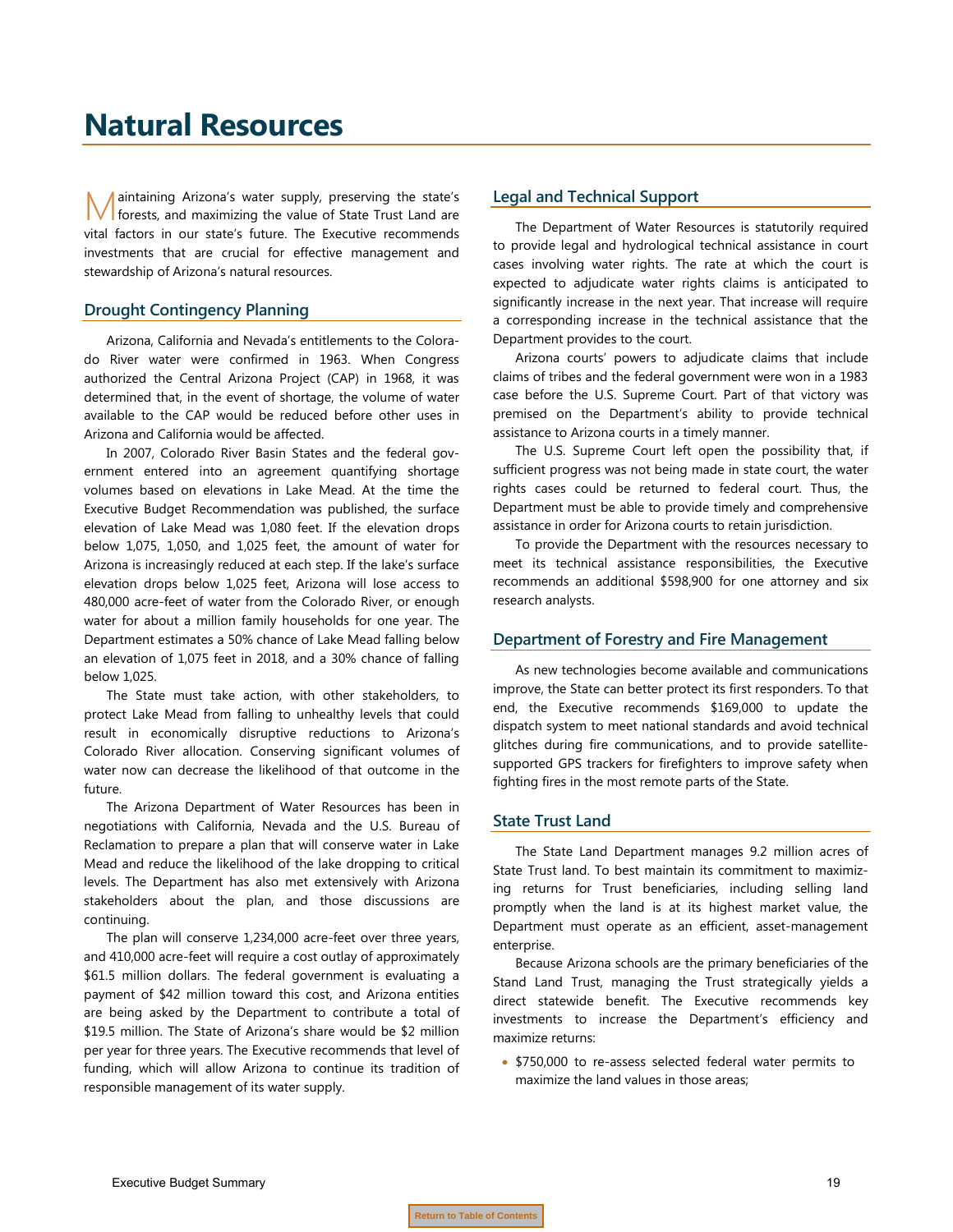- \$500,000 to contract for engineering, hydrology and infrastructure studies, and market research that enhance Land Trust values; and
- \$500,000 to digitize the paper-based application processes used by right-of-way applicants and potential purchasers or lessees of Trust Land.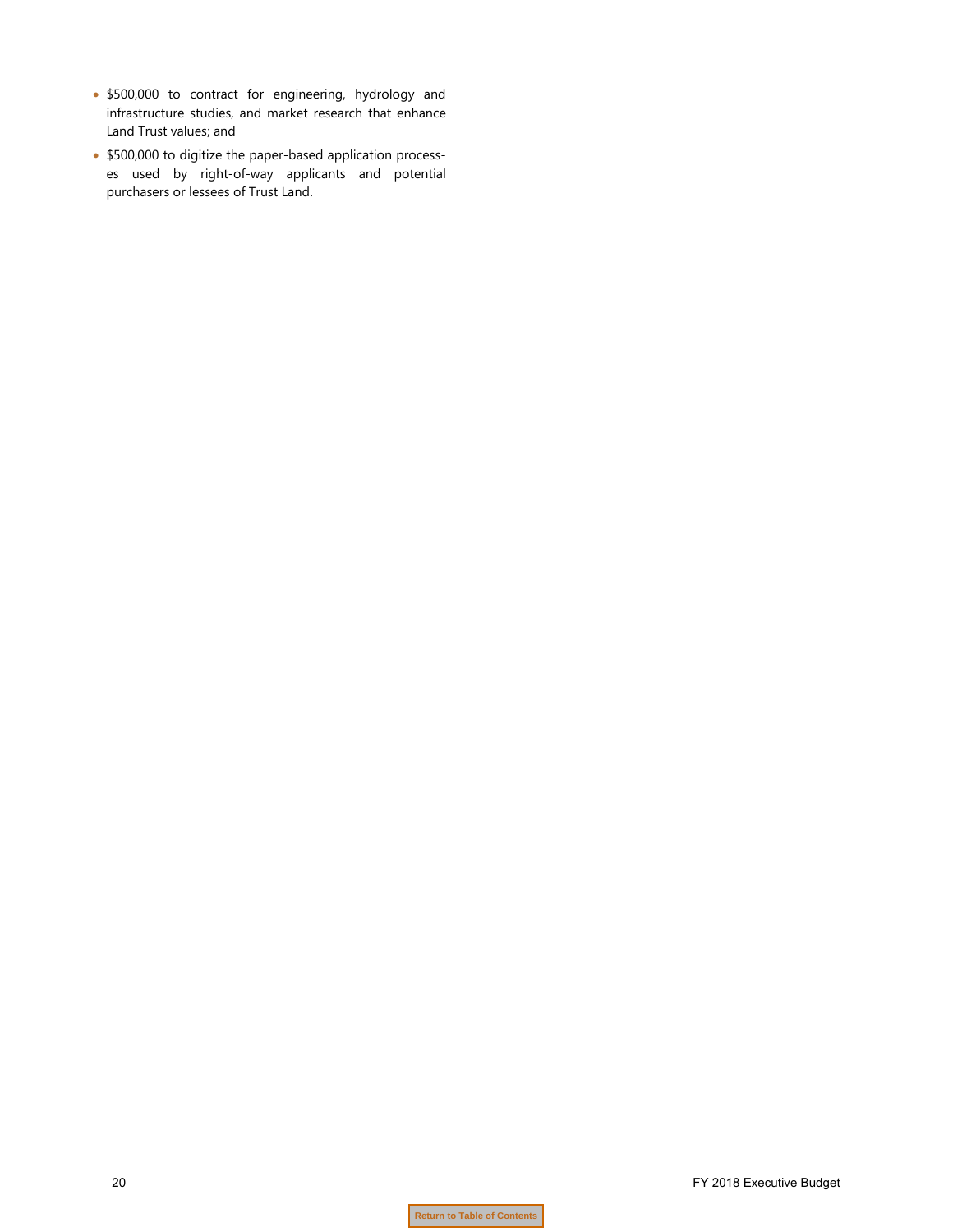## <span id="page-22-0"></span>**Government that Works**

Responsible stewardship of the State's capital assets, revenue-generating enterprises at State parks, large automation projects, and enhanced cyber security will help meet the public's expectations for quality in State Government.

#### **Stewardship of Capital Assets**

The Department of Administration (DOA) building system includes an inventory of 4,268 buildings and structures with a total area of 23.5 million square feet.

The Executive recommends an \$18 million General Fund capital appropriation to fund capital needs in the DOA building system. The Executive's capital outlay plan for FY 2018 leverages one-time resources to address priority capital projects, including improving the safety and operations of State facilities and mitigating the risk of expensive repairs.

**Fire and Life Safety.** Fire alarm systems have a typical life expectancy of 10 to 15 years. The Executive recommendation provides for the replacement of fire alarm systems that have exceeded their life expectancy, are functionally obsolete, or are in various stages of failure. The Executive Recommendation includes \$6.7 million at DOA facilities and \$4.6 million at Department of Corrections facilities to replace and repair fire and life safety infrastructure.

Further, the Department of Corrections (ADC) is charged with handling the incarceration of over 40,000 prisoners. Functioning and reliable cell doors and locks are required in order to keep inmates, ADC workers and prison visitors safe. Decades of use, combined with high levels of humidity caused by the use of evaporative coolers, have degraded the quality of many cell doors and locks across the ADC system. The Executive recommends appropriating \$1.1 million to fund the replacement of doors and locks at the most critical units.

**HVAC Upgrades.** The ability to regulate and control temperatures inside State buildings is essential to their operation. Many HVAC (heating, ventilating and air conditioning) systems throughout the DOA building system have exceeded their useful lives and are at risk of failure, which could result in costly emergency replacements and temporarily uninhabitable buildings. The Executive recommends \$3.6 million for air handler upgrades for facilities on the Capitol Mall.

**Statewide Modular Office and Remote Housing Replacement.** To support Arizona's highway system, Department of Public Safety (DPS) Highway Patrol officers are stationed at reasonable travel intervals throughout the state. With large distances between Arizona's population centers, it is necessary to maintain remote housing units and modular office units at certain locations across the state.

Newer units offer energy efficiency and cost less to operate and maintain. Additionally, higher quality living conditions offer more incentive for Highway Patrol officers and their families to relocate to rural parts of Arizona.

The Executive recommends \$1.9 million for the replacement of four remote housing units and six modular office units.

#### **State Parks**

Nearly all of Arizona's 34 State parks are located in rural communities and serve as important economic assets for nearby communities. A 2014 Northern Arizona University study estimated the economic impact of State parks to be \$226 million, representing a six-fold return on agency spending.

State parks do not receive any General Fund support and are funded primarily by revenues generated from park user fees.

In FY 2016, visitor fees from the parks generated \$16 million in revenue to the State Parks Revenue Fund (SPRF), an increase of 18% since FY 2014. However, appropriation authority has remained at \$12.8 million.

To manage this increasing growth and development successfully, and to position the agency for continued growth and economic development for rural Arizona, the Executive recommends changing the State Parks Revenue Fund to continuously appropriated status starting in FY 2018. This change will allow State parks to run more like a business and have the flexibility of a full enterprise model, especially as opportunities to invest in revenue-boosting projects arise. The new proposal calls for the agency to engage in the following FY 2018 projects:

- **Rockin' River State Park (Camp Verde)**, at a cost of \$7 million, with an estimated return on investment of \$1.1 million per year.
- **Redesign and Revamp of Buckskin State Park (Parker)**, at a cost of \$6.3 million, with an estimated return on investment of \$2.2 million per year.

For FY 2018 and beyond, the agency plans to be flexible with its resources to leverage public-private partnerships that can further enhance economic development in rural Arizona.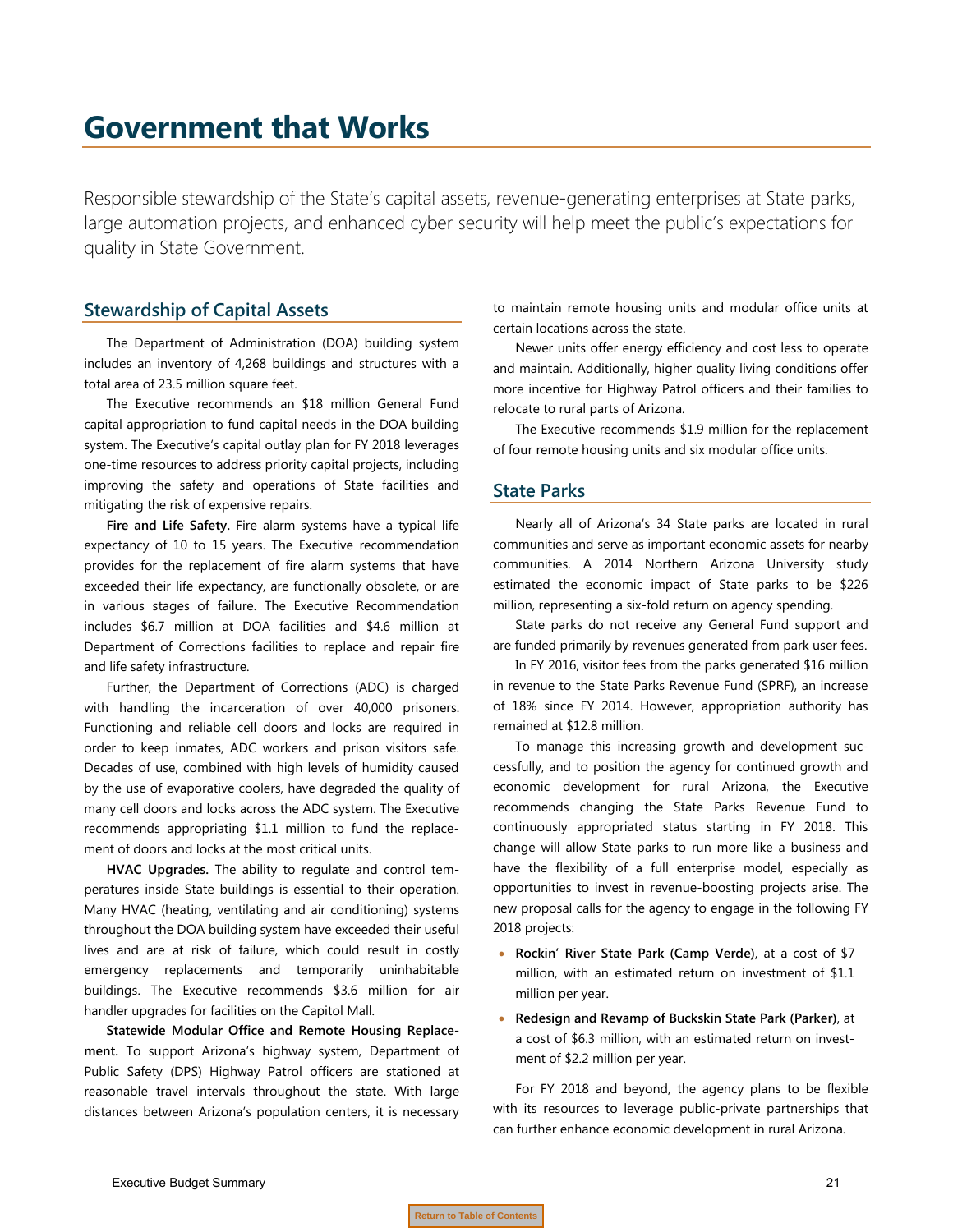### **Department of Administration Large Automation Projects**

The State is engaged in centralizing and enhancing the technology that supports its service-delivery mechanisms. The statewide IT management plan specifies that certain IT projects are to be consolidated, with centralized oversight and project management provided by the Department of Administration's Arizona Strategic Enterprise Technology (ASET) Office.

The Executive Recommendation continues to support the ASET Office in moving toward completion of IT projects from previous years, investing in new critical projects, and expanding the IT security and support infrastructure upon which State services depend. For these efforts, the Executive recommends \$17.8 million from the General Fund to replace the child welfare data system at the Department of Child Safety and invest in the IT infrastructure at the Department of Revenue.

**DCS CHILDS Replacement.** The Department of Child Safety (DCS), in coordination with the Department of Administration, is in the third year of planning and development to replace CHILDS, the State's child welfare data system.

The new system, Guardian, is a secure cloud-based system that will employ mobile technology to assist DCS with key functions and service delivery, including intake processing, case management, provider management, and financial management. The planning and feasibility study for the replacement project was completed in FY 2016, and procurement for the platform and mobile solution are underway.

The mobile solution will employ mobile equipment and software to assist the Agency with key functions, reducing the data-entry burden and allowing caseworkers to spend more time in the field with families, children and providers.

In addition to the mobile solution project, in FY 2018 DCS plans to begin the decommissioning of the CHILDS system and the technical integration of the hotline, provider management, data warehouse, document manager, case management, financial management and other components as needed.

Additionally, the new system will achieve DCS compliance with federal requirements and provide a secure and functional IT backbone for Arizona's child welfare system.

**DOR IT Infrastructure.** The Department of Revenue (DOR) operates its systems out of three State-owned data centers that house equipment that is at or past the end of its product life cycle.

To modernize the Department's infrastructure and ensure the reliable operation of the State's critical tax systems, the Executive recommends funding to upgrade the Department's IT infrastructure and relocate it to an off-site data center. The offsite data center will improve service delivery through reliably and securely maintaining the Department's IT systems.

#### **Continuing Commitment to Cyber Security**

Businesses and government agencies across the country are under constant threat of cyber-attack. According to the U.S. Department of Defense, available cyber security controls can cover approximately 95% of an organization's cyber security risk.

The State of Arizona and its agencies are responsible for safeguarding highly sensitive information. In an effort to continue the commitment toward improving cyber security for State systems, the Executive recommends \$4.8 million from other funds to further implement cyber controls recommended by the Department of Defense.

#### **State Employee Health Insurance**

The Health Insurance Trust Fund (HITF) supports the State's self-insured medical, pharmacy and dental claims for State employees. In FY 2016, annual claims growth increased to approximately 7.6%, far above the 4.1% forecast.

The Executive recommends \$60 million for HITF: \$30 million from the General Fund and \$30 million allocated from other funds. This one-time funding will allow the Department more time to assess whether the 2016 growth in claims is temporary or persistent.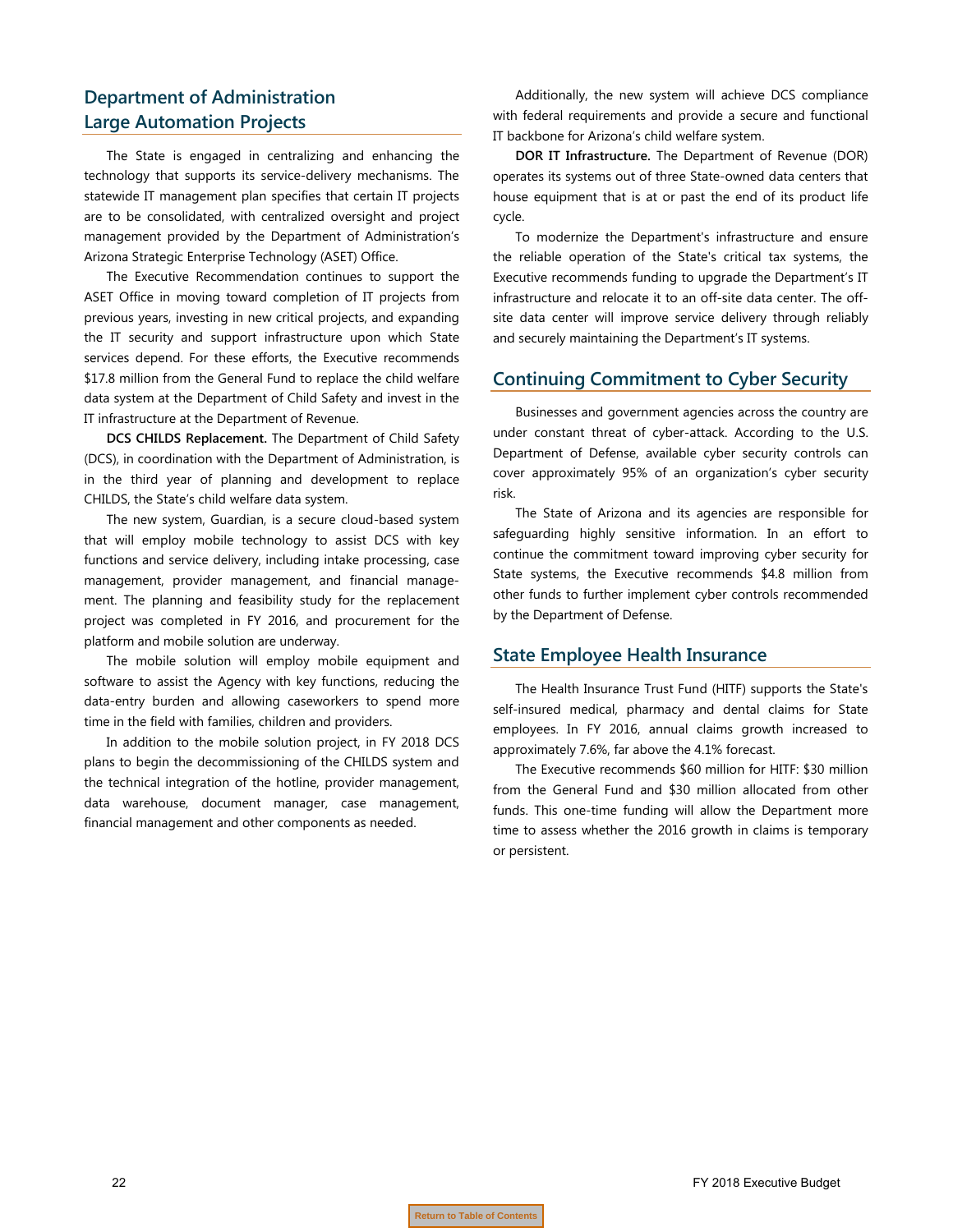## <span id="page-24-0"></span>**The Economy**

Arizona's economic growth is outpacing the nation as a whole, setting the stage for sustainable expansion throughout the three-year budget window.

he general consensus for economic growth in 2017 and beyond is that consumer demand and business investment will grow at faster paces than in recent years. Federal adoption of investment-friendly reforms may cause an acceleration of those positive economic trends. T

In a marked change from the beginning of 2016, many economists are now predicting growth in the area of 2.5% for 2017 and beyond. Consumers appear to be particularly optimistic; since the November 2016 elections, the University of Michigan consumer sentiment index has surged, rising from 87.2 in October to 98.0 in December (+12.4%, toward levels last seen in 2004).

Uncertainties linger as the U.S. transitions from secular stagnation to an economy prone to more traditional cyclical pressures and spurts of inflation and normal recession, but that pattern should unfold over several years.

Threats to economic improvement come from abroad – e.g., slowing growth in China and political uncertainty in Europe – as well as at home, in the form of continuing demographic change characterized by an aging population profile.

### **National Outlook**

The national outlook can be viewed with cautious optimism. On the heels of a brief slowdown in 2016, there is mounting evidence of accelerating growth going into 2017, which should have positive downstream effects on Arizona's economy and on State revenues.

The most recent consensus outlook suggests a real GDP growth trajectory through 2020 at approximately 2% to 2.5%, or toward the upper end of the post-recession range. Bright spots will be in consumer durables, housing and automobiles, with business investment growing at historically robust rates. This will occur against a backdrop of relatively low energy prices, rising interest rates, and a continued strong labor market, with wages moving upward as full employment is pressured. The consensus outlook does not account for faster pre-recession rates of growth because:

- governments and individuals have shunned debt,
- the population is aging,
- growth in the labor force is slowing, and

• the impacts of ongoing regulation impede capital formation.

Policy changes over the next few years could, in the medium term, alter this baseline considerably.

#### **EMPLOYMENT**

The U.S. labor market continues to improve, although job creation will slow as full employment nears and the population continues to age.

Given a slowing population growth and an aging population, overall U.S. employment may be at or near "full employment," and the national unemployment rate may not have much farther to fall. Still, there remains some evidence that portions of the workforce are underemployed or involuntarily working parttime, and there are significant regional differences in the health of the labor market.

Consensus projections for employment growth approach the 2% level over the next two years, with unemployment rates remaining below 5%.

#### **CONSUMER SPENDING**

Consumer confidence has improved dramatically at the national level and has been sharply boosted by the labor market's solid growth and a newfound economic optimism beginning in the fourth quarter of 2016. The most likely scenario suggests that national consumer confidence maintains near current levels over the next three years.

The ongoing catalyst for spending is a strong labor market with modestly rising wages, improved household wealth, higher discretionary incomes due to the sharp decline in gasoline prices, and very favorable interest rates. The adverse demographics − e.g., large numbers of retiring Baby Boomers − will contribute relatively little to consumer spending, but, over time, spending by Millennials will help fill the gap.

#### **INTEREST RATES**

Recent movements in the credit markets suggest that rates should be on the rise after several years of historically low levels. Rate pressure will come from:

- a steadily growing economy,
- financial and tax reforms that encourage more savings,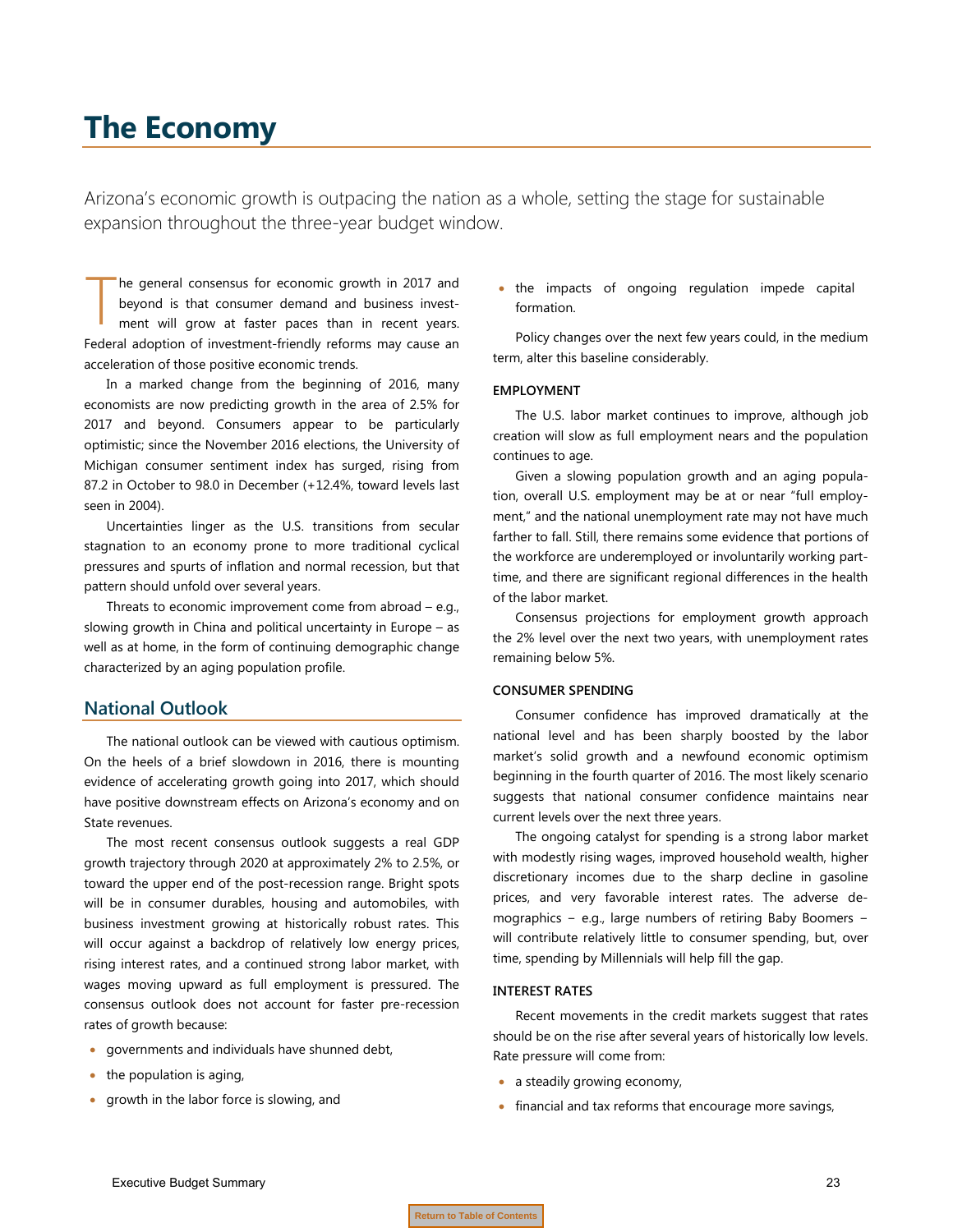- a likely increase in the amount of government borrowing in the short term, and
- rising inflation that will influence the Federal Reserve to move forward on the tightening cycle (although, if interest rates increase between 50 and 100 basis points higher in 2017/2018 than in 2016, rates will continue to be historically low).

Overall, the consensus forecast is that interest and inflation rates will likely trend higher in the short term, which could put corresponding pressure on the State's financial position.

#### **BUSINESS SPENDING**

At the national level, after-tax corporate profit growth in 2017 will likely accelerate from 2016 as markets (particularly commodity and investment markets) improve. This acceleration could temporarily increase if federal corporate tax rates are reduced and/or an incentive to repatriate foreign subsidiary profits is enacted.

Along with improvements in the demand for products and services, strong balance sheets in the private sector will support business investment and expansion. Overall, new tax and regulatory policies at both the state and federal levels will be a likely catalyst for growth over the next several years.

#### **VALUE OF THE DOLLAR**

In 2016, the dollar continued to appreciate against a basket of foreign currencies, with upward pressure coming from improving economic conditions in the U.S., especially in comparison with other countries. Higher dollar values have been an impediment for commodity prices and for U.S. export activity.

Few economists see any substantial deterioration in the value of the dollar over the next several years. Exchange rate stability presumes that global growth will take place in 2017 at rates faster than observed in recent years. If the global economy continues its tepid performance, the dollar will continue to appreciate. In the short run, higher interest rates will also contribute to dollar strength, provided that inflation remains tame.

#### **CURRENT EVENTS AND RISKS**

Many indicators of the U.S. economy are pointing to continued steady growth:

- low inflation rates,
- a steadily improving job market picture, and
- consumers who appear to be less concerned with the pressures of de-leveraging and debt reduction and are positioned to increase purchases.

As the pace of Baby Boomer retirements increases, there will be more opportunities for younger workers to fill vacated positions, and confidence will continue to grow.

While downside risk invariably exists in the form of possible unforeseen shocks (man-made or otherwise), continued political uncertainty, and slower growth outside the United States, many economists point to opportunities for economic acceleration, such as:

- pent-up demand,
- cash on the sidelines,
- improved overall household debt loads,
- a boost from lower fuel costs, and
- an advancing technology refresh cycle.

The overall consensus among economists is that growth will accelerate, and the risk of recession has fallen precipitously.

#### **Arizona Outlook**

In comparison to the nation as a whole, the Arizona economy continues to display better-than-average overall growth. The measured pace of growth sets the stage for sustainable expansion throughout the three-year budget window, despite the apparent age of the current post-recession period.

In recent years, the state's pre-recession growth base has been relatively quiet. However, there are indications that the fiscal drag from construction and traditional manufacturing has passed, and that acceleration into new spaces and novel sectors (e.g., computer data centers, high tech manufacturing, and the sharing economy) is underway.

Construction – especially single-family homes – is poised to be a solid stimulus for the next two years, and one national real estate organization has predicted that Arizona will lead the nation in real estate in 2017.

The case for continued optimism is supported by three conditions:

- National recovery from the brief commodity-driven slowdown seen in the first half of 2016 appears to be solidly underway, driven by a newly confident consumer.
- Pro-growth State Government policies including probusiness tax reforms and business-friendly regulatory policies – should continue to attract both new business investment and additional domestic migration.
- There are indications that, beginning in 2017, the State may get additional support on these fronts at the federal level.

Together, according to *Forbes* magazine, these favorable attributes combine to make Arizona's "job and economic growth forecasts over the next five years among the best in the U.S."

#### **EMPLOYMENT**

Arizona remains below full employment, and it should continue to outpace both the nation and its population in terms of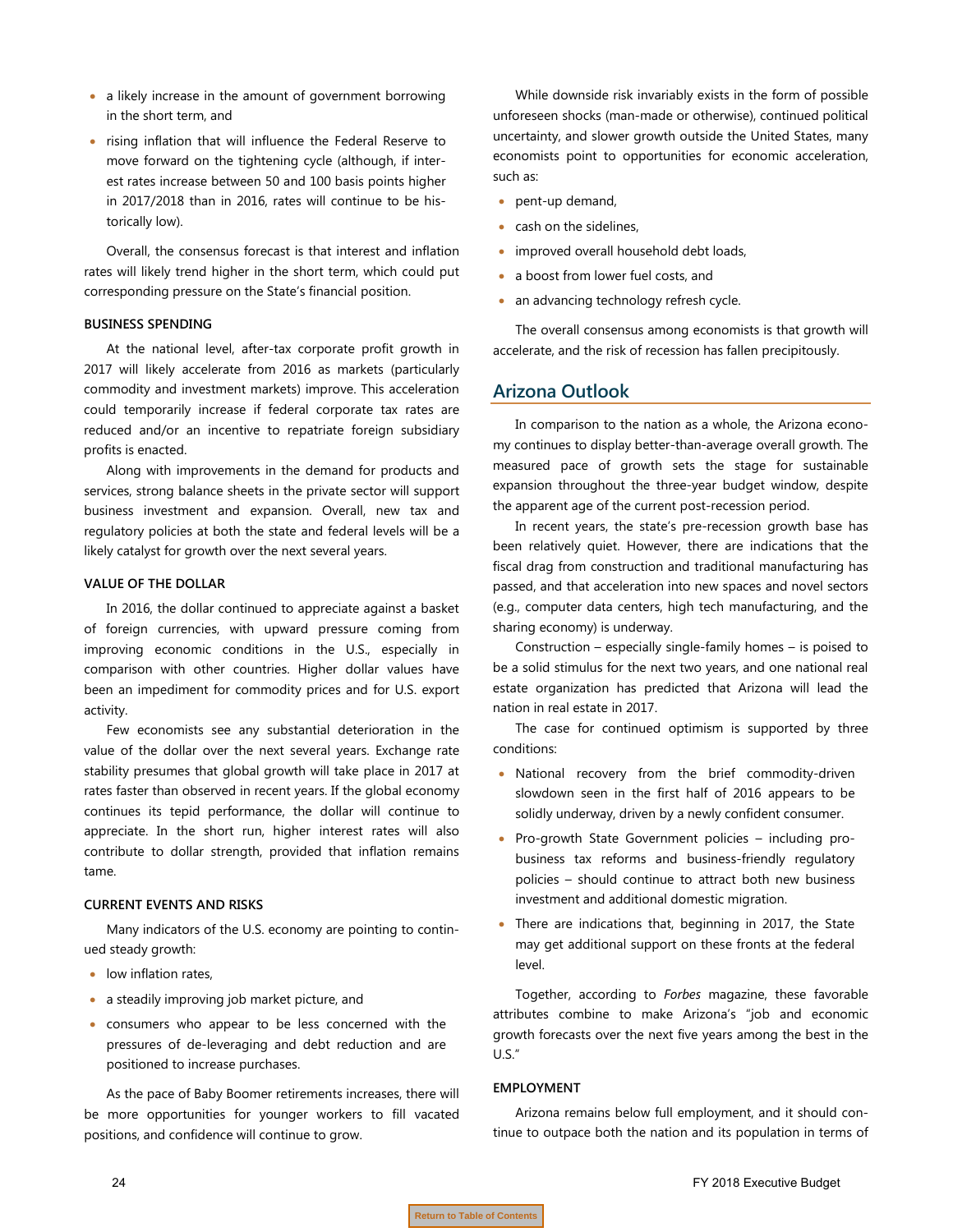job growth, contributing to a lower unemployment rate and fueling additional in-migration.

The Executive forecast calls for employment growth in the area of 2.5% in 2017 and approaching 3% the following year.

#### **PERSONAL INCOME**

As with employment, Arizona's aggregate Personal Income (PI) growth continues to outpace the national average. Executive estimates call for PI growth to reach 5.5% in 2018, up from the current level of approximately 4%.

#### **IN-MIGRATION**

For decades, the pace of domestic in-migration has held the key to Arizona's growth. Prominent among the state's historical attractions for newcomers have been job opportunities, affordable housing, and an attractive climate. Arizona continues to feature all of these attributes, particularly as an improved housing market pushes prices in closed-access states such as California beyond the reach of younger households.

With Arizona's favorable business and housing attributes as a foundation, and with the prime working-age population growing again due to the maturing of the Millennial generation, the pace of Arizona's in-migration should continue to improve.

#### **RISKS**

The most serious risk to Arizona comes from a scenario, as in previous years, in which the nation falls back into recession due to macroeconomic conditions beyond local control. Catalysts for a national downturn include another financial episode triggered by a debt crisis and/or a geopolitical or natural shock.

In contrast to recent years, an upswing in the housing cycle and continued evidence of a more diversified economy would provide some measure of insulation against the effects of a nationwide downturn in the economy.

#### **UPSIDE POTENTIAL**

As was noted above, key assets that have historically attracted many Arizonans to the state remain in place and are poised to become more prominent.

In addition, the nation's aging Millennial population and rising housing prices elsewhere should bolster Arizona's traditionally strong in-migration rates.

The state's business environment continues to become more favorable, due to the continued phase-in of tax, education and regulatory reforms.

Perhaps most important relative to the State's postrecession baseline, Arizona may finally enjoy a lessening of the federal government as a significant impediment to near-term growth prospects.

#### **REVENUE OUTLOOK**

While the Arizona economy continues to grow, overall revenue growth has been slower in comparison to historical averages.

The reasons: Arizona's tax base grows in response to inflation, domestic net in-migration, and rising demand for consumer durables. The current low inflation environment has a dampening effect on collections, and domestic in-migration has slowed markedly. Also, reliance on the traditional Transaction Privilege Tax (TPT) to produce revenue, with its focus on the consumption of goods in an era of increasing transition to the consumption of services, creates an increasingly significant hurdle.

*Achieving the FY 2018 Baseline Revenue Forecast.* Overall, "Big  $3''$  revenue flows to date are on track for realizing the FY 2017 forecast, leaving State Government well positioned to achieve the Executive's four-year estimate going into FY 2018.

Year-to-date, weakness in the Corporate Income Tax has been mostly offset by strength in the Individual Income and Insurance Premium taxes (posting 0.5% and 5.2% gains, respectively, over forecast).

The State's Transaction Privilege Tax, a key bellwether of overall revenue collections, has been largely consistent with expectations, posting a gain of over 4% through November 2016.

Further, in FY 2018 there will not be a recurrence of onetime structural impediments, such as the 10% increase in required Urban Revenue Sharing payments, that restrained overall revenue growth in FY 2017.

Assuming achievement of the Executive forecast of 2% ongoing revenue growth for FY 2017 and continued improvement in the national and state economies, State Government is well positioned to achieve or exceed 2.6% growth in FY 2018.

#### **RECOMMENDED REVENUE POLICY CHANGES**

*Indexing the Personal Exemption for Inflation.* Every year, inflation contributes to the rising costs of goods and services and erodes household purchasing power. Some increase in take-home pay is required just to preserve Arizona families' standard of living. However, because of the progressive nature of the income tax, this higher income can bump the taxpayer into a higher marginal tax bracket, causing a real tax increase without any corresponding change in real income.

In FY 2016, the Executive championed efforts to eliminate this hidden tax increase by indexing the income tax brackets for inflation, complementing the already indexed standard deduction.

Now, the Executive recommends completing this process by joining 19 other states and the federal government in indexing

 $7$  Corporate Income Tax, Individual Income Tax, and Transaction Privilege Tax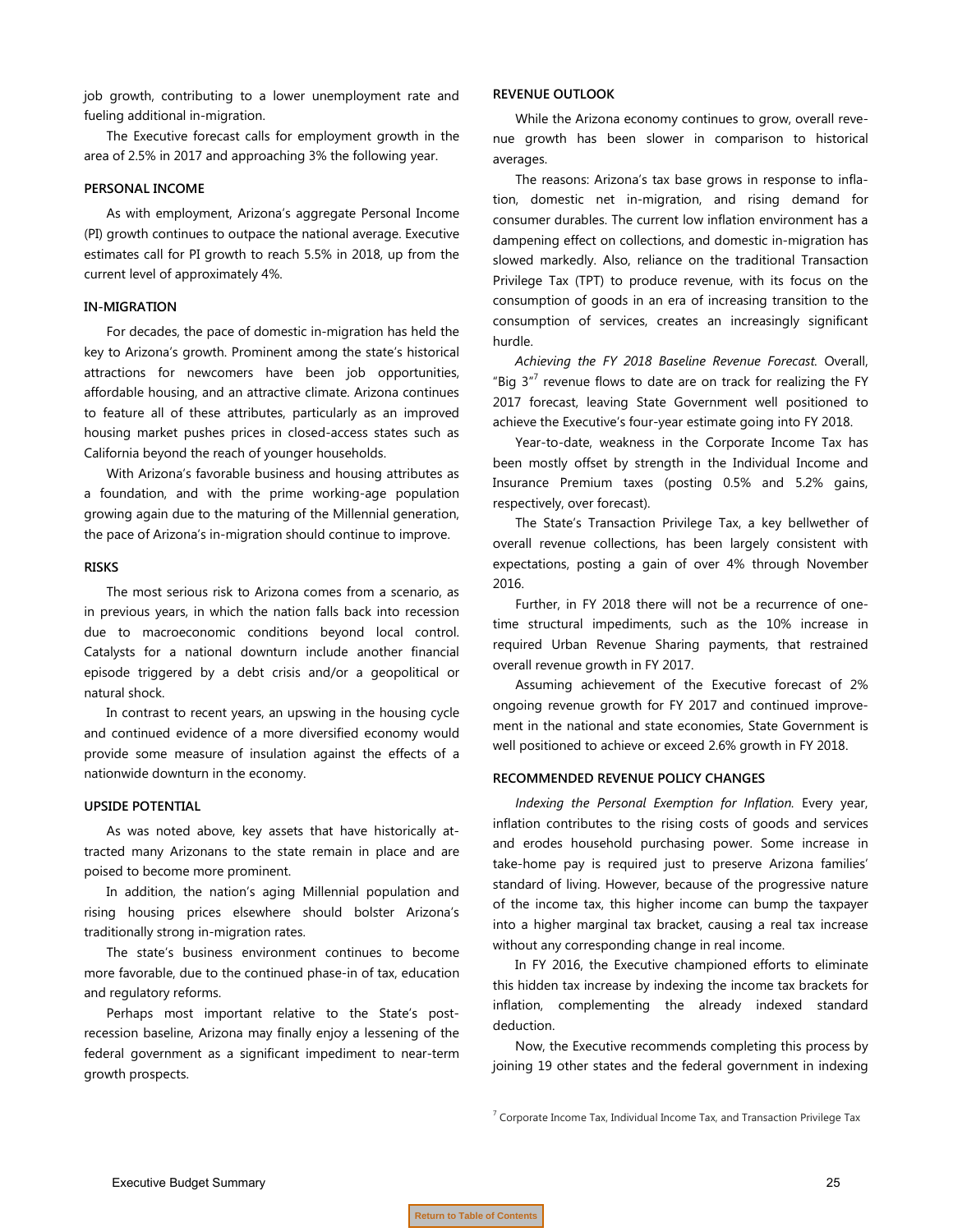the Personal Exemption, a needed reform that would reduce income tax revenues by approximately \$3 million per year beginning in FY 2018.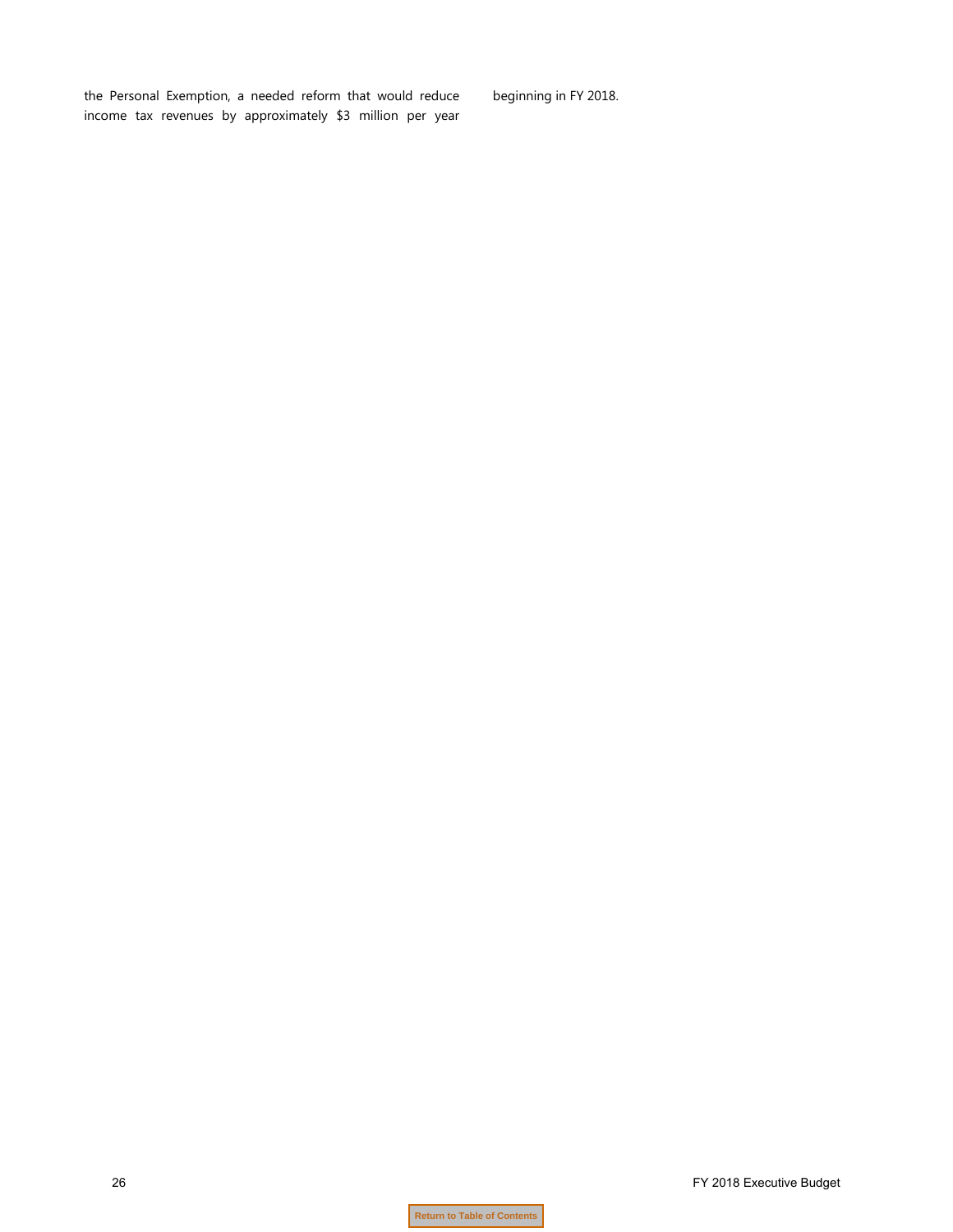### <span id="page-28-0"></span>**General Fund Revenue Summary**

|                                     |              |              | (in thousands) |              |              |
|-------------------------------------|--------------|--------------|----------------|--------------|--------------|
|                                     | Actual       | Estimate     | Estimate       | Estimate     | Estimate     |
| <b>TAXES</b>                        | FY 2016      | FY 2017      | FY 2018        | FY 2019      | FY 2020      |
| Individual Income                   | 3,956,921.7  | 4,098,630.0  | 4,282,790.0    | 4,468,980.2  | 4,659,811.0  |
| Corporate Income                    | 549,626.3    | 483,840.0    | 389,390.1      | 353,540.1    | 363,735.1    |
| Sales and Use                       | 4,299,153.9  | 4,486,570.0  | 4,676,870.0    | 4,896,710.1  | 5,126,121.0  |
| Property Taxes                      | 38,483.3     | 27,150.0     | 29,950.0       | 23,250.0     | 25,610.0     |
| Luxury Taxes                        | 59,046.0     | 55,838.0     | 55,400.0       | 52,419.0     | 52,864.0     |
| <b>Insurance Premium Taxes</b>      | 490,576.3    | 485,627.1    | 502,800.0      | 507,828.0    | 517,985.0    |
| <b>Estate Taxes</b>                 |              |              |                |              |              |
| Other Taxes                         | 7,958.5      | 8,544.0      | 8,532.0        | 8,735.0      | 8,891.0      |
| <b>TOTAL TAXES</b>                  | 9,401,766.0  | 9,646,199.1  | 9,945,732.1    | 10,311,462.4 | 10,755,017.1 |
| <b>OTHER REVENUES</b>               |              |              |                |              |              |
| Licenses, Fees & Permits/Misc.      | 167,863.0    | 162,735.0    | 168,426.4      | 171,723.1    | 177,367.6    |
| <b>Interest Earnings</b>            | 13,488.0     | 10,500.0     | 10,200.0       | 9,700.0      | 9,200.0      |
| Lottery                             | 64,972.7     | 82,622.0     | 79,880.0       | 87,844.0     | 95,186.0     |
| Transfers & Reimbursements          | 82,651.8     | 66,970.0     | 68,817.0       | 66,222.0     | 68,899.0     |
| <b>TOTAL REVENUES</b>               | 9,730,741.5  | 9,969,026.1  | 10,273,055.5   | 10,646,951.5 | 11,105,669.7 |
| <b>ADJUSTMENTS</b>                  |              |              |                |              |              |
| Urban Revenue Sharing               | (605, 634.3) | (663, 582.2) | (680,770.1)    | (687, 370.5) | (700, 782.0) |
| Disproportionate Share              | 93,866.3     | 94,321.6     | 91,163.9       | 84,264.7     | 77,844.5     |
| Temporary Transaction Privilege Tax | 198.7        |              |                |              |              |
| Scheduled Fund Transfers            | 220,349.1    | 79,362.0     | 38,101.6       |              |              |
| Tax Amnesty Program                 | 46,709.3     |              |                |              |              |
| Recommended Revenue Changes         |              |              | (38, 438.2)    | (36,924.9)   | (37,675.0)   |
| <b>GRAND TOTAL REVENUES</b>         | 9,486,230.6  | 9,479,127.5  | 9,683,112.7    | 10,006,920.8 | 10,445,057.2 |

*Note* : Projected impacts from previously enacted tax law changes are included in the forecast.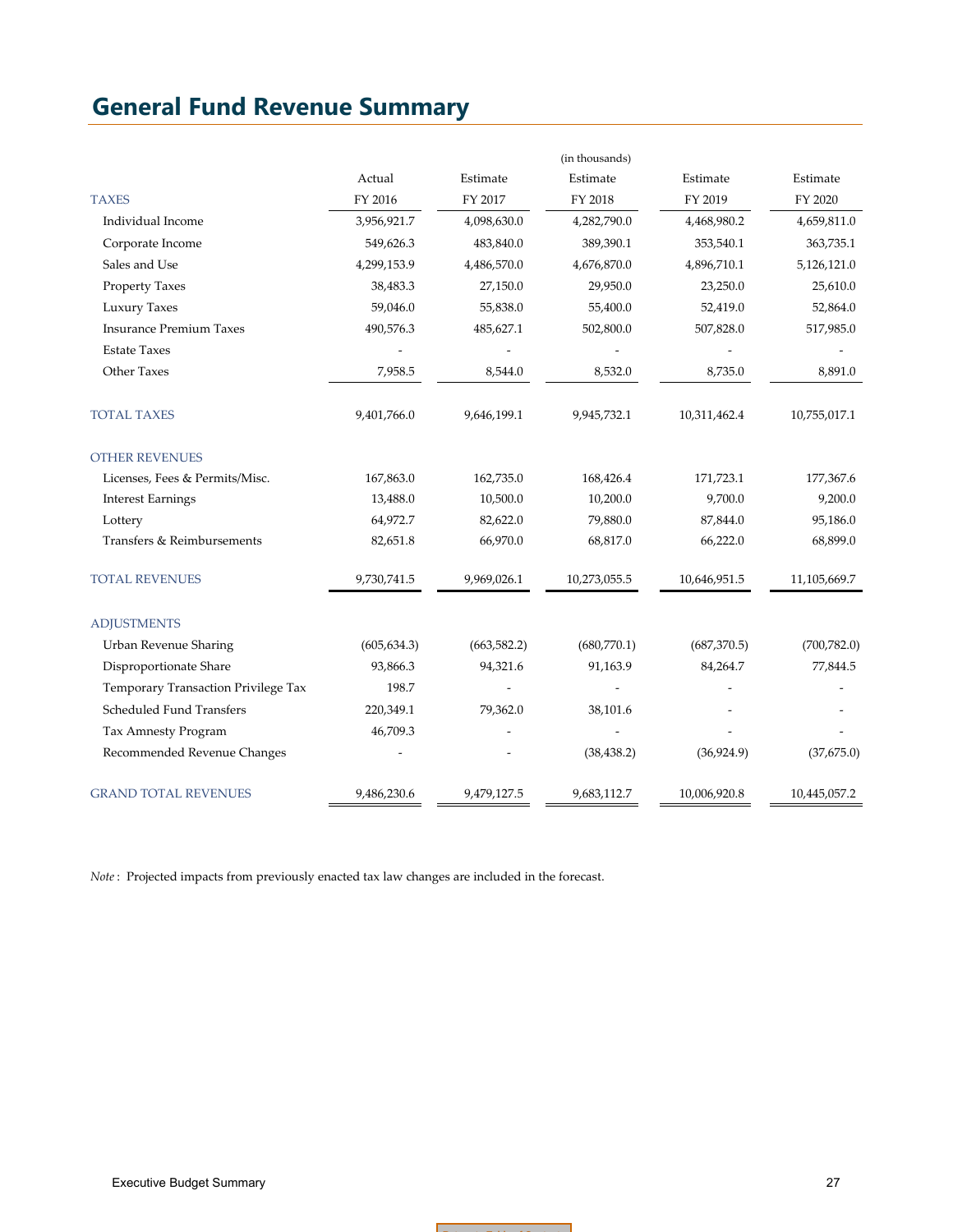# <span id="page-29-0"></span>**FY 2018 Executive Recommendations by Agency**

|                                                 | (Dollars in Thousands) |              |              |              |
|-------------------------------------------------|------------------------|--------------|--------------|--------------|
|                                                 | General                | Other        | Non-         | All          |
|                                                 | <b>Fund</b>            | Appropriated | Appropriated | <b>Funds</b> |
| <b>Board of Accountancy</b>                     | 0.0                    | 2,024.4      | 0.0          | 2,024.4      |
| Acupuncture Board of Examiners                  | 0.0                    | 212.3        | 0.0          | 212.3        |
| Department of Administration                    | 152,885.7              | 270,943.6    | 1,179,784.1  | 1,603,613.4  |
| Office of Administrative Hearings               | 860.5                  | 0.0          | 749.5        | 1,610.0      |
| African-American Affairs                        | 125.0                  | 0.0          | 12.3         | 137.3        |
| Department of Agriculture                       | 9,247.7                | 1,434.4      | 18,294.5     | 28,976.6     |
| Arizona Health Care Cost Containment System     | 1,771,023.8            | 331,033.5    | 11,719,179.9 | 13,821,237.2 |
| Commission on the Arts                          | 0.0                    | 0.0          | 2,288.9      | 2,288.9      |
| <b>Board of Athletic Training</b>               | 0.0                    | 159.1        | 0.0          | 159.1        |
| Attorney General - Department of Law            | 24,957.9               | 45,133.0     | 49,573.1     | 119,664.0    |
| Automobile Theft Authority                      | 0.0                    | 6,495.5      | 0.0          | 6,495.5      |
| <b>Board of Barbers</b>                         | 0.0                    | 341.8        | 0.0          | 341.8        |
| Board of Behavioral Health Examiners            | 0.0                    | 1,759.1      | 0.0          | 1,759.1      |
| <b>Board for Charter Schools</b>                | 1,185.2                | 0.0          | 29.0         | 1,214.2      |
| Department of Child Safety                      | 381,696.5              | 595,879.7    | 208.6        | 977,784.8    |
| Board of Chiropractic Examiners                 | 0.0                    | 451.1        | 0.0          | 451.1        |
| <b>Citizens' Clean Elections Commission</b>     | 0.0                    | 0.0          | 10,423.4     | 10,423.4     |
| <b>Commerce Authority</b>                       | 21,800.0               | 0.0          | 33,169.4     | 54,969.4     |
| <b>Community Colleges</b>                       | 55,384.1               | 0.0          | 0.0          | 55,384.1     |
| Constable Ethics Standards & Training Board     | 0.0                    | 0.0          | 246.3        | 246.3        |
| <b>Registrar of Contractors</b>                 | 0.0                    | 12,165.4     | 4,666.8      | 16,832.2     |
| <b>Corporation Commission</b>                   | 611.6                  | 26,568.9     | 825.0        | 28,005.5     |
| <b>Department of Corrections</b>                | 1,047,200.5            | 54,047.7     | 63,617.3     | 1,164,865.5  |
| <b>Board of Cosmetology</b>                     | 0.0                    | 1,995.6      | 155.5        | 2,151.1      |
| <b>Criminal Justice Commission</b>              | 0.0                    | 6,445.4      | 10,867.4     | 17,312.8     |
| Schools for the Deaf and the Blind              | 22,178.1               | 11,582.3     | 17,576.8     | 51,337.2     |
| Commission for the Deaf and the Hard of Hearing | 0.0                    | 4,604.3      | 0.0          | 4,604.3      |
| <b>Board of Dental Examiners</b>                | 0.0                    | 1,214.5      | 0.0          | 1,214.5      |
| Early Childhood Development and Health Board    | 0.0                    | 0.0          | 150,893.0    | 150,893.0    |
| Department of Economic Security                 | 567,158.4              | 291,845.0    | 3,331,640.1  | 4,190,643.5  |
| <b>State Board of Education</b>                 | 1,192.8                | 0.0          | 0.0          | 1,192.8      |
| Department of Education                         | 4,240,530.9            | 248,869.8    | 1,809,717.0  | 6,299,117.7  |
| Department of Emergency and Military Affairs    | 12,619.5               | 0.0          | 57,044.7     | 69,664.2     |
| Department of Environmental Quality             | 2,823.6                | 76,623.2     | 74,253.1     | 153,699.9    |
| Office of Economic Opportunity                  | 484.1                  | 0.0          | 4,295.3      | 4,779.4      |
| Arizona Finance Authority                       | 0.0                    | 0.0          | 205,017.5    | 205,017.5    |
| Governor's Office for Equal Opportunity         | 189.1                  | 0.0          | 0.0          | 189.1        |
| <b>Board of Equalization</b>                    | 643.0                  | 0.0          | 0.0          | 643.0        |
| <b>Board of Executive Clemency</b>              | 952.6                  | 0.0          | 43.6         | 996.2        |
| Exposition & State Fair                         | 0.0                    | 12,113.3     | 0.0          | 12,113.3     |
| Department of Financial Institutions            | 1,478.2                | 4,018.6      | 1,079.6      | 6,576.4      |
| <b>Board of Fingerprinting</b>                  | 0.0                    | 0.0          | 617.3        | 617.3        |
| Department of Forestry and Fire Management      | 11,855.3               | 0.0          | 43,616.8     | 55,472.1     |
| Board of Funeral Directors & Embalmers          | 0.0                    | 373.3        | 0.0          | 373.3        |
| Game & Fish Department                          | 0.0                    | 43,264.8     | 77,384.0     | 120,648.8    |
| <b>Department of Gaming</b>                     | 1,779.5                | 16,318.7     | 1,400.3      | 19,498.5     |
| Office of the Governor                          | 6,849.9                | 0.0          | 29,874.9     | 36,724.8     |
|                                                 |                        |              |              |              |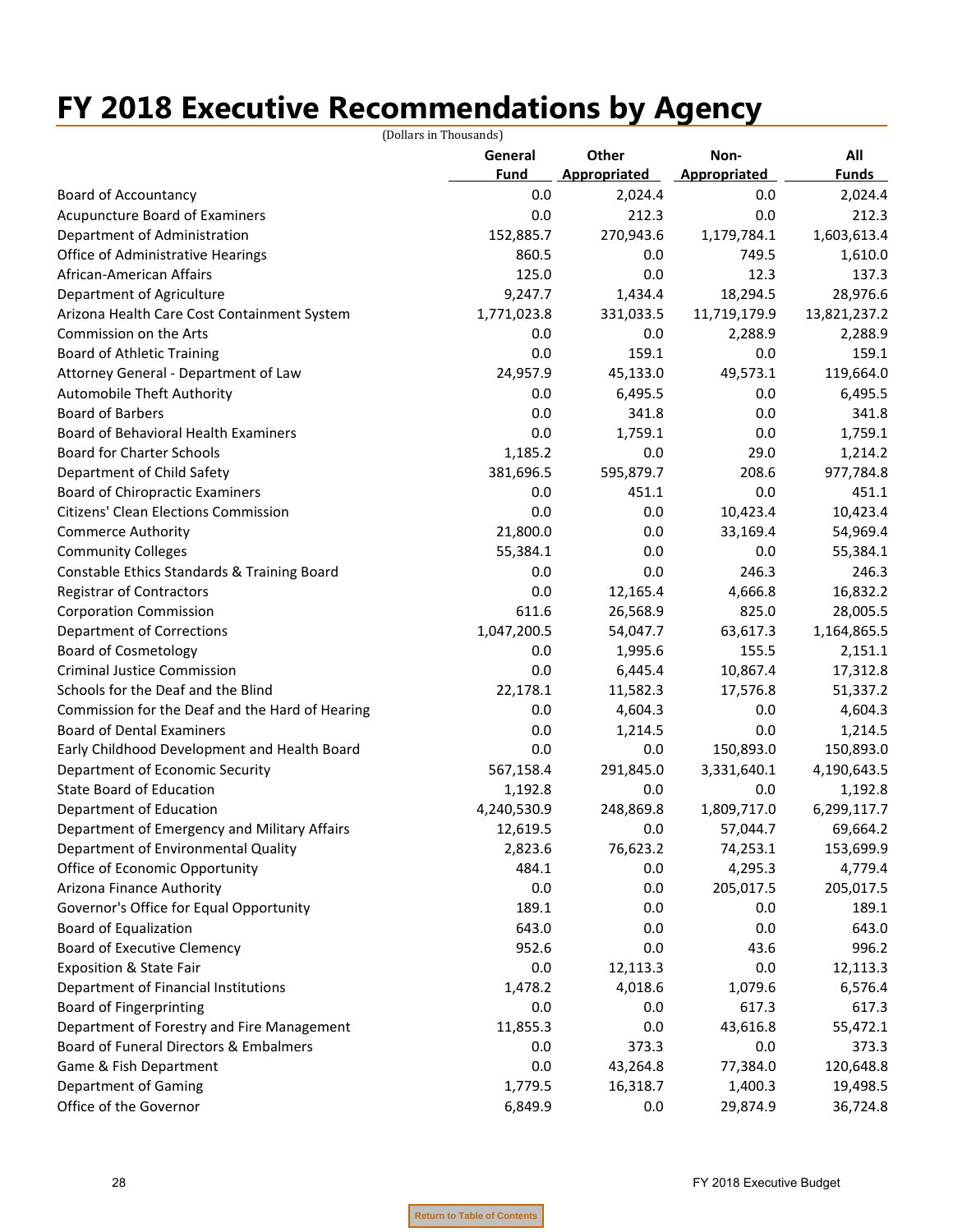# **FY 2018 Executive Recommendations by Agency**

|                                                       | (Dollars in Thousands) |              |              |              |
|-------------------------------------------------------|------------------------|--------------|--------------|--------------|
|                                                       | General                | Other        | Non-         | All          |
|                                                       | Fund                   | Appropriated | Appropriated | <b>Funds</b> |
| Governor's Office of Strategic Planning and Budgeting | 1,994.0                | 0.0          | 0.0          | 1,994.0      |
| Department of Health Services                         | 86,551.7               | 52,270.2     | 358,568.1    | 497,390.0    |
| Governor's Office of Highway Safety                   | 0.0                    | 0.0          | 11,373.7     | 11,373.7     |
| Arizona Historical Society                            | 2,722.9                | 0.0          | 1,136.7      | 3,859.6      |
| Prescott Historical Society of Arizona                | 824.5                  | 0.0          | 829.8        | 1,654.3      |
| Department of Homeland Security                       | 0.0                    | 0.0          | 30,561.1     | 30,561.1     |
| Board of Homeopathic Medical Examiners                | 0.0                    | 87.3         | 0.0          | 87.3         |
| Department of Housing                                 | 0.0                    | 318.5        | 111,643.4    | 111,961.9    |
| Independent Redistricting Commission                  | 1,115.3                | 0.0          | 0.0          | 1,115.3      |
| Industrial Commission of Arizona                      | 0.0                    | 19,881.3     | 20,967.1     | 40,848.4     |
| Department of Insurance                               | 5,824.3                | 0.0          | 28,730.7     | 34,555.0     |
| Judiciary                                             | 110,712.6              | 41,312.1     | 29,252.6     | 181,277.3    |
| Department of Juvenile Corrections                    | 24,180.4               | 16,479.8     | 1,324.3      | 41,984.5     |
| Land Department                                       | 13,293.3               | 7,247.4      | 971.0        | 21,511.7     |
| <b>Auditor General</b>                                | 18,066.5               | 0.0          | 1,960.3      | 20,026.8     |
| House of Representatives                              | 13,201.5               | 0.0          | 0.0          | 13,201.5     |
| Joint Legislative Budget Committee                    | 2,488.3                | 0.0          | 0.0          | 2,488.3      |
| Legislative Council                                   | 8,215.4                | 0.0          | 0.0          | 8,215.4      |
| Senate                                                | 9,408.5                | 0.0          | 0.0          | 9,408.5      |
| Department of Liquor Licenses and Control             | 0.0                    | 3,197.9      | 947.9        | 4,145.8      |
| Lottery Commission                                    | 0.0                    | 120,017.1    | 1,379,996.0  | 1,500,013.1  |
| Massage Therapy                                       | 0.0                    | 461.1        | 0.0          | 461.1        |
| <b>Medical Board</b>                                  | 0.0                    | 6,784.0      | 10.0         | 6,794.0      |
| Mine Inspector                                        | 1,212.5                | 112.9        | 409.2        | 1,734.6      |
| Naturopathic Physicians Board of Medical Examiners    | 0.0                    | 180.2        | 0.0          | 180.2        |
| Navigable Stream Adjudication Commission              | 124.0                  | 200.0        | 0.0          | 324.0        |
| <b>Board of Nursing</b>                               | 0.0                    | 4,804.8      | 414.7        | 5,219.5      |
| Nursing Care Ins. Admin. Examiners                    | 0.0                    | 445.4        | 0.0          | 445.4        |
| Board of Occupational Therapy Examiners               | 0.0                    | 220.7        | 0.0          | 220.7        |
| <b>Board of Dispensing Opticians</b>                  | 0.0                    | 164.0        | 0.0          | 164.0        |
| <b>Board of Optometry</b>                             | 0.0                    | 260.1        | 0.0          | 260.1        |
| Board of Osteopathic Examiners                        | 0.0                    | 905.5        | 0.0          | 905.5        |
| Parks Board                                           | 0.0                    | 3,150.0      | 26,532.5     | 29,682.5     |
| Personnel Board                                       | 0.0                    | 375.3        | 0.0          | 375.3        |
| <b>Board of Pharmacy</b>                              | 0.0                    | 2,258.2      | 1,123.7      | 3,381.9      |
| Board of Physical Therapy Examiners                   | 0.0                    | 448.2        | 0.0          | 448.2        |
| Pioneers' Home                                        | 0.0                    | 6,492.6      | 28.1         | 6,520.7      |
| <b>Board of Podiatry Examiners</b>                    | 0.0                    | 172.4        | 0.0          | 172.4        |
| Commission for Postsecondary Education                | 1,761.5                | 1,534.1      | 1,710.9      | 5,006.5      |
|                                                       |                        |              |              |              |
| Power Authority                                       | 0.0                    | 0.0          | 37,652.0     | 37,652.0     |
| Board for Private Postsecondary Education             | 0.0                    | 486.9        | 277.0        | 763.9        |
| Board of Psychologist Examiners                       | 0.0                    | 555.5        | 0.0          | 555.5        |
| Department of Public Safety                           | 107,242.2              | 167,690.5    | 97,142.5     | 372,075.2    |
| Public Safety Personnel Retirement System             | 0.0                    | 0.0          | 12,804.4     | 12,804.4     |
| Radiation Regulatory Agency                           | 1,563.1                | 848.1        | 1,165.1      | 3,576.3      |
| Department of Real Estate                             | 2,994.9                | 0.0          | 178.9        | 3,173.8      |
| Residential Utility Consumer Office                   | 0.0                    | 1,331.4      | 0.0          | 1,331.4      |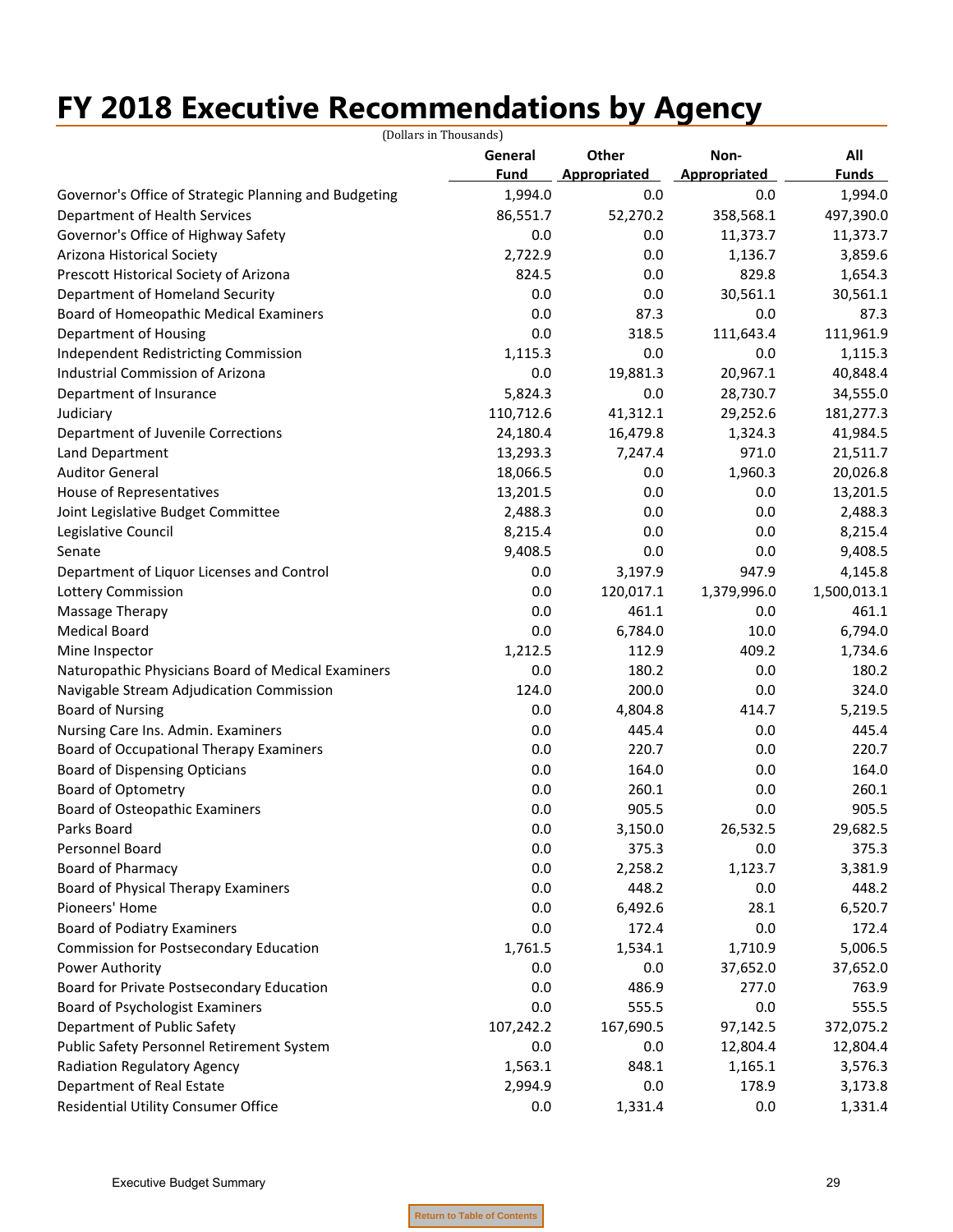# **FY 2018 Executive Recommendations by Agency**

|                                                | (Dollars in Thousands) |              |              |              |
|------------------------------------------------|------------------------|--------------|--------------|--------------|
|                                                | General                | <b>Other</b> | Non-         | All          |
|                                                | <b>Fund</b>            | Appropriated | Appropriated | <u>Funds</u> |
| <b>Board of Respiratory Care Examiners</b>     | 0.0                    | 358.3        | 0.0          | 358.3        |
| Arizona State Retirement System                | 0.0                    | 24,884.2     | 212,471.0    | 237,355.2    |
| Department of Revenue                          | 29,998.3               | 46,234.9     | 588.0        | 76,821.2     |
| <b>School Facilities Board</b>                 | 228,342.8              | 0.0          | 320,431.5    | 548,774.3    |
| Department of State - Secretary of State       | 14,969.2               | 3,681.5      | 4,277.2      | 22,927.9     |
| Board of Tax Appeals                           | 266.6                  | 0.0          | 0.0          | 266.6        |
| Board of Technical Registration                | 0.0                    | 2,204.4      | 11.2         | 2,215.6      |
| Office of Tourism                              | 7,112.0                | 0.0          | 22,799.9     | 29,911.9     |
| Department of Transportation                   | 50.4                   | 383,070.3    | 2,529,766.4  | 2,912,887.1  |
| Treasurer                                      | 1,205.1                | 5,018.1      | 103.2        | 6,326.4      |
| Governor's Office on Tribal Relations          | 57.5                   | 0.0          | 13.5         | 71.0         |
| <b>Board of Regents</b>                        | 16,928.4               | 0.0          | 179,559.9    | 196,488.3    |
| ASU - Tempe                                    | 258,930.9              | 593,126.2    | 1,629,891.8  | 2,481,948.9  |
| ASU - Polytechnic                              | 22,688.4               | 44,303.3     | 67,111.9     | 134,103.6    |
| ASU - West                                     | 29,413.5               | 45,790.5     | 136,865.5    | 212,069.5    |
| Northern Arizona University                    | 107,169.5              | 147,283.3    | 380,956.5    | 635,409.3    |
| University of Arizona - Main Campus            | 194,921.8              | 405,141.1    | 1,320,565.9  | 1,920,628.8  |
| University of Arizona - Health Sciences Center | 68,631.2               | 47,491.4     | 550,629.8    | 666,752.4    |
| Department of Veterans' Services               | 6,054.1                | 31,147.6     | 5,327.1      | 42,528.8     |
| Veterinary Medical Examining Board             | 0.0                    | 584.8        | 0.0          | 584.8        |
| Department of Water Resources                  | 15,871.0               | 2,119.1      | 9,039.3      | 27,029.4     |
|                                                | 9,753,821.6            | 4,311,050.8  | 28,426,666.3 | 42,491,538.7 |

The total amount listed reflects agency operating expenditures and appropriations, but does not include expenditures and appropriations for capital projects or *other selected statewide items, such as retirement contribution adjustments.*

30 FY 2018 Executive Budget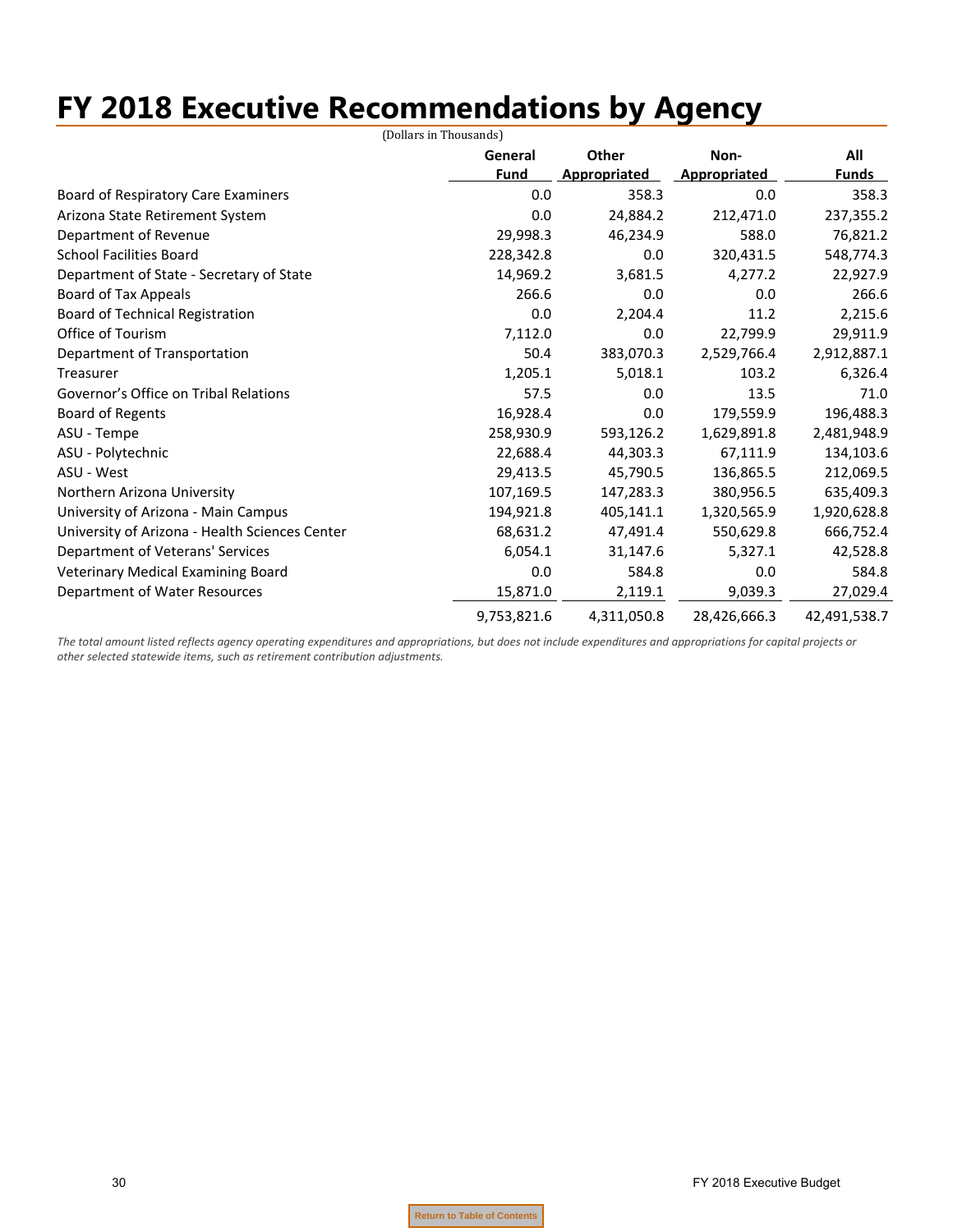# <span id="page-32-0"></span>**General Fund Operating Budgets Summary**

|                                                                 | (Dollars in Thousands) |                            |               |               |             |
|-----------------------------------------------------------------|------------------------|----------------------------|---------------|---------------|-------------|
|                                                                 |                        |                            | FY 2017       | FY 2018       | FY 2018     |
|                                                                 | FY 2016                | FY 2017                    | Executive     | Executive     | Changes and |
|                                                                 |                        | Expenditures Appropriation | <b>Budget</b> | <b>Budget</b> | Adjustments |
| Department of Administration                                    | 106,696.8              | 108,382.4                  | 108,382.4     | 152,885.7     | 44,503.3    |
| Office of Administrative Hearings                               | 861.6                  | 860.5                      | 860.5         | 860.5         | 0.0         |
| African-American Affairs                                        | 121.5                  | 125.0                      | 125.0         | 125.0         | 0.0         |
| Department of Agriculture                                       | 8,160.3                | 9,162.7                    | 9,162.7       | 9,247.7       | 85.0        |
| Arizona Health Care Cost Containment<br>System                  | 1,144,448.5            | 1,750,941.4                | 1,750,941.4   | 1,771,023.8   | 20,082.4    |
| Attorney General - Department of Law                            | 23,497.4               | 24,664.8                   | 24,664.8      | 24,957.9      | 293.1       |
| <b>Board for Charter Schools</b>                                | 1,024.4                | 1,185.2                    | 1,185.2       | 1,185.2       | 0.0         |
| Department of Child Safety                                      | 410,766.7              | 379,179.4                  | 387,179.4     | 381,696.5     | 2,517.1     |
| <b>Commerce Authority</b>                                       | 26,722.7               | 21,800.0                   | 21,800.0      | 21,800.0      | 0.0         |
| <b>Community Colleges</b>                                       | 55,045.3               | 54,312.7                   | 54,312.7      | 55,384.1      | 1,071.4     |
| <b>Corporation Commission</b>                                   | 608.1                  | 2,611.6                    | 2,611.6       | 611.6         | (2,000.0)   |
| Department of Corrections                                       | 1,016,639.1            | 1,046,682.6                | 1,046,682.6   | 1,047,200.5   | 517.9       |
| Schools for the Deaf and the Blind                              | 20,182.5               | 21,378.1                   | 21,378.1      | 22,178.1      | 800.0       |
| Department of Economic Security                                 | 511,764.3              | 530,124.4                  | 537,857.2     | 567,158.4     | 37,034.0    |
| <b>State Board of Education</b>                                 | 1,139.1                | 1,094.0                    | 1,094.0       | 1,192.8       | 98.8        |
| Department of Education                                         | 3,945,768.2            | 4,069,375.8                | 4,089,208.7   | 4,240,530.9   | 171,155.1   |
| Department of Emergency and Military<br>Affairs                 | 10,710.8               | 12,619.5                   | 12,619.5      | 12,619.5      | 0.0         |
| Department of Environmental Quality                             | 7,000.0                | 2,823.6                    | 2,823.6       | 2,823.6       | $0.0\,$     |
| Office of Economic Opportunity                                  | 0.0                    | 1,068.7                    | 1,068.7       | 484.1         | (584.6)     |
| Governor's Office for Equal Opportunity                         | 187.3                  | 189.1                      | 189.1         | 189.1         | 0.0         |
| <b>Board of Equalization</b>                                    | 525.3                  | 643.0                      | 643.0         | 643.0         | 0.0         |
| Board of Executive Clemency                                     | 892.6                  | 952.6                      | 952.6         | 952.6         | $0.0\,$     |
| Department of Financial Institutions                            | 2,904.3                | 2,978.2                    | 2,978.2       | 1,478.2       | (1,500.0)   |
| Department of Fire, Building and Life Safety                    | 2,173.1                | 0.0                        | 0.0           | 0.0           | $0.0\,$     |
| Department of Forestry and Fire                                 | 8,264.4                | 10,442.8                   | 10,442.8      | 11,855.3      | 1,412.5     |
| Management                                                      |                        |                            |               |               |             |
| Department of Gaming                                            | 1,779.5                | 1,979.5                    | 1,979.5       | 1,779.5       | (200.0)     |
| Geological Survey                                               | 936.8                  | 0.0                        | 0.0           | 0.0           | $0.0\,$     |
| Office of the Governor                                          | 6,031.6                | 6,849.9                    | 6,849.9       | 6,849.9       | 0.0         |
| Governor's Office of Strategic Planning and<br><b>Budgeting</b> | 1,993.9                | 1,994.0                    | 1,994.0       | 1,994.0       | $0.0\,$     |
| Department of Health Services                                   | 597,792.8              | 86,551.7                   | 86,551.7      | 86,551.7      | 0.0         |
| Arizona Historical Society                                      | 3,157.2                | 2,722.9                    | 2,722.9       | 2,722.9       | 0.0         |
| Prescott Historical Society of Arizona                          | 807.4                  | 824.5                      | 824.5         | 824.5         | $0.0\,$     |
| Department of Housing                                           | 0.0                    | 811.4                      | 811.4         | 0.0           | (811.4)     |
| <b>Independent Redistricting Commission</b>                     | 1,093.9                | 1,115.3                    | 1,115.3       | 1,115.3       | 0.0         |
| Department of Insurance                                         | 5,036.4                | 5,824.3                    | 5,824.3       | 5,824.3       | 0.0         |
| Judiciary                                                       | 105,787.0              | 113,017.7                  | 113,017.7     | 110,712.6     | (2,305.1)   |
| Department of Juvenile Corrections                              | 25,357.3               | 24,180.4                   | 24,180.4      | 24,180.4      | 0.0         |
| Land Department                                                 | 12,401.8               | 12,491.4                   | 12,715.9      | 13,293.3      | 801.9       |
| <b>Auditor General</b>                                          | 17,933.3               | 18,066.5                   | 18,066.5      | 18,066.5      | 0.0         |
| House of Representatives                                        | 13,265.6               | 13,201.5                   | 13,201.5      | 13,201.5      | 0.0         |
| Joint Legislative Budget Committee                              | 2,490.9                | 2,488.3                    | 2,488.3       | 2,488.3       | 0.0         |
| Legislative Council                                             | 8,233.3                | 8,215.4                    | 8,215.4       | 8,215.4       | 0.0         |
| Senate                                                          | 7,654.7                | 9,408.5                    | 9,408.5       | 9,408.5       | 0.0         |
|                                                                 |                        |                            |               |               |             |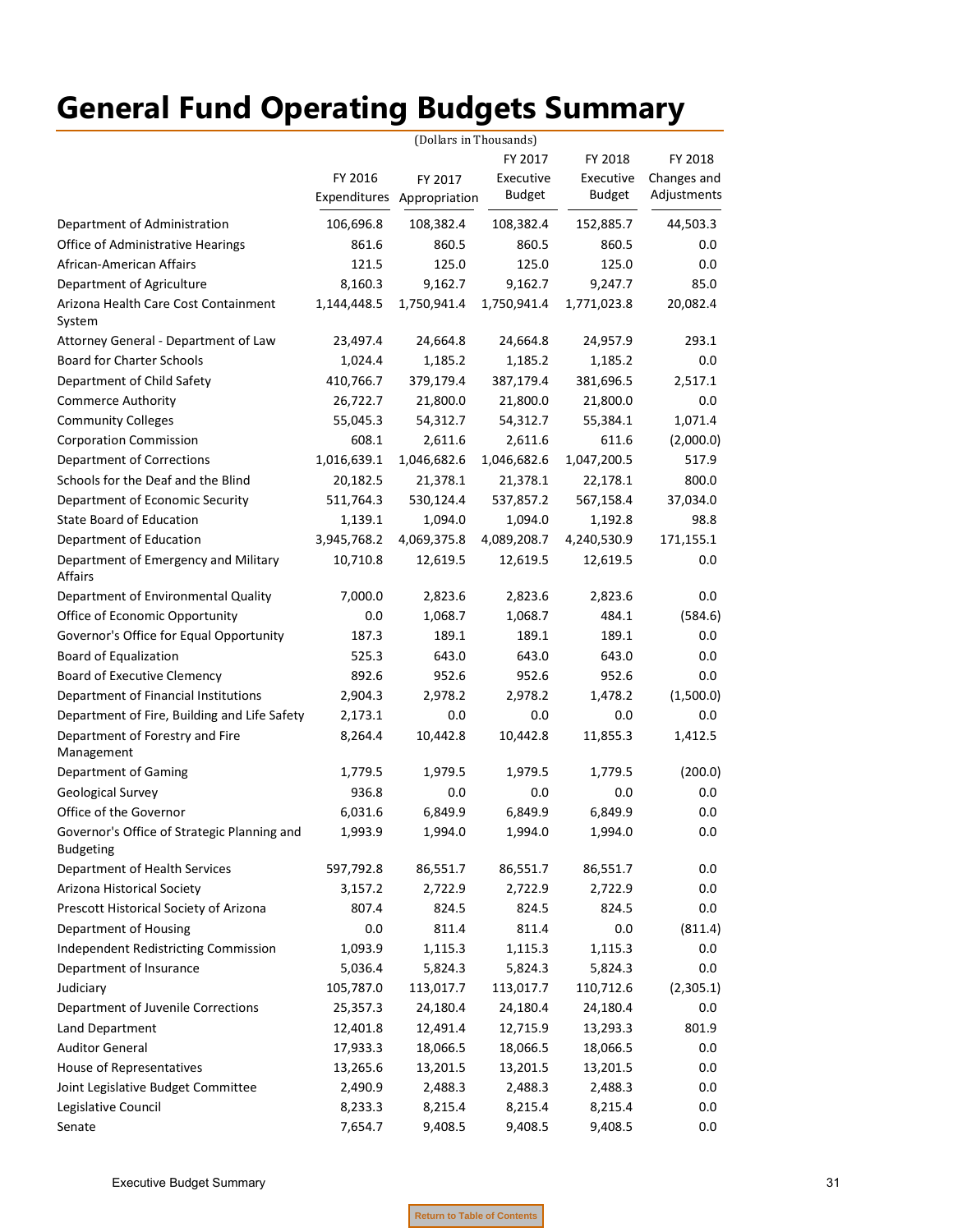# **General Fund Operating Budgets Summary**

|                                                   | (Dollars in Thousands) |               |               |               |             |
|---------------------------------------------------|------------------------|---------------|---------------|---------------|-------------|
|                                                   |                        |               | FY 2017       | FY 2018       | FY 2018     |
|                                                   | FY 2016                | FY 2017       | Executive     | Executive     | Changes and |
|                                                   | Expenditures           | Appropriation | <b>Budget</b> | <b>Budget</b> | Adjustments |
| Department of Liquor Licenses and Control         | 41.7                   | 0.0           | 0.0           | 0.0           | 0.0         |
| Mine Inspector                                    | 1,161.9                | 1,212.5       | 1,212.5       | 1,212.5       | 0.0         |
| Navigable Stream Adjudication Commission          | 121.3                  | 124.0         | 124.0         | 124.0         | 0.0         |
| Parks Board                                       | 423.0                  | 0.0           | 0.0           | 0.0           | 0.0         |
| Commission for Postsecondary Education            | 1,396.8                | 1,396.8       | 1,396.8       | 1,761.5       | 364.7       |
| Department of Public Safety                       | 91,456.4               | 121,195.7     | 121,195.7     | 107,242.2     | (13,953.5)  |
| Radiation Regulatory Agency                       | 1,593.2                | 1,563.1       | 1,563.1       | 1,563.1       | 0.0         |
| Department of Real Estate                         | 2,551.7                | 2,994.9       | 2,994.9       | 2,994.9       | 0.0         |
| Department of Revenue                             | 28,393.7               | 29,998.3      | 29,998.3      | 29,998.3      | 0.0         |
| <b>School Facilities Board</b>                    | 230,378.0              | 228,094.4     | 228,094.4     | 228,342.8     | 248.4       |
| Department of State - Secretary of State          | 14,586.7               | 14,969.2      | 14,969.2      | 14,969.2      | 0.0         |
| Board of Tax Appeals                              | 262.3                  | 266.6         | 266.6         | 266.6         | 0.0         |
| Office of Tourism                                 | 7,103.7                | 7,112.0       | 7,112.0       | 7,112.0       | 0.0         |
| Department of Transportation                      | 1,249.5                | 50.4          | 50.4          | 50.4          | 0.0         |
| Treasurer                                         | 945.2                  | 1,205.1       | 1,205.1       | 1,205.1       | 0.0         |
| Governor's Office on Tribal Relations             | 56.9                   | 57.5          | 57.5          | 57.5          | 0.0         |
| <b>Board of Regents</b>                           | 21,928.4               | 16,928.4      | 16,928.4      | 16,928.4      | 0.0         |
| ASU - Tempe                                       | 241,538.2              | 256,000.7     | 256,000.7     | 258,930.9     | 2,930.2     |
| ASU - Polytechnic                                 | 22,323.4               | 22,688.4      | 22,688.4      | 22,688.4      | 0.0         |
| ASU - West                                        | 28,945.0               | 29,413.5      | 29,413.5      | 29,413.5      | 0.0         |
| Northern Arizona University                       | 102,047.8              | 106,317.0     | 106,317.0     | 107,169.5     | 852.5       |
| University of Arizona - Main Campus               | 180,704.4              | 198,493.2     | 198,493.2     | 194,921.8     | (3,571.4)   |
| University of Arizona - Health Sciences<br>Center | 68,393.5               | 68,631.2      | 68,631.2      | 68,631.2      | 0.0         |
| Department of Veterans' Services                  | 5,958.7                | 6,054.1       | 6,054.1       | 6,054.1       | 0.0         |
| Department of Water Resources                     | 11,810.1               | 13,012.6      | 13,012.6      | 15,871.0      | 2,858.4     |
| Department of Weights and Measures                | 1,180.4                | 0.0           | 0.0           | 0.0           | 0.0         |
| <b>General Fund Operating Total</b>               | 9,184,409.7            | 9,491,120.9   | 9,526,911.1   | 9,753,821.6   | 262,700.7   |

The total amount listed reflects agency operating expenditures and appropriations, but does not include expenditures and *appropriations for capital projects or other selected statewide items, such as retirement contribution adjustments.*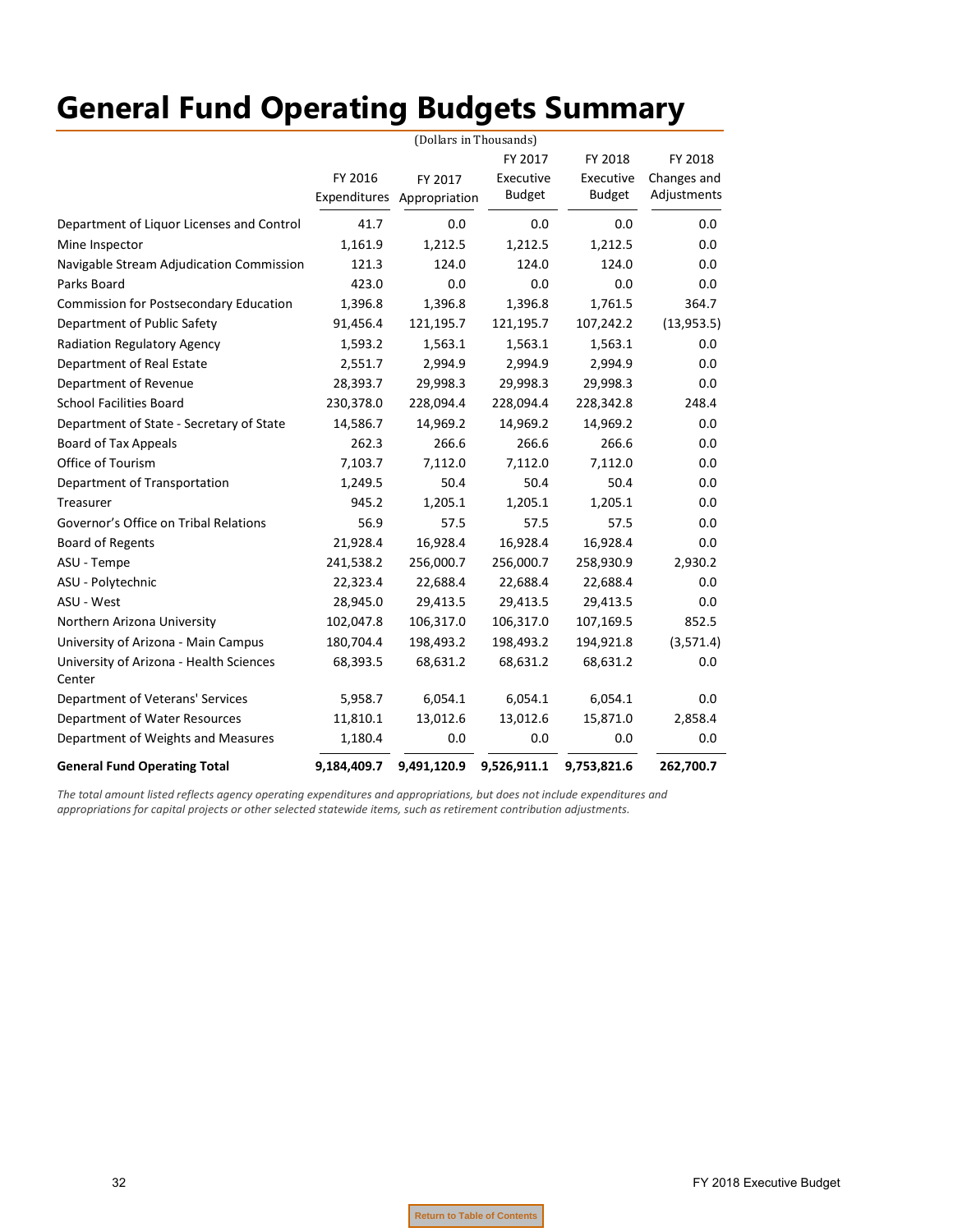<span id="page-34-0"></span>

|                                                                 | FY 2016<br>Expenditures | FY 2017<br>Appropriation | FY 2017<br>Executive<br><b>Budget</b> | FY 2018<br>Executive<br><b>Budget</b> | FY 2018<br>Changes and<br>Adjustments |
|-----------------------------------------------------------------|-------------------------|--------------------------|---------------------------------------|---------------------------------------|---------------------------------------|
| <b>Board of Accountancy</b>                                     |                         |                          |                                       |                                       |                                       |
| <b>Accountancy Board Fund</b>                                   | 1,569.6                 | 1,937.0                  | 1,937.0                               | 2,024.4                               | 87.4                                  |
| <b>Acupuncture Board of Examiners</b>                           |                         |                          |                                       |                                       |                                       |
| Acupuncture Board of Examiners Fund                             | 141.9                   | 178.5                    | 178.5                                 | 212.3                                 | 33.8                                  |
| Department of Administration                                    |                         |                          |                                       |                                       |                                       |
| Personnel Division Fund                                         | 11,915.1                | 12,857.9                 | 12,857.9                              | 12,857.9                              | 0.0                                   |
| Capital Outlay Stabilization Fund                               | 15,618.6                | 18,069.6                 | 18,069.6                              | 18,069.6                              | 0.0                                   |
| Department of Revenue Administrative Fund                       | 0.0                     | 0.0                      | 0.0                                   | 3,000.0                               | 3,000.0                               |
| <b>Corrections Fund</b>                                         | 121.8                   | 570.4                    | 570.4                                 | 570.4                                 | 0.0                                   |
| Information Technology Fund                                     | 2,571.1                 | 3,436.0                  | 3,436.0                               | 4,586.0                               | 1,150.0                               |
| Industrial Commission Admin Fund                                | 0.0                     | 0.0                      | 0.0                                   | 1,017.4                               | 1,017.4                               |
| Air Quality Fund                                                | 488.3                   | 927.3                    | 927.3                                 | 927.3                                 | 0.0                                   |
| Underground Storage Tank Revolving Fund                         | 0.0                     | 0.0                      | 0.0                                   | 3,200.0                               | 3,200.0                               |
| Public Safety Equipment Fund                                    | 0.0                     | 0.0                      | 0.0                                   | 1,000.0                               | 1,000.0                               |
| Concealed Weapons Permit Fund                                   | 0.0                     | 0.0                      | 0.0                                   | 2,500.0                               | 2,500.0                               |
| State Web Portal Fund                                           | 4,013.4                 | 4,542.4                  | 4,542.4                               | 11,790.8                              | 7,248.4                               |
| <b>Automation Projects Fund</b>                                 | 12,965.0                | 47,774.7                 | 47,774.7                              | 56,422.8                              | 8,648.1                               |
| Special Employee Health Fund                                    | 4,934.1                 | 5,256.1                  | 5,256.1                               | 5,256.1                               | 0.0                                   |
| Motor Pool Revolving Fund                                       | 6,871.5                 | 10,151.3                 | 10,151.3                              | 10,151.3                              | 0.0                                   |
| <b>Special Services Fund</b>                                    | 0.0                     | 592.2                    | 592.2                                 | 809.9                                 | 217.7                                 |
| State Surplus Property Fund                                     | 1,951.3                 | 2,947.0                  | 2,947.0                               | 2,947.0                               | 0.0                                   |
| Admin - Surplus Property/Federal Fund                           | 44.1                    | 464.5                    | 464.5                                 | 464.5                                 | 0.0                                   |
| Risk Management Fund                                            | 89,127.6                | 93,046.3                 | 108,305.0                             | 92,580.6                              | (465.7)                               |
| Arizona Financial Information System<br><b>Collections Fund</b> | 7,063.1                 | 9,406.3                  | 9,406.3                               | 9,406.3                               | 0.0                                   |
| <b>Automation Operations Fund</b>                               | 19,278.5                | 23,937.6                 | 23,937.6                              | 31,540.6                              | 7,603.0                               |
| <b>Telecommunications Fund</b>                                  | 1,529.5                 | 2,020.1                  | 2,020.1                               | 1,845.1                               | (175.0)                               |
| <b>Agency Total</b>                                             | 178,493.0               | 235,999.7                | 251,258.4                             | 270,943.6                             | 34,943.9                              |
| Department of Agriculture                                       |                         |                          |                                       |                                       |                                       |
| Air Quality Fund                                                | 0.0                     | 1,434.4                  | 1,434.4                               | 1,434.4                               | 0.0                                   |
| <b>Arizona Health Care Cost Containment System</b>              |                         |                          |                                       |                                       |                                       |
| <b>Tobacco Tax and Health Care Fund</b>                         | 34,498.5                | 72,998.2                 | 72,998.2                              | 69,788.4                              | (3,209.8)                             |
| <b>Tobacco Products Tax Fund</b>                                | 18,162.2                | 18,747.2                 | 18,747.2                              | 17,941.5                              | (805.7)                               |
| Substance Abuse Services Fund                                   | 0.0                     | 2,250.2                  | 2,250.2                               | 2,250.2                               | 0.0                                   |
| Children's Health Insurance Program Fund                        | 2,424.1                 | 3,674.9                  | 7,674.9                               | 93,603.8                              | 89,928.9                              |
| <b>Budget Neutrality Compliance Fund</b>                        | 2,612.2                 | 3,563.3                  | 3,563.3                               | 3,670.7                               | 107.4                                 |
| Prescription Drug Rebate Fund                                   | 105,718.1               | 113,778.9                | 113,778.9                             | 143,778.9                             | 30,000.0                              |
| <b>Agency Total</b>                                             | 163,415.1               | 215,012.7                | 219,012.7                             | 331,033.5                             | 116,020.8                             |
| Commission on the Arts                                          |                         |                          |                                       |                                       |                                       |
| Arizona Arts Trust Fund                                         | 0.0                     | 1,500.0                  | 1,500.0                               | 0.0                                   | (1,500.0)                             |
| <b>Board of Athletic Training</b>                               |                         |                          |                                       |                                       |                                       |
| <b>Athletic Training Fund</b>                                   | 107.7                   | 119.1                    | 119.1                                 | 159.1                                 | 40.0                                  |
|                                                                 |                         |                          |                                       |                                       |                                       |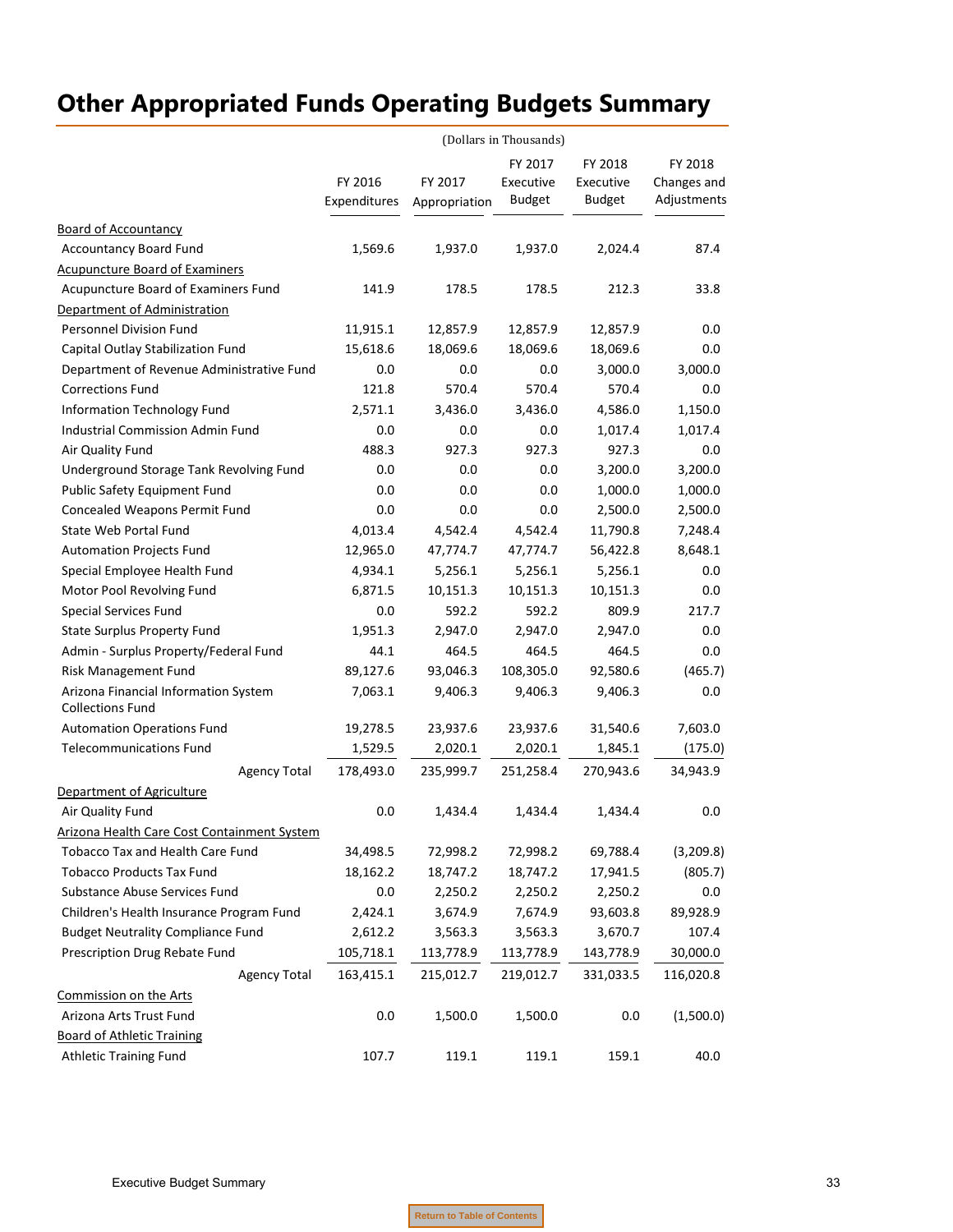|                                                                | (Dollars in Thousands)  |                          |                                       |                                |                                       |  |
|----------------------------------------------------------------|-------------------------|--------------------------|---------------------------------------|--------------------------------|---------------------------------------|--|
|                                                                | FY 2016<br>Expenditures | FY 2017<br>Appropriation | FY 2017<br>Executive<br><b>Budget</b> | FY 2018<br>Executive<br>Budget | FY 2018<br>Changes and<br>Adjustments |  |
| Attorney General - Department of Law                           |                         |                          |                                       |                                |                                       |  |
| Consumer Protection/Fraud Revolving Fund                       | 4,172.0                 | 5,575.7                  | 5,575.7                               | 6,312.2                        | 736.5                                 |  |
| Attorney General Antitrust Revolving Fund                      | 158.3                   | 244.3                    | 244.3                                 | 246.8                          | 2.5                                   |  |
| <b>Attorney General Collection Enforcement</b><br>Fund         | 6,803.7                 | 6,845.2                  | 6,845.2                               | 6,848.5                        | 3.3                                   |  |
| Attorney General Agency Services Fund                          | 0.0                     | 0.0                      | 0.0                                   | 67.4                           | 67.4                                  |  |
| State Aid to Indigent Defense Fund                             | 769.4                   | 0.0                      | $0.0\,$                               | 0.0                            | 0.0                                   |  |
| <b>Interagency Service Agreements</b>                          | 14,194.6                | 15,508.5                 | 15,508.5                              | 15,508.5                       | 0.0                                   |  |
| Victims Rights Fund                                            | 3,704.8                 | 3,758.9                  | 3,758.9                               | 3,758.9                        | 0.0                                   |  |
| Internet Crimes Against Children                               | 0.0                     | 900.0                    | 900.0                                 | 900.0                          | 0.0                                   |  |
| Risk Management Fund                                           | 8,697.3                 | 9,406.7                  | 9,406.7                               | 9,406.7                        | 0.0                                   |  |
| Attorney General Legal Services Cost<br><b>Allocation Fund</b> | 2,073.9                 | 2,080.4                  | 2,080.4                               | 2,084.0                        | 3.6                                   |  |
| <b>Agency Total</b>                                            | 40,574.0                | 44,319.7                 | 44,319.7                              | 45,133.0                       | 813.3                                 |  |
| <b>Automobile Theft Authority</b>                              |                         |                          |                                       |                                |                                       |  |
| Automobile Theft Authority Fund                                | 5,099.5                 | 5,295.5                  | 5,295.5                               | 6,495.5                        | 1,200.0                               |  |
| <b>Board of Barbers</b>                                        |                         |                          |                                       |                                |                                       |  |
| Board of Barbers Fund                                          | 308.8                   | 370.7                    | 370.7                                 | 341.8                          | (28.9)                                |  |
| Board of Behavioral Health Examiners                           |                         |                          |                                       |                                |                                       |  |
| <b>Behavioral Health Examiners Fund</b>                        | 1,532.4                 | 1,759.1                  | 1,759.1                               | 1,759.1                        | $0.0\,$                               |  |
| Department of Child Safety                                     |                         |                          |                                       |                                |                                       |  |
| Temporary Assistance for Needy Families<br>(TANF) Fund         | 149,323.9               | 149,472.7                | 149,472.7                             | 149,472.7                      | 0.0                                   |  |
| Child Care and Development Fund                                | 27,000.0                | 27,000.0                 | 27,000.0                              | 27,000.0                       | 0.0                                   |  |
| <b>DCS Expenditure Authority</b>                               | 316,199.9               | 415,269.4                | 415,269.4                             | 415,269.4                      | $0.0\,$                               |  |
| Child Abuse Prevention Fund                                    | 1,459.3                 | 1,459.3                  | 1,459.3                               | 1,459.3                        | 0.0                                   |  |
| Children and Family Services Training<br>Program Fund          | 207.9                   | 207.1                    | 207.1                                 | 207.1                          | 0.0                                   |  |
| <b>Risk Management Fund</b>                                    | 0.0                     | 0.0                      | 0.0                                   | 2,471.2                        | 2,471.2                               |  |
| <b>Agency Total</b>                                            | 494,191.0               | 593,408.5                | 593,408.5                             | 595,879.7                      | 2,471.2                               |  |
| <b>Board of Chiropractic Examiners</b>                         |                         |                          |                                       |                                |                                       |  |
| Chiropractic Examiners Board Fund                              | 398.7                   | 451.1                    | 451.1                                 | 451.1                          | 0.0                                   |  |
| <b>Registrar of Contractors</b>                                |                         |                          |                                       |                                |                                       |  |
| Registrar of Contractors Fund                                  | 8,510.0                 | 12,165.4                 | 12,165.4                              | 12,165.4                       | 0.0                                   |  |
| <b>Corporation Commission</b>                                  |                         |                          |                                       |                                |                                       |  |
| Utility Regulation Revolving Fund                              | 13,672.9                | 14,098.4                 | 14,098.4                              | 14,098.4                       | 0.0                                   |  |
| Security Regulatory and Enforcement Fund                       | 5,525.2                 | 4,909.6                  | 4,909.6                               | 5,152.9                        | 243.3                                 |  |
| Public Access Fund                                             | 6,051.9                 | 6,558.8                  | 6,558.8                               | 6,558.8                        | 0.0                                   |  |
| Securities Investment Management Fund                          | 711.4                   | 708.9                    | 708.9                                 | 708.9                          | 0.0                                   |  |
| Arizona Arts Trust Fund                                        | 49.6                    | 49.9                     | 49.9                                  | 49.9                           | $0.0\,$                               |  |
| <b>Agency Total</b>                                            | 26,011.0                | 26,325.6                 | 26,325.6                              | 26,568.9                       | 243.3                                 |  |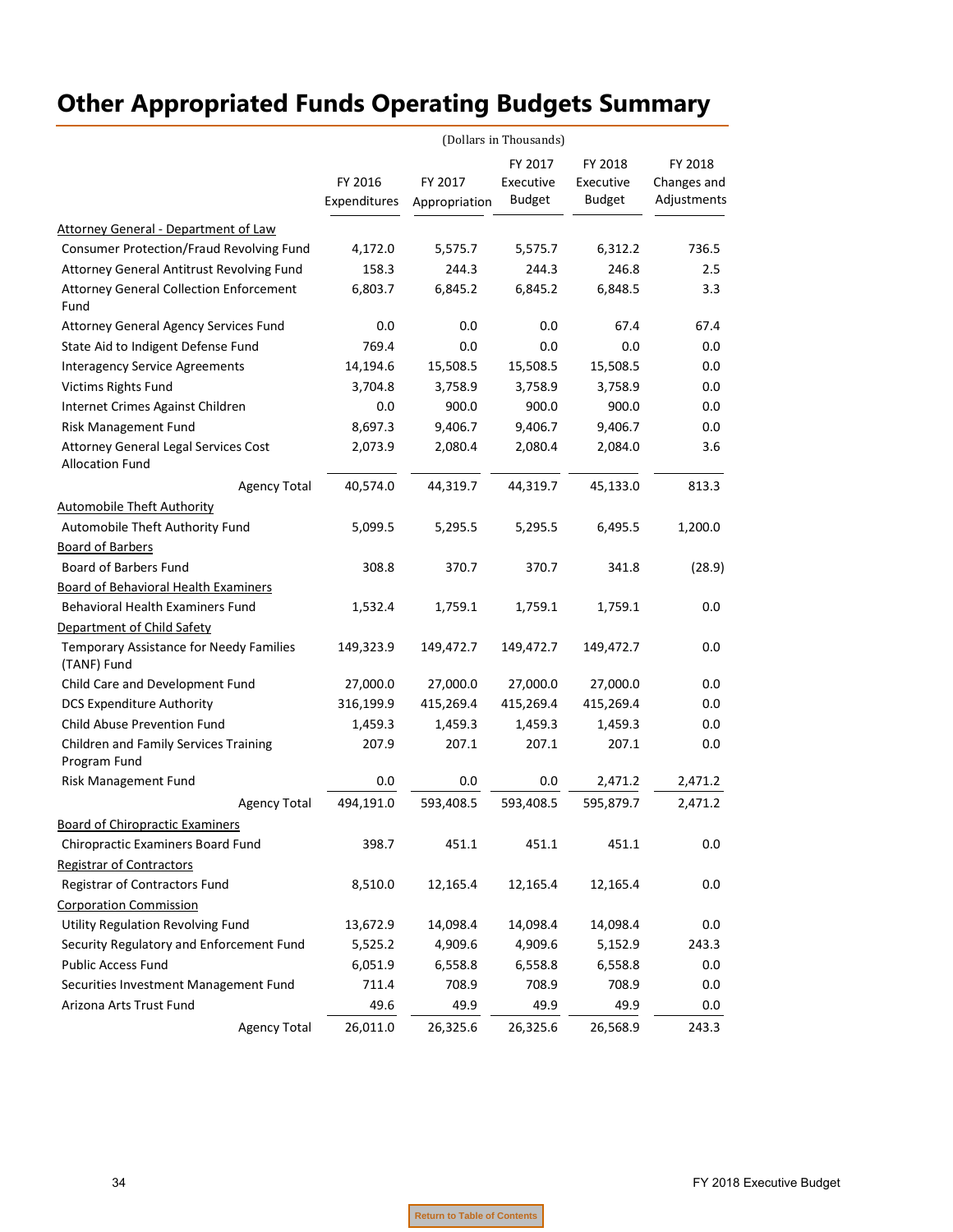|                                                                       | (Dollars in Thousands) |                          |               |               |             |  |  |
|-----------------------------------------------------------------------|------------------------|--------------------------|---------------|---------------|-------------|--|--|
|                                                                       |                        |                          | FY 2017       | FY 2018       | FY 2018     |  |  |
|                                                                       | FY 2016                | FY 2017<br>Appropriation | Executive     | Executive     | Changes and |  |  |
|                                                                       | Expenditures           |                          | <b>Budget</b> | <b>Budget</b> | Adjustments |  |  |
| <b>Department of Corrections</b>                                      |                        |                          |               |               |             |  |  |
| <b>Corrections Fund</b>                                               | 17,028.5               | 32,817.8                 | 32,817.8      | 32,812.3      | (5.5)       |  |  |
| <b>State Education Fund for Correctional</b><br><b>Education Fund</b> | 394.5                  | 669.5                    | 669.5         | 669.5         | $0.0\,$     |  |  |
| DOC - Alcohol Abuse Treatment Fund                                    | 253.5                  | 555.5                    | 555.5         | 555.5         | 0.0         |  |  |
| <b>Transition Program Fund</b>                                        | 1,400.1                | 2,400.1                  | 2,400.1       | 2,400.1       | 0.0         |  |  |
| Prison Construction and Operations Fund                               | 11,685.6               | 13,686.3                 | 13,686.3      | 12,500.0      | (1, 186.3)  |  |  |
| Inmate Store Proceeds Fund                                            | 0.0                    | 0.0                      | 0.0           | 386.3         | 386.3       |  |  |
| Penitentiary Land Earnings Fund                                       | 979.2                  | 979.3                    | 979.3         | 2,062.5       | 1,083.2     |  |  |
| State Charitable, Penal & Reformatory Land<br><b>Earnings Fund</b>    | 1,796.9                | 1,861.5                  | 1,861.5       | 2,661.5       | 800.0       |  |  |
| <b>Agency Total</b>                                                   | 33,538.4               | 52,970.0                 | 52,970.0      | 54,047.7      | 1,077.7     |  |  |
| <b>Board of Cosmetology</b>                                           |                        |                          |               |               |             |  |  |
| Cosmetology Board Fund                                                | 1,707.6                | 1,805.2                  | 1,805.2       | 1,995.6       | 190.4       |  |  |
| <b>Criminal Justice Commission</b>                                    |                        |                          |               |               |             |  |  |
| Criminal Justice Enhancement Fund                                     | 509.1                  | 646.6                    | 646.6         | 646.6         | 0.0         |  |  |
| Victim Compensation and Assistance Fund                               | 3,397.4                | 4,220.6                  | 4,220.6       | 4,220.6       | 0.0         |  |  |
| Drug and Gang Prevention Resource Center<br>Fund                      | 145.5                  | 604.5                    | 604.5         | 604.5         | 0.0         |  |  |
| State Aid to County Attorneys Fund                                    | 730.2                  | 973.7                    | 973.7         | 973.7         | 0.0         |  |  |
| <b>Agency Total</b>                                                   | 4,782.2                | 6,445.4                  | 6,445.4       | 6,445.4       | 0.0         |  |  |
| Schools for the Deaf and the Blind                                    |                        |                          |               |               |             |  |  |
| Schools for the Deaf and Blind Fund                                   | 11,363.4               | 11,582.3                 | 11,582.3      | 11,582.3      | 0.0         |  |  |
| Commission for the Deaf and the Hard of Hearing                       |                        |                          |               |               |             |  |  |
| Telecom for the Deaf Fund                                             | 3,302.4                | 4,309.5                  | 4,309.5       | 4,604.3       | 294.8       |  |  |
| <b>Board of Dental Examiners</b>                                      |                        |                          |               |               |             |  |  |
| Dental Board Fund                                                     | 1,138.5                | 1,214.5                  | 1,214.5       | 1,214.5       | 0.0         |  |  |
| Department of Economic Security                                       |                        |                          |               |               |             |  |  |
| Indirect Cost Recovery Fund - A                                       | 0.0                    | 1,000.0                  | 1,000.0       | 1,000.0       | 0.0         |  |  |
| Workforce Investment Grant Fund                                       | 32,903.2               | 56,040.2                 | 56,040.2      | 56,040.2      | 0.0         |  |  |
| Temporary Assistance for Needy Families<br>(TANF) Fund                | 70,816.2               | 72,964.7                 | 72,964.7      | 72,964.7      | $0.0\,$     |  |  |
| Child Care and Development Fund                                       | 93,558.5               | 107,773.6                | 107,773.6     | 107,773.6     | 0.0         |  |  |
| Special Administration Fund                                           | 2,485.7                | 5,528.7                  | 5,528.7       | 2,928.7       | (2,600.0)   |  |  |
| Child Support Enforcement Administration<br>Fund                      | 14,791.2               | 16,632.6                 | 16,632.6      | 16,632.6      | 0.0         |  |  |
| Domestic Violence Services Fund                                       | 2,500.0                | 4,000.0                  | 4,000.0       | 2,500.0       | (1,500.0)   |  |  |
| <b>Public Assistance Collections Fund</b>                             | 9.6                    | 421.9                    | 421.9         | 421.9         | 0.0         |  |  |
| Department Long-Term Care System Fund                                 | 27,901.0               | 26,559.6                 | 26,559.6      | 28,559.6      | 2,000.0     |  |  |
| Spinal and Head Injuries Trust Fund                                   | 1,293.0                | 2,323.7                  | 2,323.7       | 2,323.7       | 0.0         |  |  |
| Health Services Lottery Fund                                          | 0.0                    | 700.0                    | 700.0         | 700.0         | 0.0         |  |  |
| <b>Agency Total</b>                                                   | 246,258.4              | 293,945.0                | 293,945.0     | 291,845.0     | (2,100.0)   |  |  |
| <b>State Board of Education</b>                                       |                        |                          |               |               |             |  |  |
| <b>Teacher Certification Fund</b>                                     | 162.7                  | 0.0                      | 0.0           | 0.0           | 0.0         |  |  |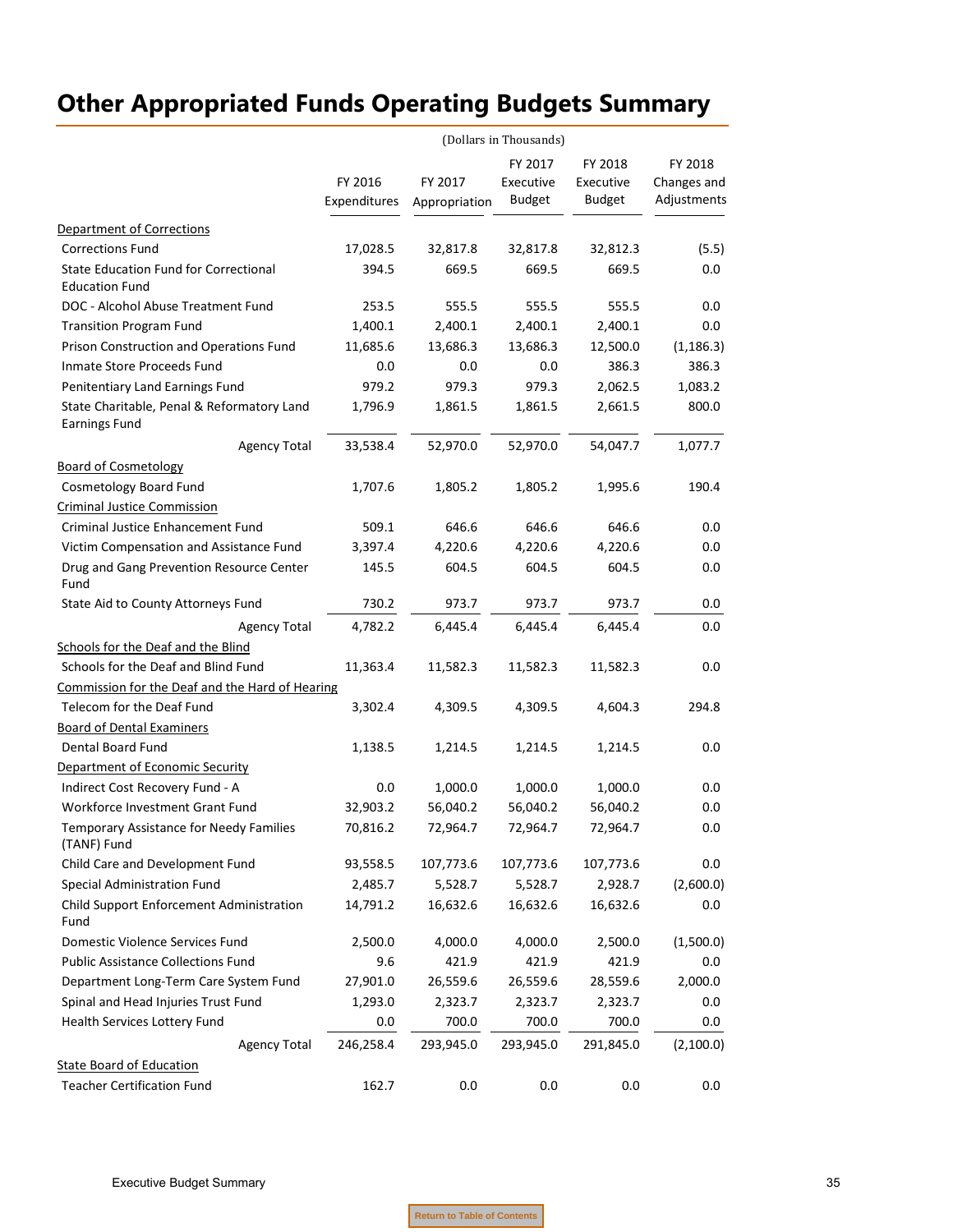|                                                             | (Dollars in Thousands) |                          |               |               |             |  |
|-------------------------------------------------------------|------------------------|--------------------------|---------------|---------------|-------------|--|
|                                                             |                        |                          | FY 2017       | FY 2018       | FY 2018     |  |
|                                                             | FY 2016                | FY 2017<br>Appropriation | Executive     | Executive     | Changes and |  |
|                                                             | Expenditures           |                          | <b>Budget</b> | <b>Budget</b> | Adjustments |  |
| Department of Education                                     |                        |                          |               |               |             |  |
| School Accountability Fund Prop 301 Fund                    | 0.0                    | 7,000.0                  | 7,000.0       | 7,000.0       | 0.0         |  |
| <b>Teacher Certification Fund</b>                           | 1,908.9                | 2,342.7                  | 2,342.7       | 2,342.7       | 0.0         |  |
| State Web Portal Fund                                       | 0.0                    | 500.0                    | 500.0         | 0.0           | (500.0)     |  |
| Empowerment Scholarship Account Fund                        | 398.3                  | 797.9                    | 797.9         | 797.9         | 0.0         |  |
| Professional Development Fund                               | 276.3                  | 2,700.0                  | 2,700.0       | 2,700.0       | $0.0\,$     |  |
| Tribal College Dual Enrollment Program                      | 0.0                    | 250.0                    | 250.0         | 250.0         | $0.0\,$     |  |
| <b>Public Institution Permanent School Earnings</b><br>Fund | 219,440.5              | 219,804.2                | 219,804.2     | 235,779.2     | 15,975.0    |  |
| <b>Agency Total</b>                                         | 222,024.0              | 233,394.8                | 233,394.8     | 248,869.8     | 15,475.0    |  |
| Department of Environmental Quality                         |                        |                          |               |               |             |  |
| DEQ Emissions Inspection Fund                               | 25,154.6               | 32,620.5                 | 32,620.5      | 30,570.5      | (2,050.0)   |  |
| Hazardous Waste Management Fund                             | 1,110.0                | 1,734.6                  | 1,734.6       | 1,734.6       | $0.0\,$     |  |
| Air Quality Fund                                            | 8,798.3                | 8,236.4                  | 8,236.4       | 7,361.4       | (875.0)     |  |
| Underground Storage Tank Revolving Fund                     | 0.0                    | 22.0                     | 22.0          | 22.0          | 0.0         |  |
| <b>Recycling Fund</b>                                       | 945.2                  | 1,352.9                  | 1,352.9       | 2,352.9       | 1,000.0     |  |
| Permit Administration Fund                                  | 5,506.8                | 7,114.1                  | 7,114.1       | 9,327.4       | 2,213.3     |  |
| <b>Emergency Response Fund</b>                              | 43.1                   | 132.8                    | 132.8         | 132.8         | 0.0         |  |
| Solid Waste Fee Fund                                        | 732.2                  | 1,239.0                  | 1,239.0       | 1,239.0       | 0.0         |  |
| Water Quality Fee Fund                                      | 6,314.3                | 10,507.4                 | 10,507.4      | 10,507.4      | 0.0         |  |
| Indirect Cost Fund                                          | 11,467.8               | 13,375.2                 | 13,375.2      | 13,375.2      | $0.0\,$     |  |
| <b>Agency Total</b>                                         | 60,072.3               | 76,334.9                 | 76,334.9      | 76,623.2      | 288.3       |  |
| <b>Exposition &amp; State Fair</b>                          |                        |                          |               |               |             |  |
| Arizona Exposition and State Fair Fund                      | 11,290.7               | 11,613.3                 | 11,613.3      | 12,113.3      | 500.0       |  |
| Department of Financial Institutions                        |                        |                          |               |               |             |  |
| <b>Financial Services Fund</b>                              | 1,305.6                | 1,453.0                  | 1,453.0       | 3,203.5       | 1,750.5     |  |
| Board of Appraisal Fund                                     | 532.1                  | 815.1                    | 815.1         | 815.1         | 0.0         |  |
| <b>Agency Total</b>                                         | 1,837.7                | 2,268.1                  | 2,268.1       | 4,018.6       | 1,750.5     |  |
| Board of Funeral Directors & Embalmers                      |                        |                          |               |               |             |  |
| <b>Funeral Directors and Embalmers Fund</b>                 | 338.1                  | 373.3                    | 373.3         | 373.3         | 0.0         |  |
| <b>Game &amp; Fish Department</b>                           |                        |                          |               |               |             |  |
| Game and Fish Fund                                          | 31,788.9               | 35,687.6                 | 35,687.6      | 36,173.3      | 485.7       |  |
| <b>Watercraft Licensing Fund</b>                            | 3,066.3                | 5,187.8                  | 5,187.8       | 5,728.3       | 583.8       |  |
| Game/Non-game Fund                                          | 113.2                  | 345.8                    | 345.8         | 345.8         | 0.0         |  |
| Capital Improvement Fund                                    | 1,000.9                | 1,001.2                  | 1,001.2       | 1,001.2       | 0.0         |  |
| Wildlife Endowment Fund                                     | 16.2                   | 16.2                     | 16.2          | 16.2          | $0.0\,$     |  |
| <b>Agency Total</b>                                         | 35,985.5               | 42,238.6                 | 42,238.6      | 43,264.8      | 1,069.5     |  |
| <b>Department of Gaming</b>                                 |                        |                          |               |               |             |  |
| Lottery Fund                                                | 300.0                  | 300.0                    | 300.0         | 300.0         | 0.0         |  |
| Permanent Tribal-State Compact Fund                         | 1,622.7                | 2,081.8                  | 2,081.8       | 2,081.8       | 0.0         |  |
| Arizona Benefits Fund                                       | 9,280.2                | 11,050.9                 | 11,050.9      | 11,050.9      | 0.0         |  |
| Racing Regulation Fund                                      | 2,468.2                | 2,886.0                  | 2,886.0       | 2,886.0       | $0.0\,$     |  |
| <b>Agency Total</b>                                         | 13,671.1               | 16,318.7                 | 16,318.7      | 16,318.7      | 0.0         |  |
|                                                             |                        |                          |               |               |             |  |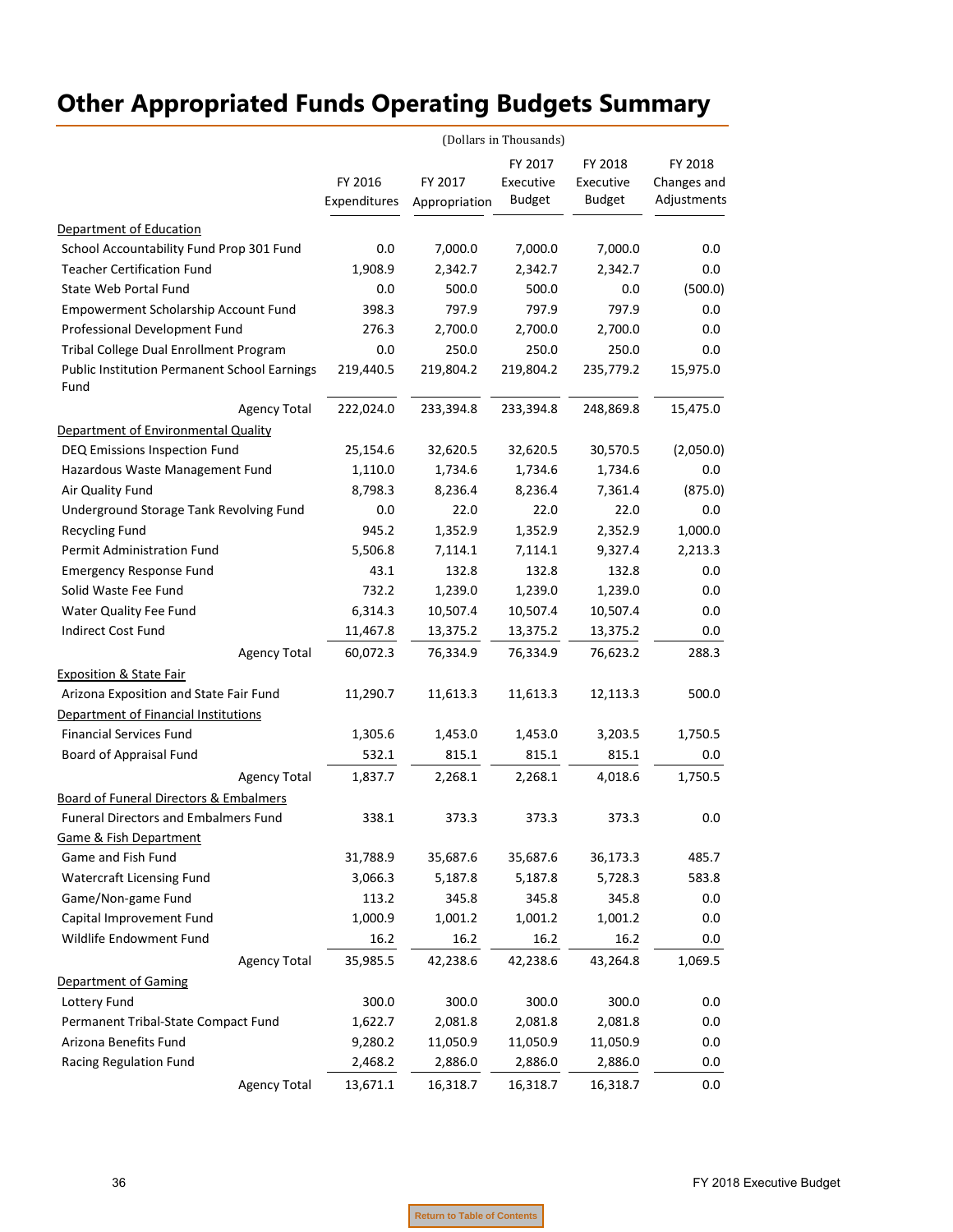|                                                        |                         | (Dollars in Thousands)   |                                       |                                       |                                       |
|--------------------------------------------------------|-------------------------|--------------------------|---------------------------------------|---------------------------------------|---------------------------------------|
|                                                        | FY 2016<br>Expenditures | FY 2017<br>Appropriation | FY 2017<br>Executive<br><b>Budget</b> | FY 2018<br>Executive<br><b>Budget</b> | FY 2018<br>Changes and<br>Adjustments |
| Department of Health Services                          |                         |                          |                                       |                                       |                                       |
| <b>Tobacco Tax Hith Care Fund MNMI Account</b><br>Fund | 47,966.7                | 700.0                    | 700.0                                 | 700.0                                 | 0.0                                   |
| Capital Outlay Stabilization Fund                      | 1,513.9                 | 1,559.9                  | 1,559.9                               | 1,559.9                               | 0.0                                   |
| <b>Health Services Licenses Fund</b>                   | 8,751.8                 | 9,232.3                  | 9,232.3                               | 9,232.3                               | 0.0                                   |
| Child Care and Development Fund                        | 828.8                   | 872.3                    | 872.3                                 | 872.3                                 | 0.0                                   |
| Disease Control Research Fund                          | 0.0                     | 250.0                    | 250.0                                 | 0.0                                   | (250.0)                               |
| Health Research Fund                                   | 2,496.3                 | 4,000.0                  | 4,000.0                               | 4,000.0                               | 0.0                                   |
| <b>Emergency Medical Services Operating Fund</b>       | 4,810.4                 | 5,357.9                  | 5,357.9                               | 5,357.9                               | 0.0                                   |
| Newborn Screening Program Fund                         | 6,040.8                 | 7,130.1                  | 7,130.1                               | 7,643.1                               | 513.0                                 |
| Substance Abuse Services Fund                          | 1,350.2                 | 0.0                      | 0.0                                   | 0.0                                   | 0.0                                   |
| Substance Abuse Services - Alcohol Fund                | 900.0                   | 0.0                      | 0.0                                   | 0.0                                   | 0.0                                   |
| Nursing Care Institution Protection Fund               | 22.0                    | 138.2                    | 138.2                                 | 138.2                                 | 0.0                                   |
| Environmental Lab License Revolving Fund               | 695.9                   | 924.2                    | 924.2                                 | 924.2                                 | 0.0                                   |
| Child Fatality Review Fund                             | 94.9                    | 94.7                     | 94.7                                  | 94.7                                  | 0.0                                   |
| Vital Records Electronic Systems Fund                  | 1,113.0                 | 3,619.5                  | 3,619.5                               | 3,619.5                               | 0.0                                   |
| The Arizona State Hospital Fund                        | 8,814.2                 | 9,562.0                  | 9,562.0                               | 6,762.0                               | (2,800.0)                             |
| DHS State Hospital Land Earnings Fund                  | 601.4                   | 880.1                    | 880.1                                 | 970.0                                 | 89.9                                  |
| <b>DHS - Indirect Cost Fund</b>                        | 8,030.6                 | 8,546.1                  | 12,346.1                              | 10,396.1                              | 1,850.0                               |
| <b>Agency Total</b>                                    | 94,030.9                | 52,867.3                 | 56,667.3                              | 52,270.2                              | (597.1)                               |
| <b>Board of Homeopathic Medical Examiners</b>          |                         |                          |                                       |                                       |                                       |
| Homeopathic Medical Examiners Fund                     | 74.3                    | 103.0                    | 103.0                                 | 87.3                                  | (15.7)                                |
| Department of Housing                                  |                         |                          |                                       |                                       |                                       |
| <b>Housing Trust Fund</b>                              | 318.5                   | 318.5                    | 318.5                                 | 318.5                                 | 0.0                                   |
| <b>Industrial Commission of Arizona</b>                |                         |                          |                                       |                                       |                                       |
| Industrial Commission Admin Fund                       | 19,136.3                | 19,881.3                 | 19,881.3                              | 19,881.3                              | 0.0                                   |
| Judiciary                                              |                         |                          |                                       |                                       |                                       |
| Supreme Court CJEF Disbursements Fund                  | 6,274.2                 | 9,800.4                  | 9,800.4                               | 9,800.4                               | 0.0                                   |
| Judicial Collection - Enhancement Fund                 | 16,289.6                | 20,033.1                 | 20,033.1                              | 20,033.1                              | 0.0                                   |
| Defensive Driving Fund                                 | 3,193.4                 | 4,198.5                  | 4,198.5                               | 4,198.5                               | 0.0                                   |
| Court Appointed Special Advocate Fund                  | 2,681.2                 | 2,943.2                  | 2,943.2                               | 3,343.2                               | 400.0                                 |
| Confidential Intermediary Fund                         | 294.2                   | 488.9                    | 488.9                                 | 488.9                                 | 0.0                                   |
| Drug Treatment and Education Fund                      | 500.2                   | 502.9                    | 502.9                                 | 502.9                                 | 0.0                                   |
| State Aid to Courts Fund                               | 2,399.8                 | 2,945.1                  | 2,945.1                               | 2,945.1                               | 0.0                                   |
| Health Services Lottery Fund                           | 0.0                     | 250.0                    | 250.0                                 | 0.0                                   | (250.0)                               |
| <b>Agency Total</b>                                    | 31,632.6                | 41,162.1                 | 41,162.1                              | 41,312.1                              | 150.0                                 |
| Department of Juvenile Corrections                     |                         |                          |                                       |                                       |                                       |
| Juvenile Corrections CJEF Dist Fund                    | 499.3                   | 1,631.5                  | 1,631.5                               | 1,631.5                               | 0.0                                   |
| State Education Fund for Committed Youth<br>Fund       | 1,509.8                 | 1,588.2                  | 1,588.2                               | 1,588.2                               | 0.0                                   |
| Local Cost Sharing Fund                                | 12,000.0                | 11,260.0                 | 11,260.0                              | 11,260.0                              | 0.0                                   |
| State Charitable, Penal and Reformatory<br>Land Fund   | 1,972.9                 | 2,000.1                  | 2,000.1                               | 2,000.1                               | $0.0\,$                               |
| <b>Agency Total</b>                                    | 15,982.0                | 16,479.8                 | 16,479.8                              | 16,479.8                              | 0.0                                   |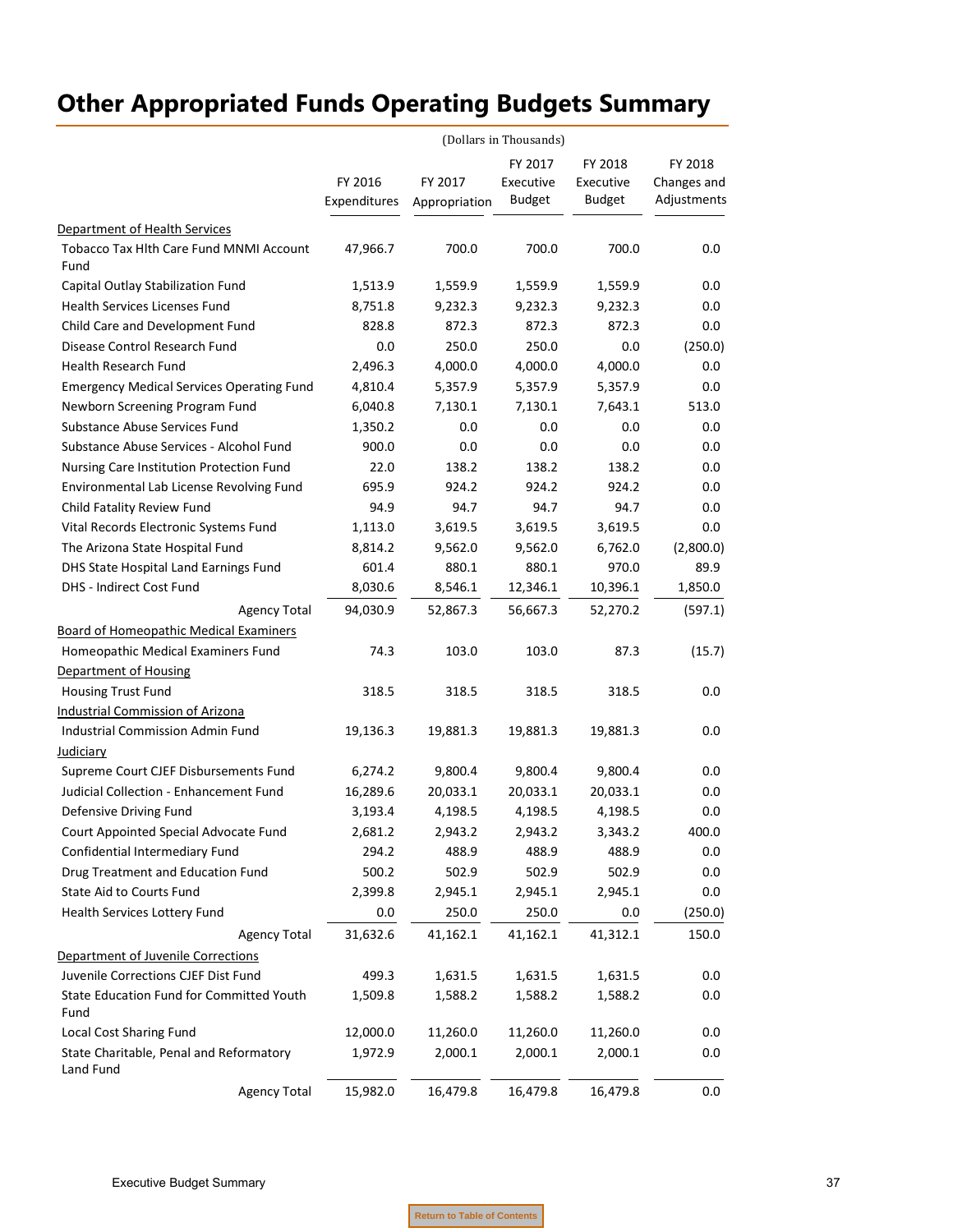|                                                | (Dollars in Thousands) |               |               |               |             |  |  |
|------------------------------------------------|------------------------|---------------|---------------|---------------|-------------|--|--|
|                                                |                        |               | FY 2017       | FY 2018       | FY 2018     |  |  |
|                                                | FY 2016                | FY 2017       | Executive     | Executive     | Changes and |  |  |
|                                                | Expenditures           | Appropriation | <b>Budget</b> | <b>Budget</b> | Adjustments |  |  |
| <b>Land Department</b>                         |                        |               |               |               |             |  |  |
| Environmental Special Plate Fund               | 150.0                  | 260.5         | 260.5         | 260.5         | 0.0         |  |  |
| Due Diligence Fund                             | 0.0                    | 500.0         | 500.0         | 500.0         | 0.0         |  |  |
| <b>Trust Land Management Fund</b>              | 1,716.9                | 4,036.9       | 4,526.9       | 6,486.9       | 2,450.0     |  |  |
| <b>Agency Total</b>                            | 1,866.9                | 4,797.4       | 5,287.4       | 7,247.4       | 2,450.0     |  |  |
| Legislative Council                            |                        |               |               |               |             |  |  |
| Telecom for the Deaf Fund                      | 0.0                    | 250.0         | 250.0         | 0.0           | (250.0)     |  |  |
| Department of Liquor Licenses and Control      |                        |               |               |               |             |  |  |
| Liquor Licenses Fund                           | 2,892.2                | 3,007.4       | 3,007.4       | 3,197.9       | 190.5       |  |  |
| <b>Lottery Commission</b>                      |                        |               |               |               |             |  |  |
| Lottery Fund                                   | 97,520.4               | 113,437.8     | 116,430.3     | 120,017.1     | 6,579.3     |  |  |
| <b>Massage Therapy</b>                         |                        |               |               |               |             |  |  |
| Massage Therapy Board Fund                     | 425.0                  | 470.1         | 470.1         | 461.1         | (9.0)       |  |  |
| <b>Medical Board</b>                           |                        |               |               |               |             |  |  |
| <b>Medical Examiners Board Fund</b>            | 6,472.3                | 6,463.6       | 6,463.6       | 6,784.0       | 320.4       |  |  |
| Mine Inspector                                 |                        |               |               |               |             |  |  |
| Aggregate Mining Reclamation Fund              | 30.3                   | 112.9         | 112.9         | 112.9         | 0.0         |  |  |
| Naturopathic Physicians Board of Medical       |                        |               |               |               |             |  |  |
| <b>Examiners</b>                               |                        |               |               |               |             |  |  |
| Naturopathic Board Fund                        | 163.7                  | 184.2         | 184.2         | 180.2         | (4.0)       |  |  |
| Navigable Stream Adjudication Commission       |                        |               |               |               |             |  |  |
| Arizona Water Banking Fund                     | 170.9                  | 200.0         | 200.0         | 200.0         | 0.0         |  |  |
| <b>Board of Nursing</b>                        |                        |               |               |               |             |  |  |
| Nursing Board Fund                             | 4,701.8                | 4,784.8       | 4,784.8       | 4,804.8       | 20.0        |  |  |
| Nursing Care Ins. Admin. Examiners             |                        |               |               |               |             |  |  |
| Nursing Care Institution Admin/ACHMC Fund      | 379.5                  | 445.4         | 445.4         | 445.4         | 0.0         |  |  |
| <b>Board of Occupational Therapy Examiners</b> |                        |               |               |               |             |  |  |
| Occupational Therapy Fund                      | 169.2                  | 170.7         | 170.7         | 220.7         | 50.0        |  |  |
| <b>Board of Dispensing Opticians</b>           |                        |               |               |               |             |  |  |
| Dispensing Opticians Board Fund                | 119.4                  | 140.0         | 140.0         | 164.0         | 24.0        |  |  |
| <b>Board of Optometry</b>                      |                        |               |               |               |             |  |  |
| Board of Optometry Fund                        | 204.0                  | 210.1         | 210.1         | 260.1         | 50.0        |  |  |
| <b>Board of Osteopathic Examiners</b>          |                        |               |               |               |             |  |  |
| Osteopathic Examiners Board Fund               | 756.2                  | 940.5         | 940.5         | 905.5         | (35.0)      |  |  |
| Parks Board                                    |                        |               |               |               |             |  |  |
| State Parks Revenue Fund                       | 12,652.6               | 15,986.9      | 17,486.9      | 3,150.0       | (12, 836.9) |  |  |
| Personnel Board                                |                        |               |               |               |             |  |  |
| Personnel Division Fund                        | 269.7                  | 375.3         | 375.3         | 375.3         | 0.0         |  |  |
| Office of Pest Management                      |                        |               |               |               |             |  |  |
| Pest Management Fund                           | 1,373.6                | 0.0           | 0.0           | 0.0           | 0.0         |  |  |
| <b>Board of Pharmacy</b>                       |                        |               |               |               |             |  |  |
| Pharmacy Board Fund                            | 2,066.6                | 2,135.2       | 2,135.2       | 2,258.2       | 123.0       |  |  |
| <b>Board of Physical Therapy Examiners</b>     |                        |               |               |               |             |  |  |
| Physical Therapy Fund                          | 438.7                  | 484.2         | 484.2         | 448.2         | (36.0)      |  |  |

**Return to Table of Contents**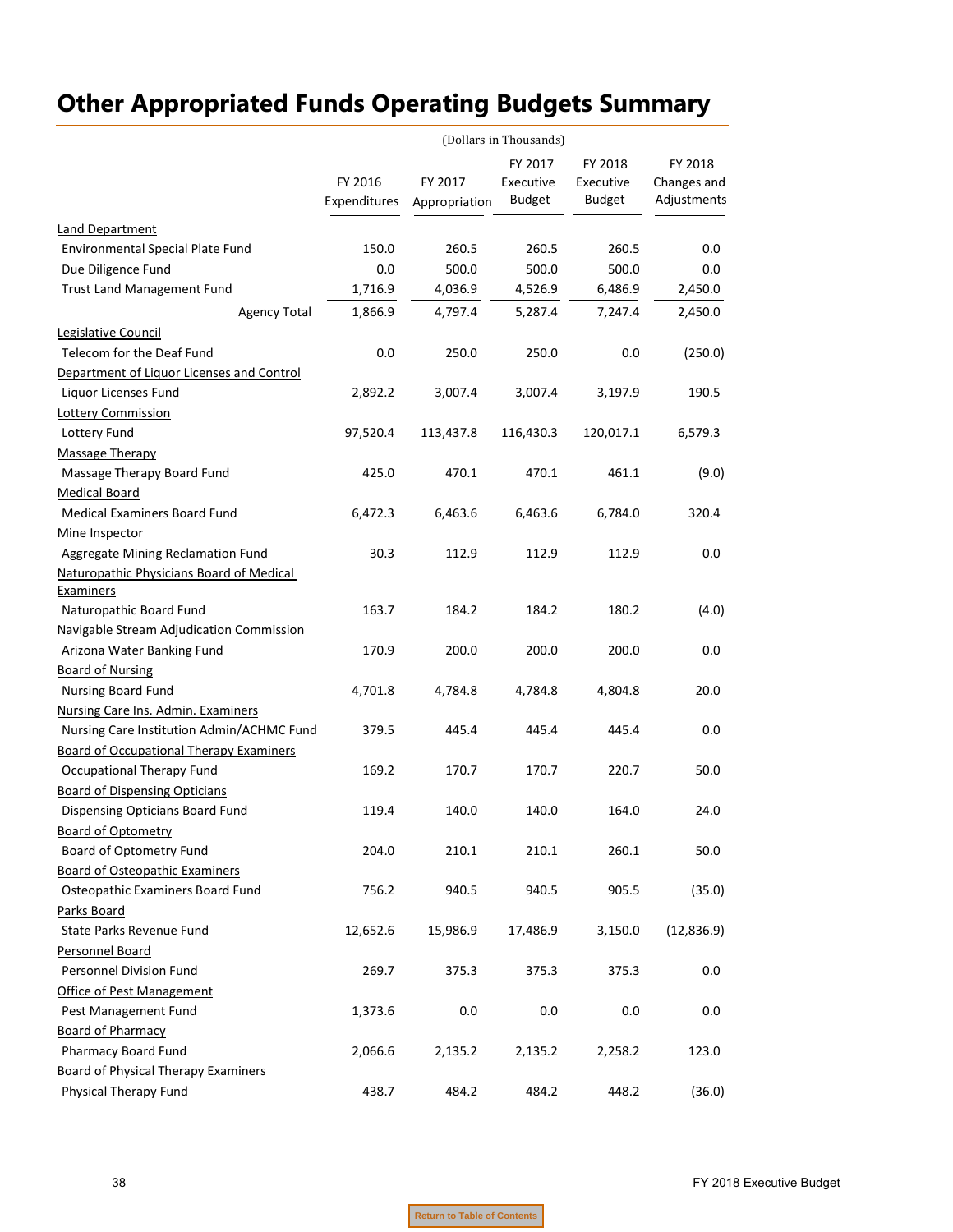|                                                                           | (Dollars in Thousands)  |                          |                            |                            |                            |  |
|---------------------------------------------------------------------------|-------------------------|--------------------------|----------------------------|----------------------------|----------------------------|--|
|                                                                           |                         |                          | FY 2017                    | FY 2018                    | FY 2018                    |  |
|                                                                           | FY 2016<br>Expenditures | FY 2017<br>Appropriation | Executive<br><b>Budget</b> | Executive<br><b>Budget</b> | Changes and<br>Adjustments |  |
| Pioneers' Home                                                            |                         |                          |                            |                            |                            |  |
| Pioneers' Home State Charitable Earnings<br>Fund                          | 4,020.5                 | 4,145.7                  | 4,145.7                    | 4,463.7                    | 318.0                      |  |
| Pioneers' Home Miners' Hospital Fund                                      | 1,724.7                 | 2,028.9                  | 2,028.9                    | 2,028.9                    | 0.0                        |  |
| <b>Agency Total</b>                                                       | 5,745.2                 | 6,174.6                  | 6,174.6                    | 6,492.6                    | 318.0                      |  |
| <b>Board of Podiatry Examiners</b>                                        |                         |                          |                            |                            |                            |  |
| Podiatry Examiners Board Fund                                             | 118.6                   | 148.4                    | 148.4                      | 172.4                      | 24.0                       |  |
| <b>Commission for Postsecondary Education</b>                             |                         |                          |                            |                            |                            |  |
| Postsecondary Education Fund                                              | 1,299.8                 | 1,534.1                  | 1,534.1                    | 1,534.1                    | 0.0                        |  |
| <b>Board for Private Postsecondary Education</b>                          |                         |                          |                            |                            |                            |  |
| Private Postsecondary Education Fund                                      | 996.2                   | 396.1                    | 396.1                      | 486.9                      | 90.8                       |  |
| <b>Board of Psychologist Examiners</b>                                    |                         |                          |                            |                            |                            |  |
| Psychologist Examiners Board Fund                                         | 415.3                   | 475.4                    | 475.4                      | 555.5                      | 80.1                       |  |
| Department of Public Safety                                               |                         |                          |                            |                            |                            |  |
| State Highway Fund                                                        | 7,273.2                 | 7,301.8                  | 7,301.8                    | 7,301.8                    | 0.0                        |  |
| Arizona Highway Patrol Fund                                               | 20,397.1                | 24,113.1                 | 24,113.1                   | 24,113.1                   | $0.0\,$                    |  |
| Automobile Theft Authority Fund                                           | 0.0                     | 3,000.0                  | 3,000.0                    | 0.0                        | (3,000.0)                  |  |
| Safety Enforcement and Transportation<br>Infrastructure Fund              | 1,236.5                 | 1,551.8                  | 1,551.8                    | 1,551.8                    | 0.0                        |  |
| Drug and Gang Prevention Resource Center<br>Fund                          | 0.0                     | 1,000.0                  | 1,000.0                    | 0.0                        | (1,000.0)                  |  |
| Crime Laboratory Assessment Fund                                          | 772.4                   | 870.2                    | 870.2                      | 870.2                      | 0.0                        |  |
| Auto Fingerprint Identification Fund                                      | 1,396.6                 | 2,910.2                  | 2,910.2                    | 2,917.6                    | 7.4                        |  |
| DNA Identification System Fund                                            | 5,068.4                 | 4,969.6                  | 4,969.6                    | 4,969.6                    | 0.0                        |  |
| Public Safety Equipment Fund                                              | 2,072.7                 | 2,893.7                  | 2,893.7                    | 3,393.7                    | 500.0                      |  |
| Crime Laboratory Operations Fund                                          | 13,136.5                | 13,597.3                 | 13,597.3                   | 13,597.3                   | 0.0                        |  |
| Gang and Immigration Intelligence Team<br><b>Enforcement Mission Fund</b> | 4,316.6                 | 2,527.7                  | 2,527.7                    | 2,527.7                    | 0.0                        |  |
| Fingerprint Clearance Card Fund                                           | 0.0                     | 0.0                      | 0.0                        | 700.0                      | 700.0                      |  |
| State Aid to Indigent Defense Fund                                        | 626.0                   | 700.0                    | 700.0                      | 700.0                      | $0.0\,$                    |  |
| Motorcycle Safety Fund                                                    | 205.0                   | 205.0                    | 205.0                      | 205.0                      | 0.0                        |  |
| Parity Compensation Fund                                                  | 2,115.5                 | 2,129.4                  | 2,129.4                    | 3,302.7                    | 1,173.3                    |  |
| Concealed Weapons Permit Fund                                             | 1,060.9                 | 3,489.0                  | 3,489.0                    | 1,409.7                    | (2,079.3)                  |  |
| Highway User Revenue Fund                                                 | 96,409.2                | 96,006.1                 | 96,006.1                   | 96,006.1                   | 0.0                        |  |
| DPS Criminal Justice Enhancement Fund                                     | 2,864.4                 | 2,860.5                  | 2,860.5                    | 2,860.5                    | 0.0                        |  |
| Risk Management Fund                                                      | 1,228.1                 | 1,263.7                  | 1,263.7                    | 1,263.7                    | $0.0\,$                    |  |
| <b>Agency Total</b>                                                       | 160,179.1               | 171,389.1                | 171,389.1                  | 167,690.5                  | (3,698.6)                  |  |
| <b>Radiation Regulatory Agency</b>                                        |                         |                          |                            |                            |                            |  |
| State Radiologic Technologist Certification<br>Fund                       | 230.4                   | 271.6                    | 271.6                      | 271.6                      | 0.0                        |  |
| Radiation Regulatory Fee Fund                                             | 586.4                   | 576.5                    | 576.5                      | 576.5                      | $0.0\,$                    |  |
| <b>Agency Total</b>                                                       | 816.8                   | 848.1                    | 848.1                      | 848.1                      | 0.0                        |  |
| <b>Residential Utility Consumer Office</b>                                |                         |                          |                            |                            |                            |  |
| Residential Utility Consumer Office<br>Revolving Fund                     | 1,221.9                 | 1,331.4                  | 1,331.4                    | 1,331.4                    | 0.0                        |  |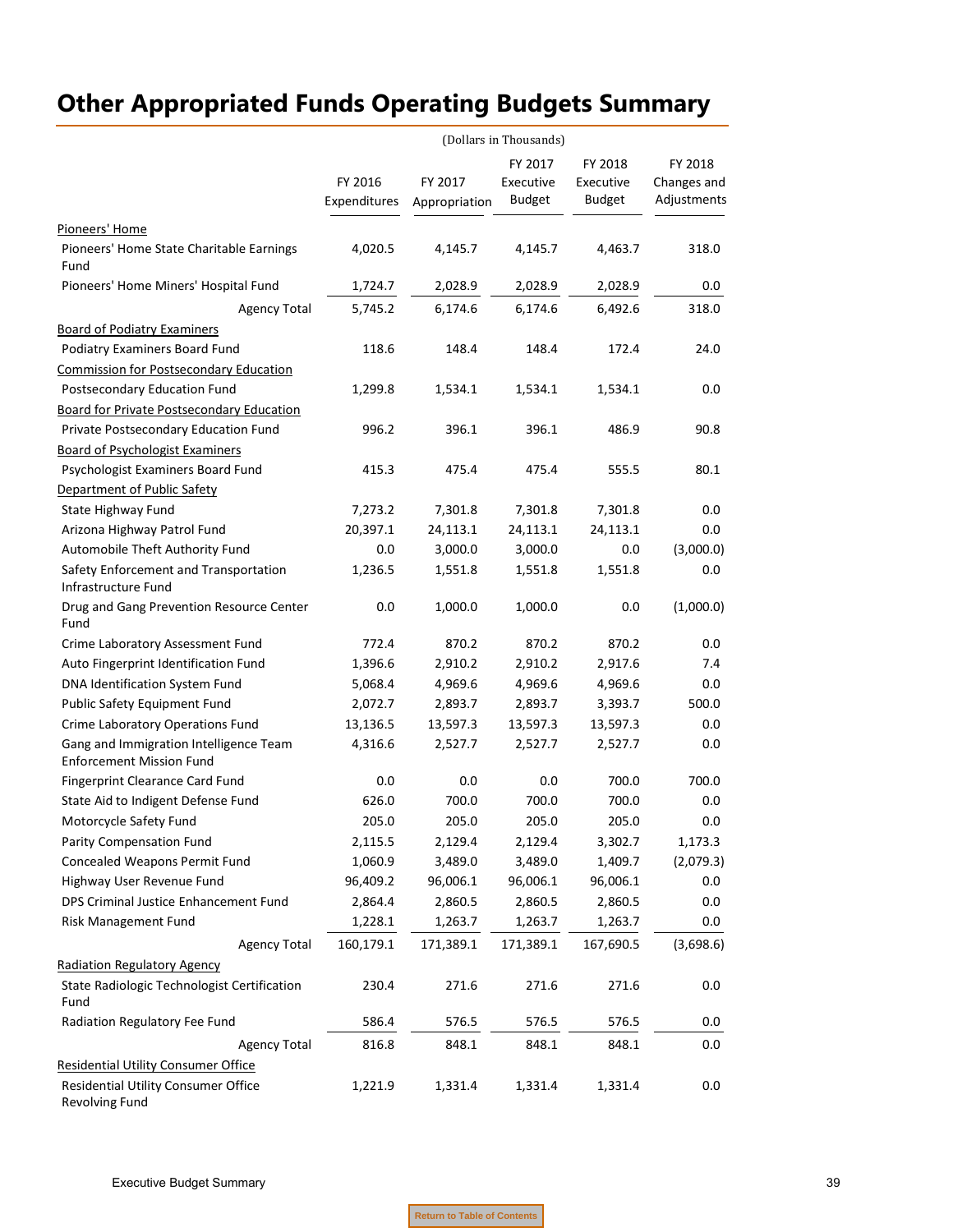|                                                                 | (Dollars in Thousands)  |                          |                                       |                                       |                                       |
|-----------------------------------------------------------------|-------------------------|--------------------------|---------------------------------------|---------------------------------------|---------------------------------------|
|                                                                 | FY 2016<br>Expenditures | FY 2017<br>Appropriation | FY 2017<br>Executive<br><b>Budget</b> | FY 2018<br>Executive<br><b>Budget</b> | FY 2018<br>Changes and<br>Adjustments |
| <b>Board of Respiratory Care Examiners</b>                      |                         |                          |                                       |                                       |                                       |
| Board of Respiratory Care Examiners Fund                        | 290.7                   | 300.3                    | 300.3                                 | 358.3                                 | 58.0                                  |
| <b>Arizona State Retirement System</b>                          |                         |                          |                                       |                                       |                                       |
| Retirement System Appropriated Fund                             | 22,401.8                | 24,684.2                 | 24,684.2                              | 22,384.2                              | (2,300.0)                             |
| <b>LTD Trust Fund</b>                                           | 2,071.9                 | 2,800.0                  | 2,800.0                               | 2,500.0                               | (300.0)                               |
| <b>Agency Total</b>                                             | 24,473.7                | 27,484.2                 | 27,484.2                              | 24,884.2                              | (2,600.0)                             |
| Department of Revenue                                           |                         |                          |                                       |                                       |                                       |
| <b>Tobacco Tax and Health Care Fund</b>                         | 630.5                   | 678.3                    | 678.3                                 | 678.3                                 | 0.0                                   |
| Veterans' Income Tax Settlement Fund                            | 0.0                     | 1,900.0                  | 1,900.0                               | 0.0                                   | (1,900.0)                             |
| Department of Revenue Administrative Fund                       | 44,793.6                | 45,158.7                 | 45,158.7                              | 45,158.7                              | 0.0                                   |
| DOR Liability Setoff Fund                                       | 266.9                   | 397.9                    | 397.9                                 | 397.9                                 | 0.0                                   |
| <b>Agency Total</b>                                             | 45,691.1                | 48,134.9                 | 48,134.9                              | 46,234.9                              | (1,900.0)                             |
| Department of State - Secretary of State                        |                         |                          |                                       |                                       |                                       |
| Election Systems Improvement Fund                               | 724.6                   | 2,941.1                  | 2,941.1                               | 2,941.1                               | 0.0                                   |
| Records Services Fund                                           | 535.1                   | 740.4                    | 740.4                                 | 740.4                                 | 0.0                                   |
| <b>Agency Total</b>                                             | 1,259.7                 | 3,681.5                  | 3,681.5                               | 3,681.5                               | 0.0                                   |
| <b>State Boards Office</b>                                      |                         |                          |                                       |                                       |                                       |
| <b>Special Services Fund</b>                                    | 140.6                   | 0.0                      | 0.0                                   | 0.0                                   | 0.0                                   |
| <b>Board of Technical Registration</b>                          |                         |                          |                                       |                                       |                                       |
| <b>Technical Registration Board Fund</b>                        | 1,986.7                 | 2,916.4                  | 2,916.4                               | 2,204.4                               | (712.0)                               |
| Department of Transportation                                    |                         |                          |                                       |                                       |                                       |
| <b>State Aviation Fund</b>                                      | 1,427.4                 | 1,615.8                  | 1,615.8                               | 2,081.8                               | 466.0                                 |
| State Highway Fund                                              | 469,237.3               | 348,128.3                | 348,128.3                             | 356,923.1                             | 8,794.8                               |
| Transportation Department Equipment Fund                        | 16,805.1                | 18,474.6                 | 18,474.6                              | 18,474.6                              | 0.0                                   |
| Safety Enforcement and Transportation<br>Infrastructure Fund    | 1,326.9                 | 1,868.3                  | 1,868.3                               | 1,868.3                               | 0.0                                   |
| Air Quality Fund                                                | 74.2                    | 161.7                    | 161.7                                 | 161.7                                 | 0.0                                   |
| Vehicle Inspection and Title Enforcement<br>Fund                | 973.4                   | 1,450.2                  | 1,450.2                               | 1,450.2                               | 0.0                                   |
| Motor Vehicle Liability Insurance<br>Enforcement Fund           | 1,065.7                 | 1,308.7                  | 1,308.7                               | 1,308.7                               | 0.0                                   |
| Driving Under Influence Abatement Fund                          | 112.3                   | 152.2                    | 152.2                                 | 152.2                                 | 0.0                                   |
| Highway User Revenue Fund                                       | 641.6                   | 649.7                    | 649.7                                 | 649.7                                 | 0.0                                   |
| <b>Agency Total</b>                                             | 491,663.9               | 373,809.5                | 373,809.5                             | 383,070.3                             | 9,260.8                               |
| <b>Treasurer</b>                                                |                         |                          |                                       |                                       |                                       |
| <b>Boating Safety Fund</b>                                      | 0.0                     | 2,183.8                  | 2,183.8                               | 2,183.8                               | 0.0                                   |
| <b>Treasurer Empowerment Scholarship</b><br><b>Account Fund</b> | 79.7                    | 79.4                     | 79.4                                  | 79.4                                  | 0.0                                   |
| <b>Budget Stabilization Fund</b>                                | 587.8                   | 0.0                      | 0.0                                   | 0.0                                   | 0.0                                   |
| <b>State Treasurer's Operating Fund</b>                         | 2,410.0                 | 2,559.3                  | 2,559.3                               | 2,559.3                               | 0.0                                   |
| State Treasurer's Management Fund                               | 196.6                   | 195.6                    | 195.6                                 | 195.6                                 | $0.0\,$                               |
| <b>Agency Total</b>                                             | 3,274.1                 | 5,018.1                  | 5,018.1                               | 5,018.1                               | 0.0                                   |
| ASU - Tempe                                                     |                         |                          |                                       |                                       |                                       |
| ASU Collections - Appropriated Fund                             | 535,392.3               | 593,126.2                | 593,126.2                             | 593,126.2                             | 0.0                                   |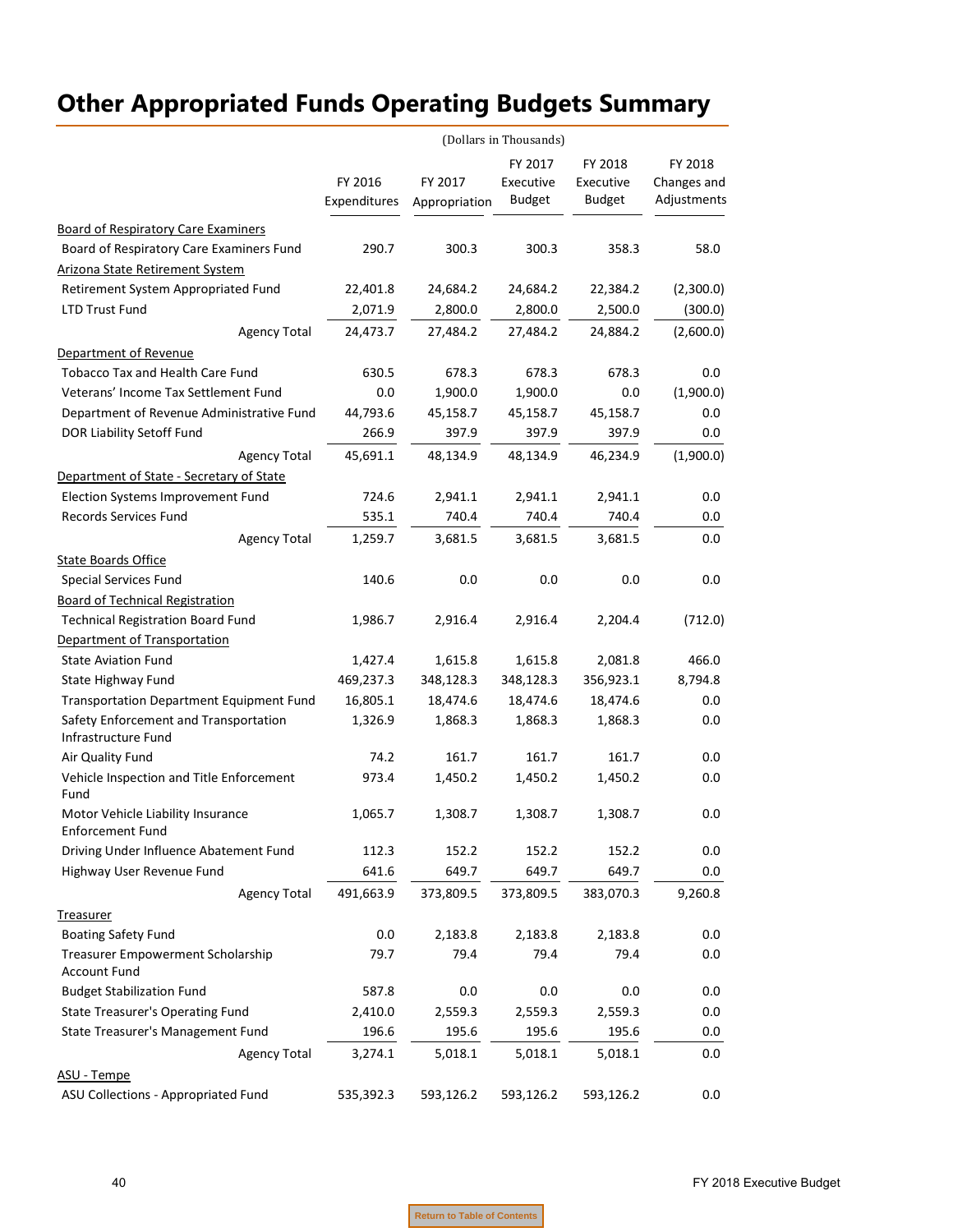|                                                                                                           | (Dollars in Thousands)  |                          |                                       |                                       |                                       |
|-----------------------------------------------------------------------------------------------------------|-------------------------|--------------------------|---------------------------------------|---------------------------------------|---------------------------------------|
|                                                                                                           | FY 2016<br>Expenditures | FY 2017<br>Appropriation | FY 2017<br>Executive<br><b>Budget</b> | FY 2018<br>Executive<br><b>Budget</b> | FY 2018<br>Changes and<br>Adjustments |
| ASU - Polytechnic                                                                                         |                         |                          |                                       |                                       |                                       |
| ASU Collections - Appropriated Fund                                                                       | 36,031.8                | 42,303.3                 | 42,303.3                              | 42,303.3                              | 0.0                                   |
| Technology and Research Initiative Fund                                                                   | 2,000.0                 | 2,000.0                  | 2,000.0                               | 2,000.0                               | 0.0                                   |
| <b>Agency Total</b>                                                                                       | 38,031.8                | 44,303.3                 | 44,303.3                              | 44,303.3                              | 0.0                                   |
| ASU - West                                                                                                |                         |                          |                                       |                                       |                                       |
| ASU Collections - Appropriated Fund                                                                       | 41,531.7                | 44,190.5                 | 44,190.5                              | 44,190.5                              | 0.0                                   |
| Technology and Research Initiative Fund                                                                   | 1,600.0                 | 1,600.0                  | 1,600.0                               | 1,600.0                               | 0.0                                   |
| <b>Agency Total</b>                                                                                       | 43,131.7                | 45,790.5                 | 45,790.5                              | 45,790.5                              | 0.0                                   |
| Northern Arizona University                                                                               |                         |                          |                                       |                                       |                                       |
| NAU Collections - Appropriated Fund                                                                       | 145,286.6               | 147,283.3                | 147,283.3                             | 147,283.3                             | 0.0                                   |
| University of Arizona - Main Campus<br>U of A Main Campus - Collections -<br>Appropriated Fund            | 336,900.4               | 405,141.1                | 405,141.1                             | 405,141.1                             | 0.0                                   |
| University of Arizona - Health Sciences Center<br>U of A Main Campus - Collections -<br>Appropriated Fund | 46,882.0                | 47,491.4                 | 47,491.4                              | 47,491.4                              | 0.0                                   |
| Department of Veterans' Services                                                                          |                         |                          |                                       |                                       |                                       |
| Veterans' Conservatorship Fund                                                                            | 422.2                   | 899.2                    | 899.2                                 | 0.0                                   | (899.2)                               |
| State Home for Veterans Trust Fund                                                                        | 30,191.4                | 31,147.6                 | 31,147.6                              | 31,147.6                              | $0.0\,$                               |
| <b>Agency Total</b>                                                                                       | 30,613.6                | 32,046.8                 | 32,046.8                              | 31,147.6                              | (899.2)                               |
| <b>Veterinary Medical Examining Board</b><br>Veterinary Medical Examiners Board Fund                      | 464.9                   | 651.9                    | 651.9                                 | 584.8                                 | (67.1)                                |
| Department of Water Resources                                                                             |                         |                          |                                       |                                       |                                       |
| Arizona Water Banking Fund<br><b>Water Resources Fund</b>                                                 | 0.0<br>544.7            | 1,211.4<br>641.4         | 1,211.4<br>641.4                      | 1,211.4<br>641.4                      | 0.0                                   |
| Assured and Adequate Water Supply<br><b>Administration Fund</b>                                           | 26.6                    | 266.3                    | 266.3                                 | 266.3                                 | 0.0<br>0.0                            |
| <b>Agency Total</b>                                                                                       | 571.3                   | 2,119.1                  | 2,119.1                               | 2,119.1                               | 0.0                                   |
| Department of Weights and Measures                                                                        |                         |                          |                                       |                                       |                                       |
| Air Quality Fund                                                                                          | 1,374.9                 | 0.0                      | 0.0                                   | 0.0                                   | 0.0                                   |
| Motor Vehicle Liability Insurance<br><b>Enforcement Fund</b>                                              | 177.6                   | 0.0                      | 0.0                                   | 0.0                                   | 0.0                                   |
| <b>Agency Total</b>                                                                                       | 1,552.5                 | 0.0                      | 0.0                                   | 0.0                                   | 0.0                                   |
| <b>Other Appropriated Funds Operating Total</b>                                                           | 3,780,073.7             | 4,142,094.8              | 4,170,136.0                           | 4,311,050.8                           | 168,999.3                             |

The total amount listed reflects agency operating expenditures and appropriations, but does not include expenditures and *appropriations for capital projects or other selected statewide items, such as retirement contribution adjustments.*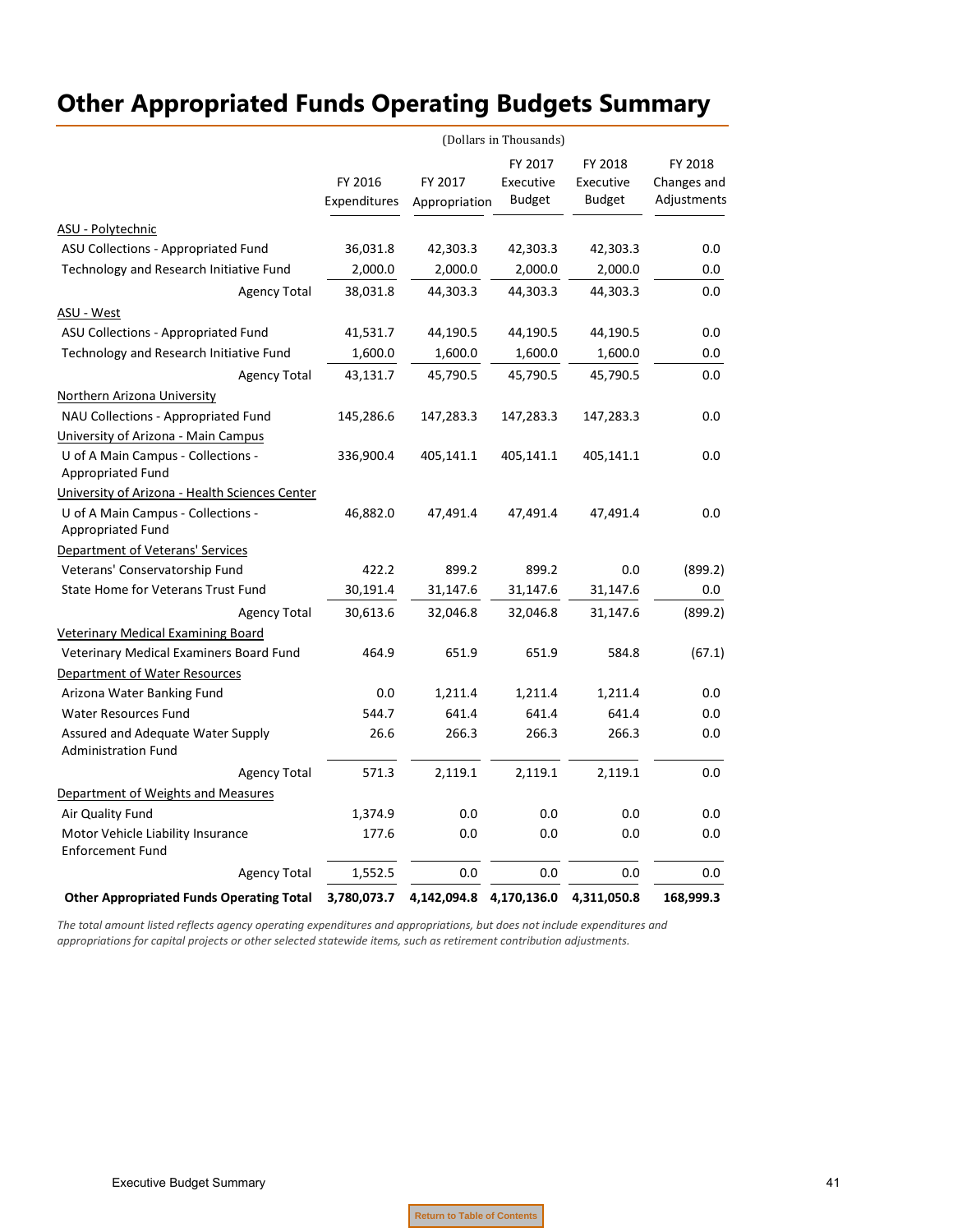## <span id="page-43-0"></span>**Resources**

#### **Governor's Office of Strategic Planning and Budgeting**

**[Website](http://www.azospb.gov/)** Executive [Budgets for FY 2018 and Previous Years](http://azospb.gov/publications2014newweb.aspx)

### **State Agency Technical Resources**

[Agency Budget Development Software and Training Resources](http://azospb.gov/budget-development.aspx)

[Managing for Results,](http://azospb.gov/documents/pdf/Handbook_ManagingResults_FY2012.pdf) Arizona's Strategic Planning Handbook

#### **Other Helpful Links**

[Arizona's Official Website](http://az.gov/) [Governor's Website](http://azgovernor.gov/index.asp) [The Arizona Experience Website](http://arizonaexperience.org/) [State Agencies' Websites](https://azdirect.az.gov/agencies) [Openbooks,](http://openbooks.az.gov/app/transparency/index.html) a Searchable Database of the State Accounting System [Arizona Employment](https://laborstats.az.gov/) Statistics [Arizona Population Statistics](https://population.az.gov/) [FY 2017 Appropriations Report](http://www.azleg.gov/jlbc/17AR/FY2017AppropRpt.pdf)